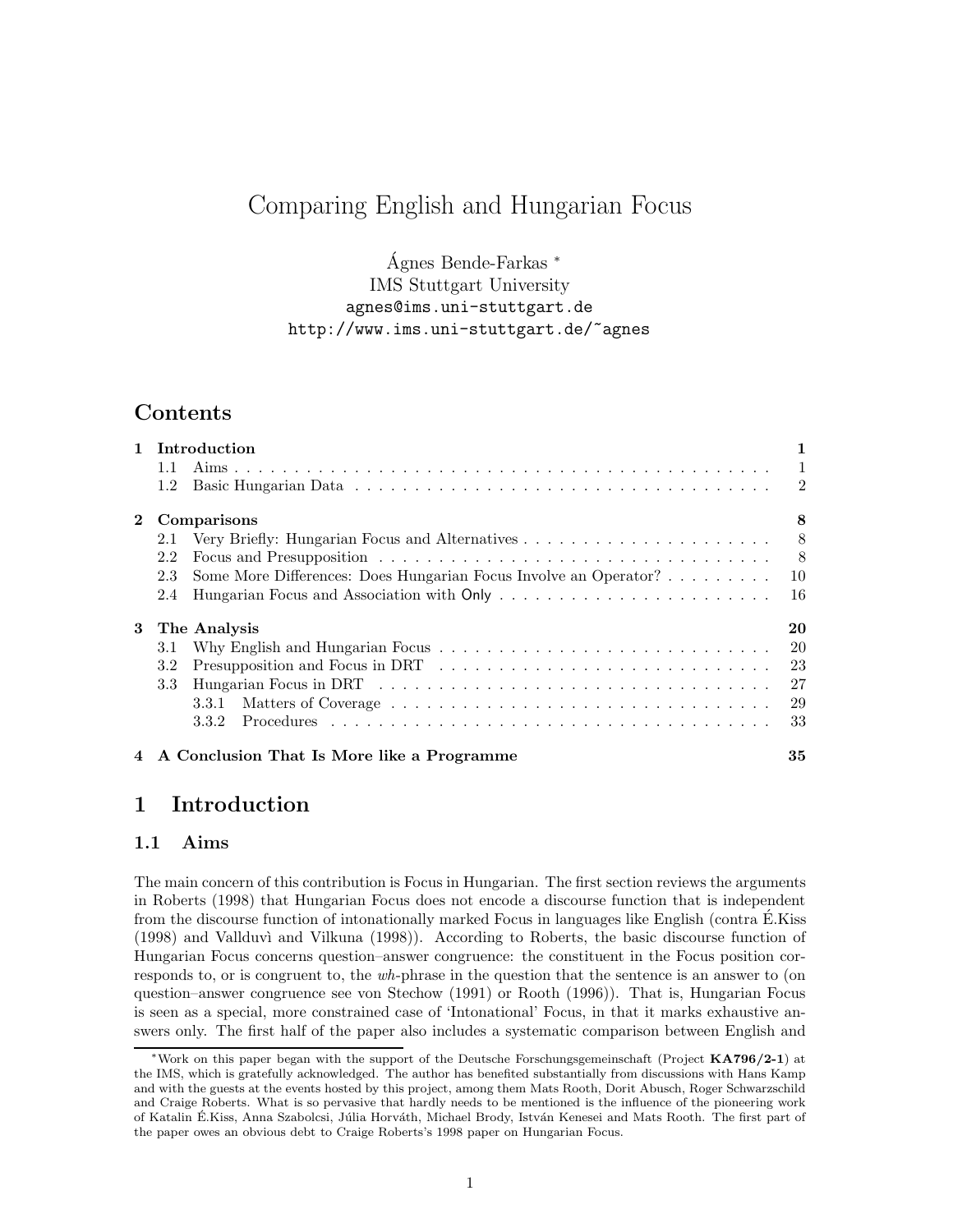Hungarian Focus as regards such 'structural' properties as association with only, scope and binding, Weak Crossover, NPI licensing, and so on. The second half of the paper is devoted to a DRT-based analysis of Hungarian Focus, using some of the properties uncovered in the first part as benchmark.

This paper can be seen as an attempt to represent some of the semantic components that distinguish Hungarian Focus from intonational Focus. Accepting the conclusions of a syntactic proposal in Horvath (2002), Hungarian Focus is 'decomposed' into the contribution of intonational Focus (the introduction of alternatives and a Focus–Background division) and a covert maximality operator. As in Horvath, the presence of the maximality operator is argued to be responsible for many of the distinctive properties of Hungarian Focus. As a consequence, the paper makes the claim that Hungarian Focus can be given a formal analysis that is a compositional combination of 'English' Focus semantics and the contribution of a covert maximality operator. Accordingly, a DRT-based analysis of Hungarian Focus is proposed, a principled modification of a DRT-based framework for English Focus (Kamp (2004)).

Another aim of the analysis is to see how a recent version of DRT (Genabith, Kamp and Reyle (t.a.)) can be exploited to account for crosslinguistic differences in the semantic properties of focusing. This comparative work raises a number of architectural questions concerning the status of presuppositional and Focus-related information and its relationship to the representation of 'ordinary', non-Focus and non-presupposed information.

As regards its genre, this article is a hybrid: the primary concern in the first section is the abstract discourse function of Focus. The tacit aim of this section is provide empirical arguments for the analysis, by showing that what has become known as Hungarian Focus is in fact the possibly compositional combination of English type Intonational Focus and exhaustivity. Section 2 is a comparative survey of Hungarian and English Focus, following the discussion of English Focus from Rooth (1996). The aim of this part is to make precise what operator-like properties characterise Hungarian Focus (with respect to Crossover, scope, binding, negative polarity licensing, and so on). Section 3 provides a DRT-based analysis of Hungarian Focus. The long-term goal of this analysis is to provide a framework for the project of investigating two problems posed by the interactions of Hungarian Focus with other elements in the sentence (negation and the word corresponding to  $only$ ).<sup>1</sup> That is to say, this article is part survey, part 'foundational', and, as such, it was intended to be kept simple, not raising more questions than it could reasonably be expected to answer. Nevertheless, it contains a few observations and unanswered questions that do not fit this general tenor. They have been included (at the risk of not achieving full coherence) because they seem interesting and intriguing enough to be made public — in the hope of eliciting feedback and discussion.

### 1.2 Basic Hungarian Data

This part is an overview of the main data on Hungarian Focus. The data show that there is a fundamental difference between Hungarian and English type Focus, detectable first and foremost in the optionality of Hungarian Focussing. This difference would first suggest that there is little point to a comparative formal analysis of the two. Now the aim of this paper is precisely to provide such an analysis. The arguments for such a move will become apparent in this and the following section.

Before the data can be presented a note on terminology is in order. It is unfortunately almost inevitable that the term Focus will be highly ambiguous in this paper (as it has been in the literature over-all). Focus in this paper can designate (i) a certain discourse function (marking/establishing question-answer congruence),  $(ii)$  intonational marking in English (and Hungarian) to express this function,  $(iii)$  the constituent so marked;  $(iv)$  the distinguished syntactic position in Hungarian;  $(v)$  the particulars of its semantics,  $(vi)$  the constituent that fills this position... The underlying assumption with this usage seems to be that there is a single underlying Focus syntactic feature and/or discourse function.<sup>2</sup> I do not agree with this view, so the ambiguous use of the term Focus will be due either to laziness or to trusting that the surrounding context will make things clear.

<sup>&</sup>lt;sup>1</sup>These problems have been sketched in Bende-Farkas (2005a) and Bende-Farkas (2005b).

<sup>&</sup>lt;sup>2</sup>This impression may be further reinforced by the same subscript  $F$  in Hungarian and English examples alike. This label is intended to be context-sensitive, as in examples from each language it is to designate the kind of Focus (intonational vs syntactic) typically associated with that language.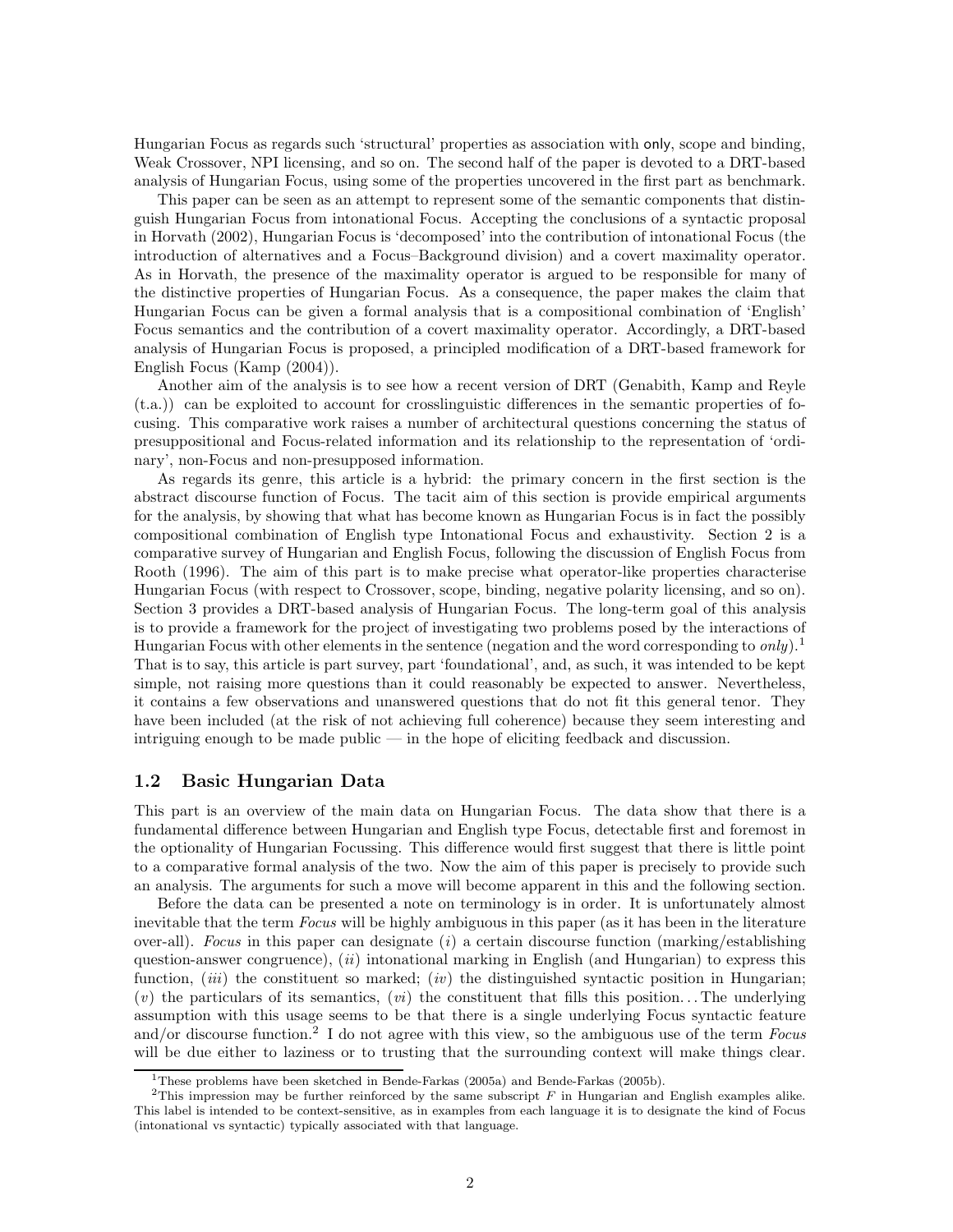(And trusting that the reader is familiar with this variety of notions.) The distinction that I do agree with can be characterised as follows (paraphrasing Roberts (1998)):

- 'Information Focus': marking question–answer congruence and evoking a set of contextually salient alternatives, usually by prosodic prominence. Sometimes this kind of Focus will be called prosodic Focus or English type Focus.<sup>3</sup>
- 'Operator Focus': introducing contextually salient alternatives, marking question–answer congruence and exhaustivity. The so-marked constituent denotes the sole maximal entity that has the property expressed by (roughly) the rest of the sentence. Operator Focus is typically marked by syntactic means (the Focus constituent of Hungarian, clefting in English), although prosody is also involved.

In Hungarian (as in several other languages, cf. E.Kiss (1995)) Focus-marking is primarily syntactic. Focus-marking in Hungarian also has a prosodic component. Constituents in the syntactic Focus position receive so-called eradicating stress (Kálmán and Kornai (1989)), so that the prosodic profile of the entire sentence with Focus will be different from that of a sentence without Focus. (This is illustrated in example (2) on page 4.) In addition, Hungarian has English-type, purely prosodic Focus — this issue will be introduced later.

Hungarian has a distinguished preverbal Focus position; it is not an adjunction position, i.e. there can be at most one preverbal constituent labelled as Focus.<sup>4</sup> (1) shows a 'typical' pair of sentences: as an answer to question (1a), the English sentence (1b) has an intonationally marked constituent in situ, that corresponds to, or fills, the information gap of the  $wh$ -phrase. The corresponding Hungarian sentence contains a constituent  $(Mari-t)$  fronted to an immediately preverbal position. A notable feature of (1) is the postverbal position of the verbal prefix meg. In unmarked Hungarian sentences prefixes precede the verb (and are compounded with it). Focus 'demotes' such prefixes to a postverbal position, as it were. The positioning of the prefix serves as a diagnostic for the syntactic Focus status of a given constituent.<sup>5</sup>

- (1) a. Whom did you invite?
	- b. **E.:** I invited  $[\text{Mary}]_F$ .
	- c. **H.:**  $[\text{Marit}]_F$  hívtam meg.  $[\text{Mary-Acc}]_F$  invited-1Sg Prefix

The pair in (1) suggests a match between intonational (English-type) and syntactic (Hungariantype) Focus marking, at least where question–answer congruence is concerned. This is not a full match, however: a later example will show that Hungarian Focus can be used in exhaustive answers

```
(i) a. [Marit]_F ki szereti?
```
- $[\text{Mary-Acc}]_F$  who loves+Def3Sg? "Who loves  $[\text{Mary}]_F$ ?" b. [Marit] $_F$  ki mikor látta?
- $[\text{Mary-Acc}]_F$  who when saw+Def3Sg
	- "Who saw  $[\text{Mary}]_F$ , and when?

If there are several non-interrogative Focus-marked constituents in a sentence, only one can be preverbal, the rest will be postverbal:

- (ii) a. ∗[János]<sub>F</sub> [Marit]<sub>F</sub> szereti  $[John]_F$  [Mary-Acc]<sub>F</sub> love+Def3Sg *Int.*: "[John]<sub>F</sub> loves  $[\text{Mary}]_F$ " b. [János] $_F$  szereti [Marit] $_F$ (és nem  $[\mathsf{P\acute{e}ter}]_F$  [Katit] $_F$ )
	- "[John] $_F$  loves  $[\text{Mary}]_F$

(and it is not the case that  $[Peter]_F$  loves  $[Cathy]_F$ )"

<sup>5</sup>On the syntax of Hungarian word order, verb movement and prefix movement cf. e.g. É.Kiss (1994), Koopman and Szabolcsi (2000) or Szabolcsi and Brody (2003).

<sup>3</sup>The contrast-marking function of Focus will be by and large ignored in this paper.

<sup>4</sup>Exception: questions. Wh-phrases in Hungarian occur preverbally, arguably in the same Focus position, or something very much like it. It is possible to have several wh-phrases preverbally, and to have exactly one Focussed expression followed by several wh-phrases: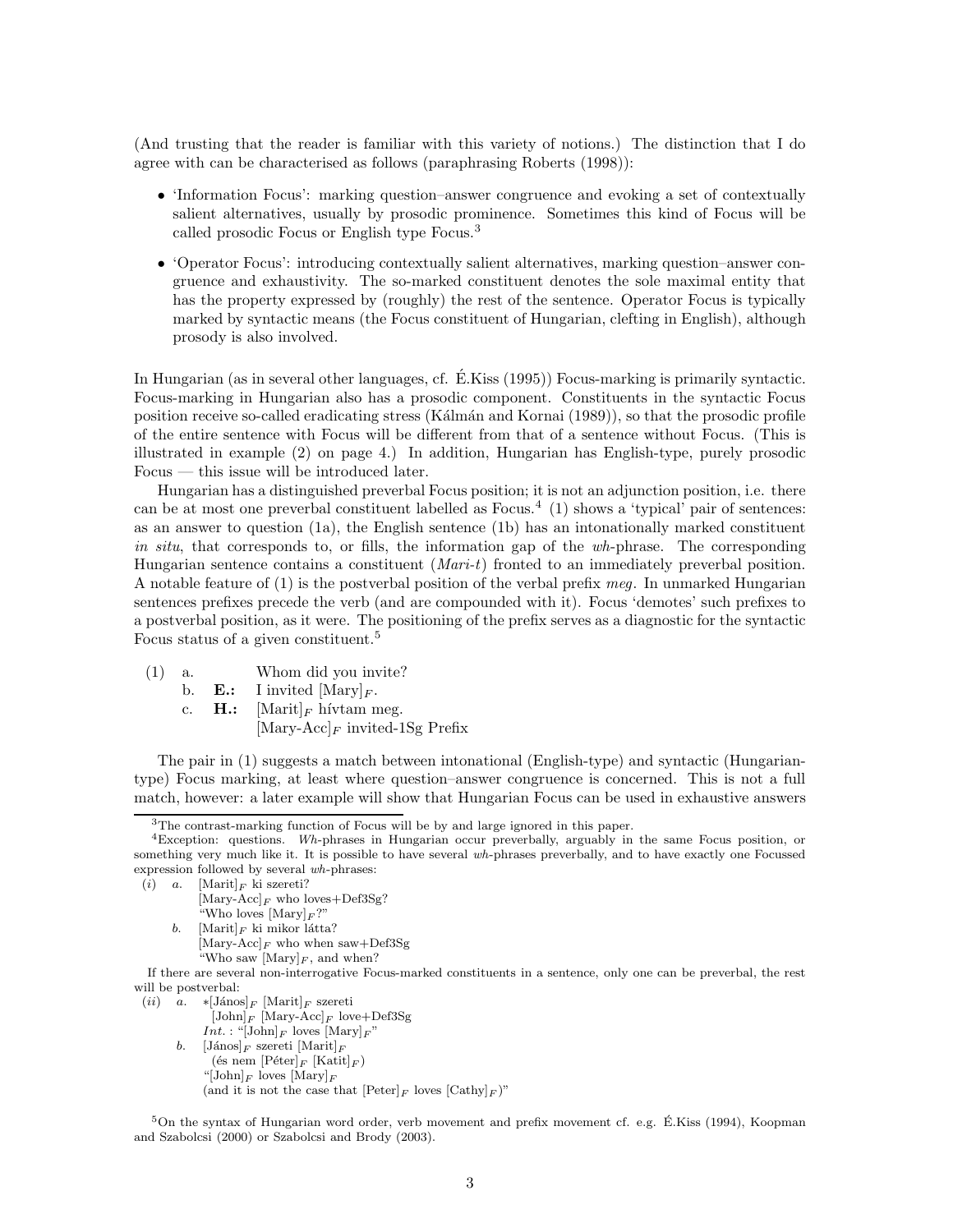only, and is therefore employed only in a proper subset of all the cases that involve (intonational) Focus-marking in English.

The basic prosodic fact which is overlooked when a full match is assumed between Hungarian and English Focus is that in English type languages Focus marking is not optional, but it is optional in Hungarian. In English every sentence contains at least element with maximal prosodic prominence (nuclear stress), and, consequently, every answer to a question contains at least one Focus-marked element (that corresponds to the wh-phrase of the corresponding question, or to part of it). Hungarian Focus-marking (or Focus movement) on the other hand is optional: not all Hungarian sentences contain a prosodically maximally prominent element, and then, obviously, not all answers to a question contain a constituent in the Focus position (the first example of a Hungarian sentence without Focus is (2c) below). That is to say, the presence of Focus in English is unmarked, whereas in Hungarian Focus movement, if not marked, is at least one of the alternatives that the speaker can choose from when answering a question.

(2c–d) below show two ways of answering the same question in Hungarian, with or without Focus. The shared meaning component for these two sentences is that an ex-convict in a red shirt has been found.  $(2c)$ , the Focus-less sentence has so-called *even* prosody according to Kálmán and Kornai (1989): the main intonational phrases receive equal prosodic prominence. (Prominence here is marked with the sign ´.) In (2d) only one element receives prosodic prominence (the common noun fegyenc 'convict', marked in capitals), the rest of the sentence is non-prominent in terms of prosody. It is as if the prominence of Focus took away, or 'eradicated' the marking on other constituents (hence Kálmán and Kornai's term *eradicating*).

- (2) a. Whom did they find?
	- b. They found an ex-convict in a red  $[\text{shirt}]_F$  (Chomsky (1971))
	- c. 'Meg-találtak egy 'piros inges 'szökött fegyencet. can be continued with  $(3)$ Pfx-found-3Pl one red shirted runaway convict-Acc. "They found a runaway convict in a red shirt."
	- d. [Egy piros inges szökött FEGYENCET]<sub>F</sub> találtak meg. cannot be continued with (3) [One red shirted runaway convict-Acc]<sub>F</sub> found-3Pl Pfx. "It was a runaway convict in a red shirt that they found."

The main semantic difference between the answers  $(2c-d)$  concerns exhaustivity:  $(2d)$  is an exhaustive answer, whereas (2c) need not be exhaustive. The point is, answers to questions usually carry an exhaustivity implicature (whether in English or in Hungarian), but with Hungarian Focus exhaustivity is not an implicature. The Focus-less answer (2c) implicates exhaustivity, whereas in (2d) exhaustivity cannot be cancelled.

 $(3)$  Es egy eltévedt diákot is (meg-találtak) And one lost-(his-)way student-Acc too (pfx-found-3Pl) 'And (they found) a student who had lost his way too'

That exhaustivity is not an implicature of Hungarian answers with Focus is shown by the following test: (3), containing an NP modified by is 'too', is an appropriate continuation for Focus-less (2c), but not for (2d) (unless it is understood as (self-)correction or (self-)contradiction). This test, proposed by Donka Farkas and (independently) in Bende-Farkas (2002), shows that the exhaustive listing property of Hungarian Focus does not have implicature status. (What remains to be tested is whether the exhaustivity property of Focus is asserted or presupposed.)

In Hungarian Focus-less sentences, constituents in a variety of other positions can correspond to the information gap of a wh-sentence, that is, their discourse function can be comparable to English Focus. Their presence in the Focus position is excluded for syntactic or semantic reasons. (These constituents may happen to contribute to exhaustive answers, but this need not be so.) For instance, the universal quantifier *minden diákunk* 'every student of ours' in  $(4d)$  simply cannot occupy the Focus position, because this position is reserved for referring expressions, indefinites and certain Focus-sensitive XPs. (Szabolcsi (1997a) contains a comprehensive characterisation of the distribution of preverbal syntactic positions in Hungarian. See also the Appendix to this paper, where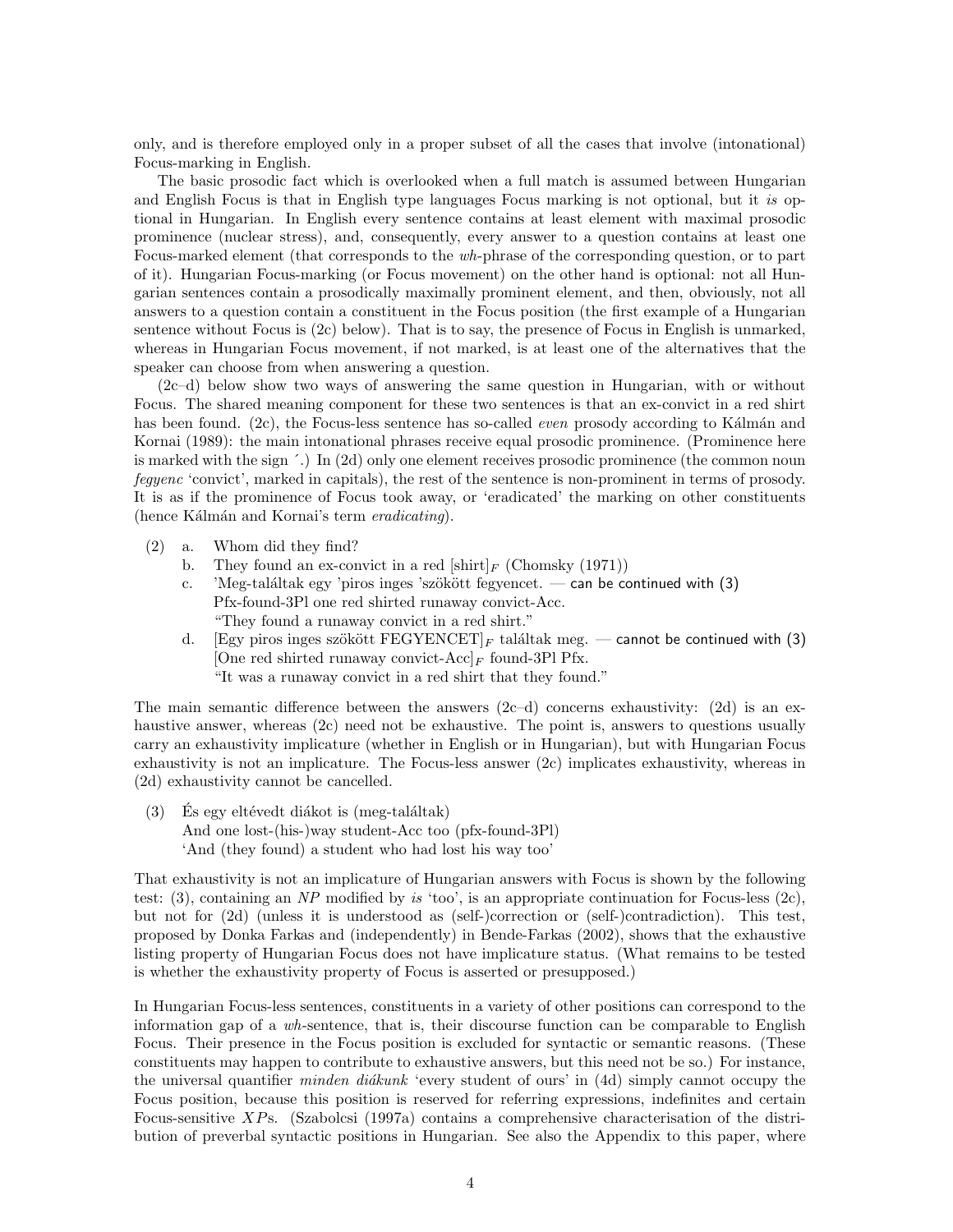a correlation is made between NP types in Focus position and the different roles of Focus with each type.) (4c) and (4e-f) are not exhaustive answers and the relevant constituents contradict the exhaustivity requirement on syntactic Focusing. In (4c) this is so because of the particle is 'too' or the particle combination  $m\acute{e}g$ ... is 'even'. In (4e) the placement of the relevant constituent in the so-called Contrastive Topic position (typically associated with partial answers) and in (4f) the parenthetical  $p\acute{e}ld\acute{a}ul$  'for instance' both signal that the sentence is to be taken as a partial answer.

(4) a. Ki bukott meg?

Who tripped pfx? "Who flunked?"

- b. [János és Mari] $_F / [\text{K\'et di\'akunk}]_F$  bukott meg. [John and Mary] $_F$ /[Two student-Poss1Pl] $_F$  tripped pfx. "It was John and Mary/two students of ours who flunked."
- c. (Még) Mari is meg-bukott/∗bukott meg. (Part.) Mary too pfx-tripped/tripped pfx. "Even  $[\text{Mary}]_F/[\text{Mary}]_F$  too flunked."
- d. Sajnos minden diákunk meg-bukott/∗bukott meg. Unfortunatelyly every student-Poss1Pl pfx-flunked/flunked pfx. "Unfortunately, every student of ours flunked."
- e.  $[János]_{CT}$  tudom, hogy meg-bukott. A többiek talán nem.  $[John]_{CT}$  know-1Sg, that pfx-tripped. The others perhaps not. "As for John(B-accent), I know that he flunked. Maybe the others didn't."
- f. Hát, meg-bukott például János/; talán Mari is. Well, pfx-tripped for-inst. John; perhaps Mary too. "Well, John (B-accent) for instance flunked; perhaps Mary too flunked."

(4c) shows that Hungarian Focus is not compatible with the particles that correspond to too or even. This of course follows from the exhaustive listing property of Hungarian Focus, but I wanted to state it explicitly, for the record.

The relevant constituents in (4c–f) are not in Focus position, yet their role in answers to questions confers them one of the discourse functions of (English) Focus These examples have been used to argue that 'Information Focus' is a broader concept than what is conveyed by Hungarian Focus. Roberts (1998) presents further Hungarian data where the Focus position is filled, but where there is a mismatch between what actually fills that position and what constituents do in fact count for question–answer congruence. These are instances of narrow Focus within a constituent and Focus projection. The particular problem these present for Hungarian is that they involve a mismatch between what counts for question–answer congruence (i.e. what is Intonational Focus) and what actually fills the Focus position.

In the first type of case the element that marks question–answer congruence may be properly contained in the constituent in Focus position:<sup>6</sup>

- (5) a. János [a MAGAS Tátrába]<sub>F</sub> ment el t. J [the HIGH Tatra-into]<sub>F</sub> went pfx t "John went to the HIGH Tatras"
	- b. ∗János [MAGAS] $_F$  ment el [a t Tátrába] John  $[HIGH]_F$  went pfx [the t Tatra-into]  $-$  same  $-$

(5a–b) show a classical case of pied-piping: there is narrow (intonational) Focus on the adjective magas 'high', yet the entire NP needs to be moved, because of the usual constraints on movement.

In the second type of case the constituent in Focus position may be properly contained in the constituent with the Focus function. This is the case when Focus projects, say, from an object NP to the VP as a whole:

 ${}^{6}$ In (5a-b), t marks the trace of the NP and the trace of the adjective, respectively.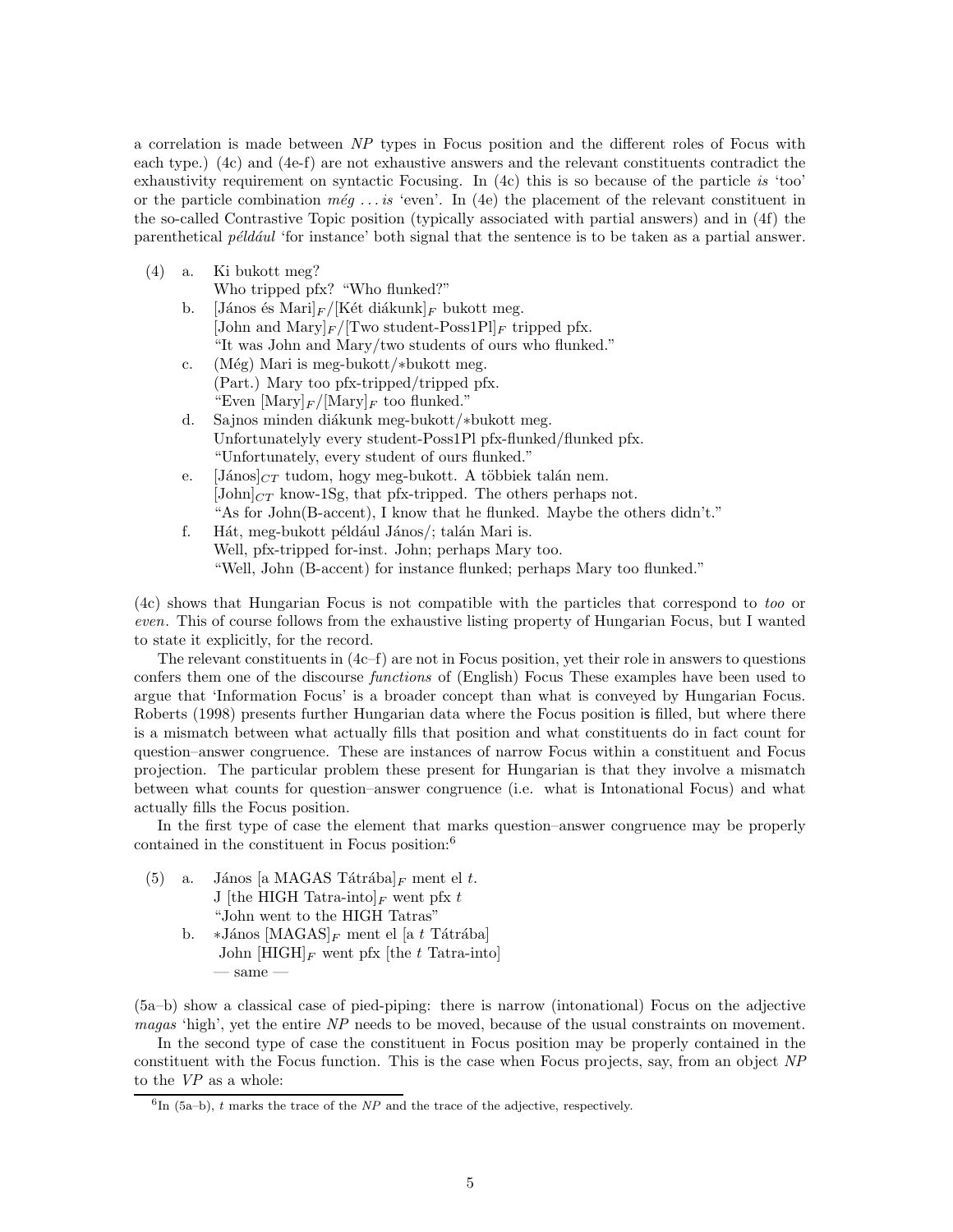(6) János [a Hamletet]<sub>F</sub> olvassa a kertben, nem pedig szunyókál. J [the Hamlet-Acc]<sub>F</sub> read+Def3Sg the garden-in, not and snooze-3Sg "John is reading  $[\text{Hamlet}]_F$  in the garden, and not snoozing"

(Based on Kenesei (1998))

The attentive reader may have noticed that already example (2d) was an instance of such a mismatch, and of Focus projection: the prosodically prominent element was the head N fegyenc 'convict', but the entire NP has moved to the Focus position, and Focus in fact projected to the entire NP. So, whatever is encoded by Hungarian Focus, one positive finding (cf. Kenesei (1998), Roberts (1998)) is that it projects, just like Focus in English (and even with the same syntactic regularities as in English — cf. Selkirk (1996) on English and Kenesei (1998) on Hungarian).<sup>7</sup>

The first conclusion that can be drawn from these data is that intonational Focus in English and syntactic Focus in Hungarian have distinct functions, and, consequently, at least two notions of Focus are needed: Information Focus (English) and Contrastive Focus (or Operator Focus; Hungarian).<sup>8</sup> Another set of data seems to reinforce this conclusion and to suggest that intonationally marked Information Focus is the unmarked option crosslinguistically. (In the sense that syntactic Focus and the discourse function(s) it expresses is more 'marked', or less of a 'default' category than intonational Focus.)

- $(7)$  a. Kit hívtál meg? Who-Acc call-Past-2Sg Pfx "Whom have you invited?"
	- b.  $[Jánost]_F$  hívtam meg  $[John]_F$  call-Past-1Sg Pfx "It is John whom I have invited"
	- c. Meg-hívtam például "Jánost (Horvath (2002)) Pfx-call-Past-1sg for-instance John-Acc "I've invited John, for instance"
	- d. [Jánost] $_{CT}$  például meg-hívtam  $[John]_{CT}$  for-instance pfx-call-Past-1sg "John (for instance) I've invited"

(7c-d) are repeated from (4), and will reappear again later. (7c-d) are partial answers to the question in (7a), as indicated by the parenthetical *például* 'for instance'. The proper name *János* serves as Information Focus, and it is intonationally (somewhat) marked, but it is not in the immediately preverbal Focus position.<sup>9</sup> (7c-d) serve as evidence that Hungarian too has a (more or less) purely prosodic way of marking Information Focus, which can be 'divorced' from the syntactic position of

<sup>7</sup>For instance, Focus on an adjunct does not project:

<sup>(</sup>iii) János [a kertben] $_F$  olvas, OK: és nem a könyvtárban / OUT: nem pedig szunyókál John [the garden-in] $_F$  read-3Sg, OK: and not the library-in / OUT: not and snooze-3Sg OK: "It is in the garden that John is reading and not in the library" OUT: "It is in the garden that John is reading and not snoozing"

 ${}^{8}$ Cf. É.Kiss (1998), Kenesei (1998) or Vallduvì and Vilkuna (1998).

<sup>&</sup>lt;sup>9</sup>Intonational marking comes with the syntactic position in  $(\vec{a})$ , when *János* is in the so-called Contrastive Topic position. Fillers of this position have a fall-rise intonation contour, very much like a so-called B-accent (Jackendoff (1972)) in English. This intonation contour is a built-in property of Contrastive Topics, very much in the way that intonational prominence (eradicating prosody) and a rise–fall contour is a built-in property of Hungarian Focus. From the point of view of the syntax–prosody interface the interesting case is (7c), as this position does not come with a builtin intonational requirement; it is therefore the (Information) Focus status of its filler that necessitates intonational prominence. According to my intuitions this sentence is acceptable only if János is prosodically prominent, which is remarkable because postverbal positions in Hungarians do not usually receive prosodic prominence. Also, the sentence definitely improves when the parenthetical is inserted. According to Julia Horvath, who discusses this sentence at length in Horvath (2002), it is ungrammatical if  $(i)$  it lacks a parenthetical or if  $(ii)$  the relevant constituent is not uttered with the fall-rise intonation marking partial answers. See also comments in Roberts (1998) about other native speaker judgements.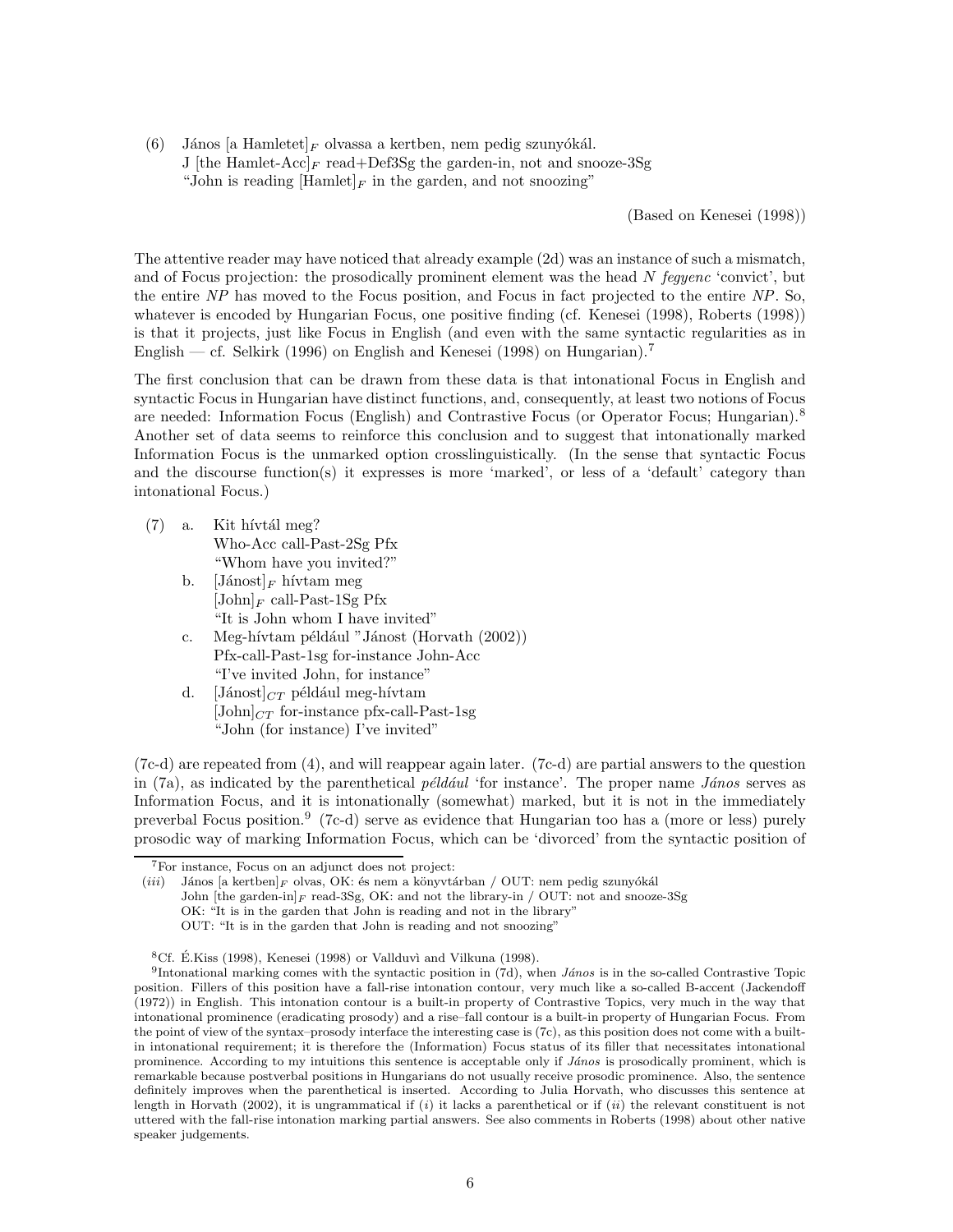Focus. Indeed the conclusion seems to be that prosodic and syntactic Focus-marking in fact serve to mark different dicourse functions. The question is whether the function encoded by syntactic Focus is independent from that of Information Focus (as argued in e.g. E.Kiss (1998) or Vallduvi and Vilkuna (1998)).

A closer look at the data reveals that Hungarian Operator Focus is a special case of Information Focus. One argument against the independence of Operator Focus and Information Focus concerns projection: as pointed out in Horvath (2002), Hungarian Focus is remarkably similar to English in situ Focus as regards the syntactic regularities that govern Focus projection (here shown in the examples on page 6). This similarity remains unaccounted for if Hungarian Operator Focus is conceived of as independent from Information Focus.

There is another argument in favour of the view that Information Focus subsumes Operator Focus concerns question–answer congruence. The point is, the filler of the Hungarian Focus position (as in (2b)) marks question–answer congruence, just like Information Focus. Since in Hungarian sentences that contain no syntactic Focus question–answer congruence can be marked by constituents in other positions, the question to ask at this point is whether these other positions can mark question-answer congruence when the Focus position is filled, or they do so only in the absence of Focus. That is, the question is whether the marking of question–answer congruence is reserved exclusively for the constituent in Focus position — when present. The following exchange is meant as a kind of experiment:

 $(8)$  a. Kit hívtál meg? Who-Acc invite-Past-2Sg pfx

"Whom have you invited?"

b.  $\left[\text{Marit}\right]_T$  [telefonon]<sub>F</sub> hívtam meg,  $\left[\text{m\'asokat}\right]_F$  pedig  $\left[\text{levelben}\right]_F$  $[\text{Mary-Acc}]_T$  [tel.-on]<sub>F</sub> invite-Past+Def1Sg pfx, [other-Pl-Acc]<sub>T</sub> and [letter-in]<sub>F</sub> "I've invited Mary [on the phone]<sub>F</sub>, and others [in letters]<sub>F</sub>"

In (8b), when taken as answer to (8a), the role of Information Focus is fulfilled by Topicalised constituents. The intended role for syntactic (Operator) Foci is to mark contrast: they are to contrast the manners in which invitations have been issued. If Operator Focus were independent from Information Focus, (8b) could serve as a congruent answer to (8a). My judgement however is that (8b) is not a congruent answer to (8a). If this dialogue is coherent at all, this is due to the participants' cooperative acceptance of a new question under discussion to which (8b) is a congruent answer. That is, dialogue coherence is rescued by covertly shifting the current question under discussion from (8a) to *How did you invite your guests*?.<sup>10</sup>

The conclusion from (8a–b) is that Operator Focus is a special case of Information Focus. This is further reinforced by the (default) prosodic structure of English constructions that are comparable to Hungarian Focus, viz it-clefts and pseudo-clefts. The observation (going back to Culicover and Rochemont (1983)) is that in these constructions (in the unmarked case) the clefted constituent marks question–answer congruence, and is therefore intonationally marked. That is, the clefted constituent has Information Focus status and has an exhaustive interpretation, as with Hungarian Focus.

- (9) Q What did Jenna visit?
	- a. It was [a private garden]<sub>F</sub> that Jenna visited.
	- b. What Jenna visited was [a private garden] $_F$

'[John] $_{CT}$  went [to the Opera]<sub>F</sub> and [Mary] $_{CT}$  [to the theatre]<sub>F</sub>'

 $10A$  qualification: a constituent in Focus position may not be the *sole* marker of question–answer congruence, just in case the sentence answers a multiple wh-question.

<sup>(</sup>iv.) a. Ki hova ment?

Who where-to went? / 'Who went where?'

b. [János] $_{CT}$  [az Operába] $_F$ , [Mari] $_T$  meg [színházba] $_F$ 

 $[John]_{CT}$  [the Opera-to]<sub>F</sub>, [Mary]<sub>T</sub> and [theatre-to]<sub>F</sub>

Nevertheless, it remains a valid observation that if the Focus position is filled, it has to be (one of) the marker(s) of question–answer congruence — disregarding corrections or matters of pure contrast.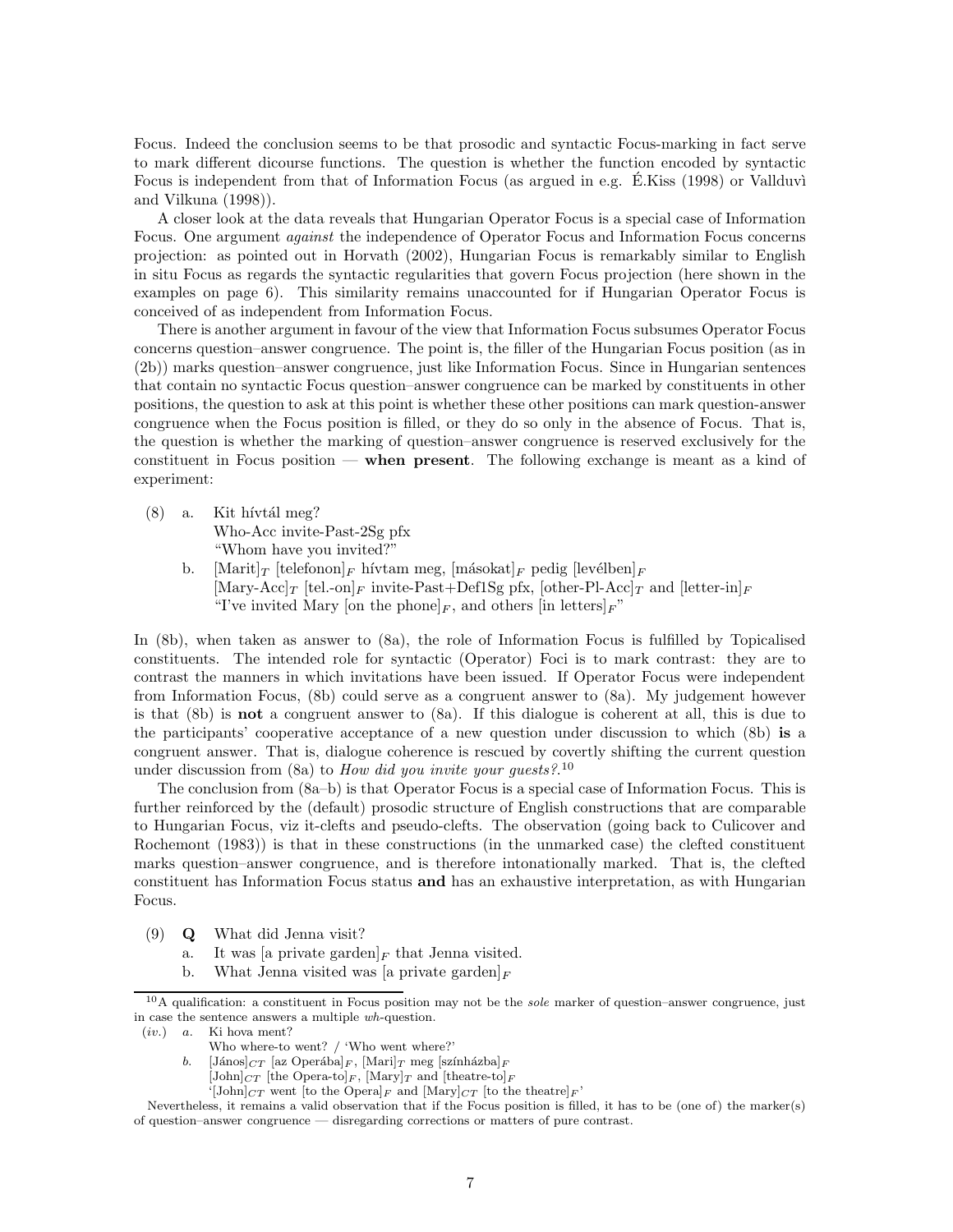(Roberts (1998), originally from Culicover and Rochemont (1983))

Accepting the conclusion that Operator Focus is a special case of Information Focus, the question is what processes or constraints are operative in addition to general principles of Focus-marking. For a semantic analysis, this implies  $(i)$  building upon an appropriate analysis of Information Focus in English and  $(ii)$  adding the relevant constraints in a compositional manner.

# 2 Comparisons

### 2.1 Very Briefly: Hungarian Focus and Alternatives

One property of Hungarian Focus is that it evokes a set of (contextually salient) alternatives, just like English Focus does (Rooth (1985)). The constituent in the Focus position will correspond to the maximal entity with some property  $P$  — from the set of these alternatives.

This could already be deduced from (6), where reading Hamlet was contrasted with snoozing, so these (non-)activities could be said to belong to the same set of alternatives. The obvious point is that this sentence, like the corresponding English pseudo-cleft, says that the only contextually relevant property of John is reading Hamlet.

Perhaps the most dramatic illustration of the need to work with a contextually restricted alternative set comes from Anna Szabolcsi (Szabolcsi (1983) — to be checked):

(10) [Joseph Conrad]<sub>F</sub> született lengyelnek [Joseph Conrad]<sub>F</sub> was-born Polish-Dat "It was Joseph Conrad who was born Polish"

Given encyclopedic knowledge about the past and present population of Poland, (10) would be blatantly false if it said that Joseph Conrad is the only person who was ever born Polish. Another attractive property of this example is that the proper name Joseph Conrad facilitates the reconstruction of an alternative set even in the 'sterile' context of a linguistics paper: likely candidates are (sets of) émigré British authors or artists, or (émigré) authors/artists who made their mark in the Anglo-Saxon world, in (Western) Europe, and so on.

### 2.2 Focus and Presupposition

In the literature on English Focus there is a lively (and not satisfactorily settled) debate as to whether the Background in a so-called Focus-Background structure is presupposed or not (see for instance the papers debating Geurts and Sandt (2004) in the issue of Theoretical Linguistics dedicated to this matter). Hungarian Focus on the other hand triggers an existence presupposition. Accepting the assumption that Focus movement in Hungarian triggers a Background–Focus split that is comparable to the Background-Focus structure induced by English Focus, the observation is that in Hungarian the Background contains an existence presupposition. This can already be seen from (12b): (12b) is either an inappropriate retort to  $(12a)$ , or it is appropriate only as a denial of the presupposition in  $(12a).<sup>11</sup>$  (This is to be understood in contrast with the English dialogue in (11), where **B**'s statement does not require the cancellation of a presupposition.)

- (11) a. A: You know, John is in love with  $[{\rm Cath}]_F$ . b. **B:** Wrong. He loves  $[no\text{-}one]_F$ .
- (12) a. János  $[\text{Marit}]_F$  szereti. "It is Mary John is in love with." b. Nem (lehet), nem szeret ő senkit. Not (can-be), not loves he no-one-Acc. "This cannot be, he doesn't love anyone."

<sup>&</sup>lt;sup>11</sup>That (12b) is a denial of (12a) is reinforced by the fact that it improves with the addition of the modal verb lehet 'can be': with this version of (12b) speaker B disputes more than the claim that John loves Mary.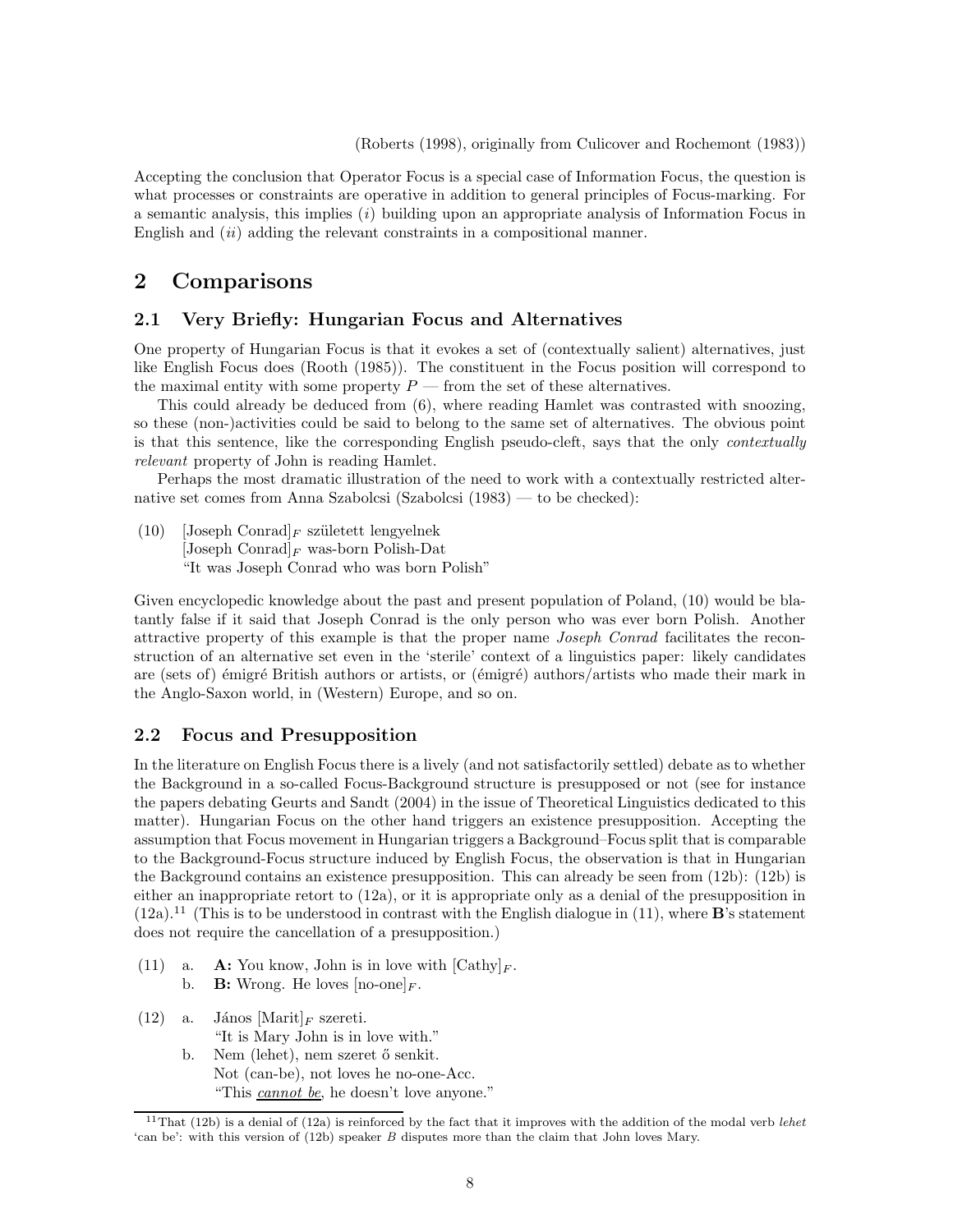For the sake of orderliness, I will replicate here Mats Rooth's test for Focus and it-clefts (Rooth (1999)): (13) is Rooth's original test for English, and it at least shows a marked contrast between 'plain' English Focus and clefting. (The point of the example is that Focus, but not clefting is compatible with a preceding sentence, I don't know, that does not support the relevant sort of presupposition.)

- (13) a. A: Has anyone taken my tennis racket?
	- b1. **B:** I don't know. But if  $[\text{Mary}]_F$  took it, you won't get it back in one piece.
	- b2. B: I don't know. ??But if it was Mary who took it, ...

(Rooth (1999))

The corresponding Hungarian dialogue, where the answer contains (Operator) Focus, patterns with the English it-cleft.

- (14) a.  $\mathbf{A}$ : Elvitte valaki a teniszütőmet? Away-took+Def3Sg someone the tennis-racket-Poss1Sg-Acc? "Has anyone taken my tennis racket?"
	- b. B: Nem tudom.  $#$  ??????? De ha [Mari]<sub>F</sub> vitte el, biztos visszaadja majd. Not know-1Sg. But if  $[Mary]_F$  took+Def3Sg away, certainly back-give+Def3Sg later. "I don't know. But if it was Mary who took it, she'll certainly return it."

Finally, here is a set of traditional presupposition tests: the question test, the negation test, and the conditional test(s). It can be tested with native speakers that the sentences in  $(15)$  show the usual properties of presuppositions: the presupposition survives negation and (yes-no) questions; it survives in the antecedent of a conditional; Focus in the consequent of a conditional, can be filtered out by the antecedent.

(15) a. János  $[\text{Marit}]_F$  szereti?

"Is it Mary whom John loves?"

- b. János [nem Marit]<sub>F</sub> szereti, OK: hanem [Katit]<sub>F</sub>, #nem szeret ő senkit "It is not Mary John loves" OK: "It is Cathy" out: "there is no-one he loves"
- c. Ha János  $[\text{Marit}]_F$  szereti, a mamája örül "If it is Mary whom John loves, his mother is glad."
- d. Ha János szeret valakit, akkor  $[Marit]_F$  szereti "If there is someone John loves, it is Mary he loves"

One can ask which of the known properties of Hungarian Focus has the status of a presupposition. Hungarian Focus is also said to be exhaustive, so one can ask whether this, too, is presupposed.

Usually, the property with respect to which the constituent in the Hungarian Focus position is exhaustive or maximal consists of the verb and material to the right of the verb (this has to do with the so-called Scope Principle, discussed next). In (16) below this property is reading (something) in the garden yesterday. Sometimes the property relative to which Focus is maximal will be called the Focus predicate.

(16) Minden diák [a Ulyssest] F olvasta tegnap a kertben Every student [the Ulysses-Acc]<sub>F</sub> read+Def3Sg yesterday the garden-in "For every student x: it was Ulysses x was reading in the garden vesterday"

The presuppositional status of exhaustivity, or maximality, is not straightforward to test. A possible test is the one in (17), but note that it does test for exhaustivity as such. As it has emerged from discussions with Hans Kamp, the infelicitousness of (17b) is not due to an attempt to negate exhaustiveness, but to the fact that the first sentence in (17b) does not provide a suitable antecedent for the presupposition of is 'too'.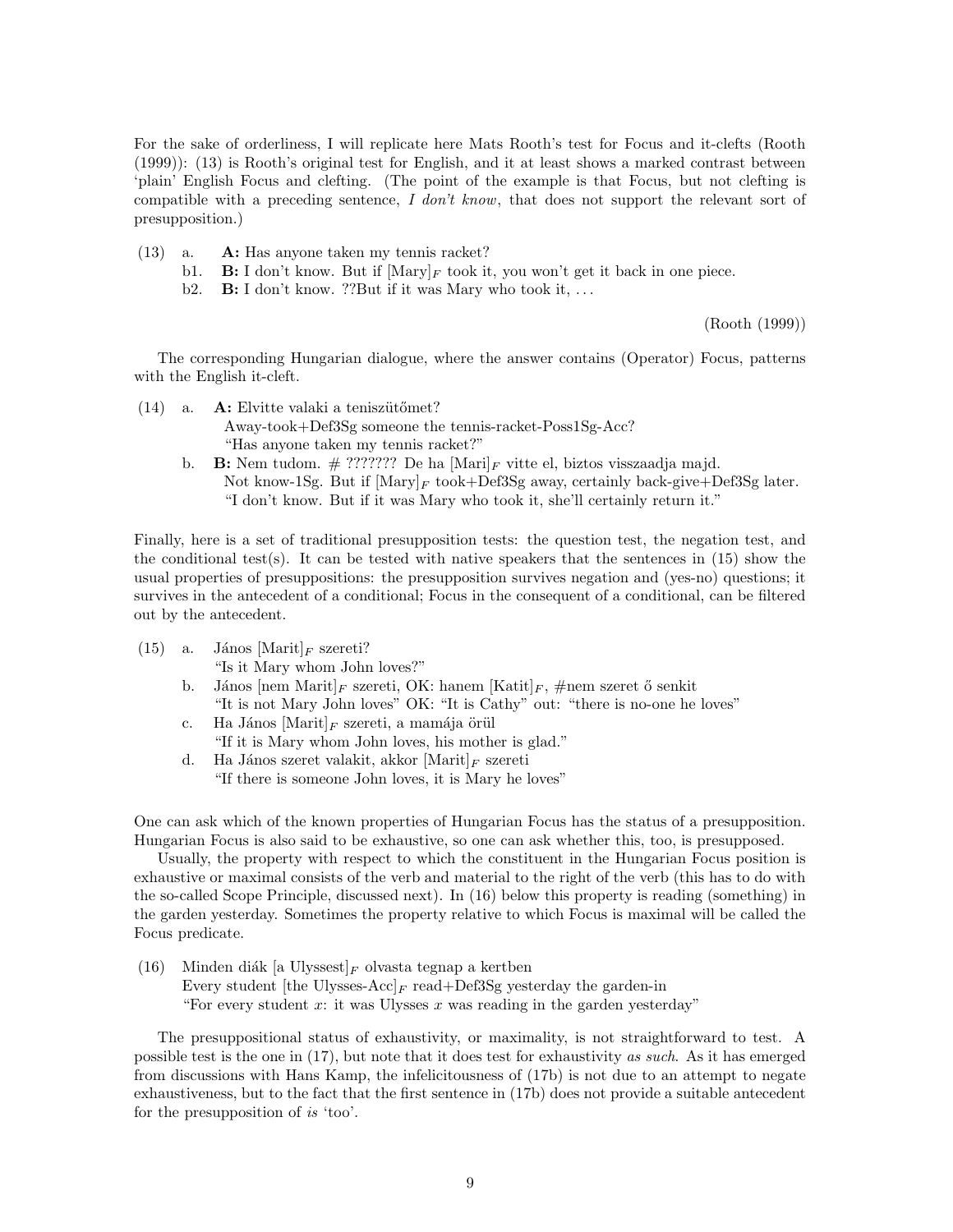(17) a. János  $[\text{Marit}]_F$  szereti.

"It is Mary whom John loves."

b. ???János nem  $[\text{Marit}]_F$  szereti, hanem Katit is. "It is not Mary whom John loves, it's Cathy too."

Exhaustivity information will be taken to be presuppositional, in spite of the lack of a decisive test. The reason for this choice is methodological: sentences with Focus constituents in Hungarian, like it-clefts in English (Percus (1997)), resemble specificational sentences with definite descriptions. In English the relative clause corresponds to the definite description, and in Hungarian it can be constructed from the Focus predicate. Like definites, these 'descriptions' can be said to have an existence and a uniqueness presupposition. According to Percus, English it-clefts contain a definite article at LF (that is spelled out in part as  $it$ ). He argues that the following two English sentences are interchangeable:<sup>12</sup>

- (18) a. It is John who has met Gagarin.
	- b. The person who has met Gagarin is John.

In a similar vein, the following two Hungarian sentences can be seen as interchangeable too:

- $(19)$  a. János az (a barátom), aki találkozott Gagarinnal John that (the friend-Poss1Sg), who(Rel) meet-Past3Sg Gagarin-with "John is the person/that friend of mine who has met Gagarin"
	- b.  $[János]_F$  találkozott Gagarinnal  $[John]_F$  meet-Past-3Sg G-with "It is John who has met Gagarin"

### 2.3 Some More Differences: Does Hungarian Focus Involve an Operator?

This subsection presents some additional sets of data. They serve to introduce another issue, that of the operator status of Hungarian Focus. It is one of the traditional (syntactic) views on Hungarian Focus that it hosts a covert operator (E.Kiss (1987) or the papers on Hungarian from Abraham and de Meÿ (1986)). It has been posited for reasons of scope and c-command, for conveying an exhaustive listing construal to the constituent moved to Focus position and so on. That is to say, syntactic and semantic considerations alike have played a role in positing a covert maximality operator inhabiting the Focus position. This operator has sometimes been thought of essentially as the silent counterpart of only.<sup>13</sup> Here I would like to review these considerations by examining the behaviour of Hungarian Focus with respect to scope and binding, negative polarity items, Weak Crossover and crossentential pronominal anaphora.

Scope: According to conventional wisdom among Hungarian linguists, Hungarian Focus and its presupposition obey the so-called Scope Principle (E.Kiss  $(1994)$ , among many other references): with preverbal positions in Hungarian linear order marks scope order. In the case of Focus, its presupposed and asserted component can both be subject to the Scope Principle. This is why there is alignment with the Scope Principle even if the Focus position is filled by a proper name. (20a-b) differ with respect to the scope of the presupposition triggered by Focus, and this results in truthconditional differences. In (20a) the presupposition is in the scope of the universal quantifier, and the sentence presupposes that for every boy there is a unique person that that boy loves. (20b)

<sup>&</sup>lt;sup>12</sup>In this paper the 'structural' parallel between English it-clefts and Hungarian sentences with Focus will not be explored, but I would like to keep it in mind for future work. Hence these last paragraphs in the text, which do not fully fit into the main body of the paper. This exploration would not affect the technical aspects of the analysis offered here, anyway, but it would place it on a very different footing. The covert Focus operator in Hungarian would be seen as contributing two things: turning the Focus predicate into a definite description with the status of a presupposition and identifying the referent of the Focus constituent as the unique individual that satisfies that description. This view on Hungarian Focus is rather different from  $(i)$  simply positing a maximality operator or  $(ii)$  a covert counterpart of only. There are also interesting syntactic parallels, in the sense of logical syntax, as Hungarian simple sentences containing Focus would be seen as having a more complex internal structure than sentences without Focus.

<sup>&</sup>lt;sup>13</sup>But see Kenesei, where it is rendered by means of the descriptor  $\iota$ .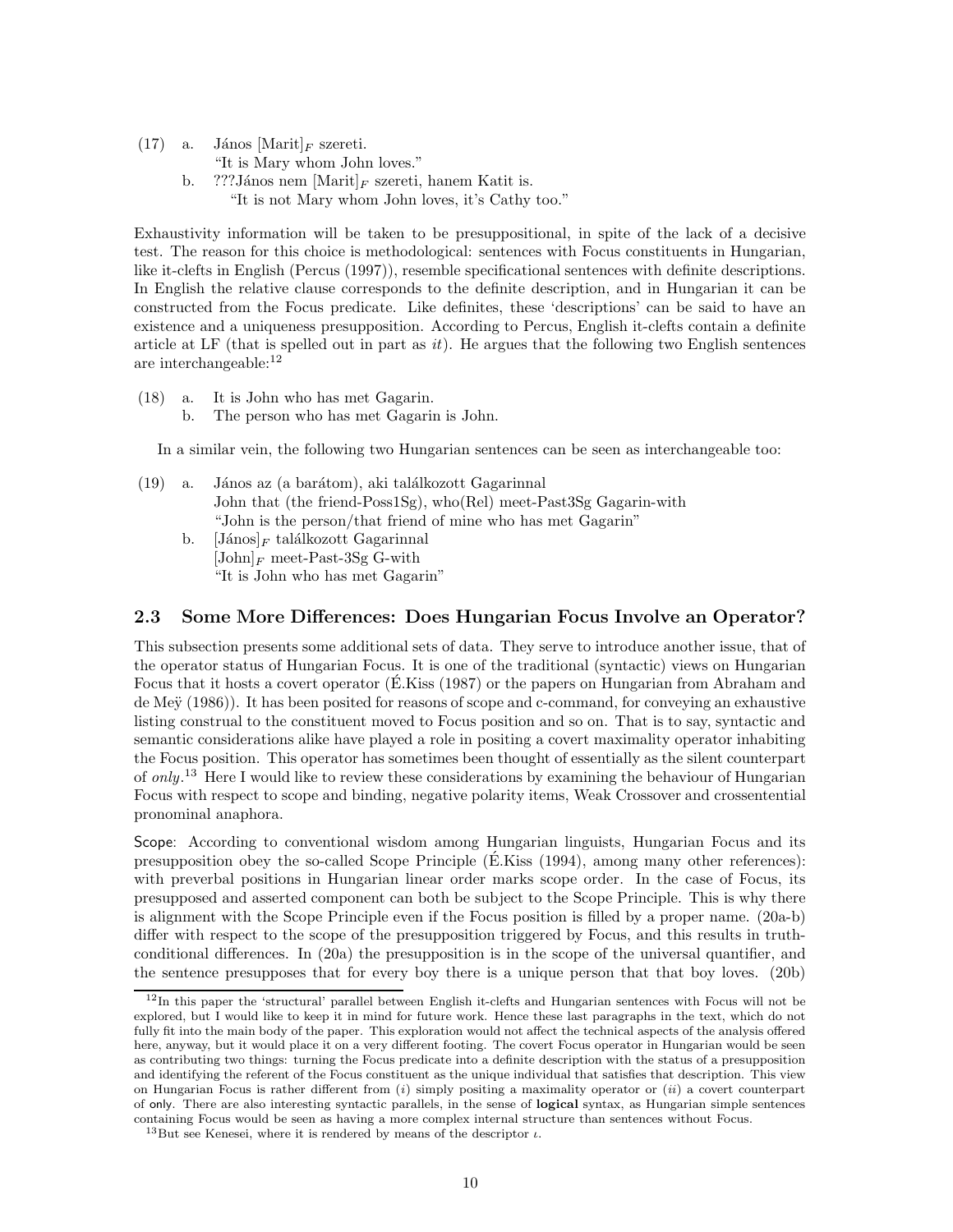presupposes that there is a unique person loved by every boy. That is, (20b) but not (20a) is compatible with a scenario where other persons are loved by some (but not all) of the boys.

- (20) a. Minden fiú  $[\text{Marit}]_F$  szereti. Every boy Mary-Acc love+Def3Sg. "For every boy  $x$ , it is Mary whom  $x$  loves." b.  $[\text{Marit}]_F$  szereti minden fiú.  $[\text{Mary-Acc}]_F$  love+Def3Sg every boy.
	- "Mary is the person loved by every boy".

(21) illustrates the same point, but it presents the scope relations between Focus and quantifiers more clearly. This is because in (21a) the constituent in Focus position also has narrow scope with respect to the universal quantifier (when the third person Singular possessive suffix -a is construed as bound by the quantifier). This sentence presupposes that for every boy x there is someone that  $x$ loves, and asserts that (for every boy x) that person is x's little sister. Note that this bound reading is impossible for (21b), because the constituent in Focus position cannot be bound by the quantifier. This sentence can only have the reading that presupposes that there is a unique person loved by every boy, and asserts that that person is somebody's little sister.

- (21) a. Minden fiú<sub>i</sub> [a kishúg-á<sub>i</sub>-t]<sub>F</sub> szereti. Every boy<sub>i</sub> [the little-sister-Poss3Sg<sub>i</sub>-Acc]<sub>F</sub> love+Def3Sg "For every boy  $x$ , it is  $x$ 's little sister whom  $x$  loves." b. [A kishúg-á<sub>\*i</sub>-t]<sub>F</sub> szereti minden fiú<sub>i</sub>
	- [The little-sister-Poss $3Sg_{*i}$ -Acc]<sub>F</sub> love+Def3Sg every boy "It is his little sister that every boy loves"

There is one exception with regard to the Scope Principle, and that is when a specific indefinite is Focus. Before presenting the relevant example, I would like to show a sentence where a non-specific indefinite is in the Focus position — in  $(22b)$  the indefinite egy szemanta 'a semanticist' has a nonspecific construal, and it cannot outscope the conditional. In this sense (22b) is what one would expect from the workings of the Scope Principle. (22b) has an additional property, which will be discussed at the end of this subsection: the indefinite does not license the (intended) donkey pronoun in the consequent.

- (22) a. If [a semanticist]<sub>F</sub> finds a kitten, he takes it home.
	- b. Ha  $[egy$  szemantának]<sub>F</sub> van egy szamara, akkor ?ügyel rá. If  $[one sem-Dat]_F$  is one donkey-Ps3Sg, then takes-care of-it Int.: "It it is a semanticist who owns a donkey, he takes care of it." c. BUT: Ha  $[egy]$  ismerősöm $]_F$  kezeli a cicámat, akkor nyugodt vagyok.
		- If [one acquaintance-Poss1Sg]<sub>F</sub> treats the cat-Poss1Sg-Acc, then assured am. "If it is a friend of mine who treats my cat I feel reassured."

The problem sentence for the Scope Principle is  $(22c)$ : here the indefinite egy ismerosom 'an acquaintance of mine' is specific in the sense of the speaker's having a particular individual in mind. This indefinite outscopes the conditional, so the sentence can be paraphrased as  $A$  friend of mine, if it is he who treats my cat I feel reassured. A question that arises at this point is whether the Hungarian Scope Principle is confined to scope-bearing elements such as determiners, the presupposition triggers corresponding to too and even and to adverbials. That is, one can further ask whether the indefinite in (22b) has wider scope than expected because what it outscopes is a connective  $(ha \text{ 'if'})$ . But what we find is that specific indefinites in Focus can outscope universal quantifiers as well:

(23) Minden diák-o-m [egy híres színésznőbe]  $_F$  szerelmes Every student-Poss1Sg [one famous actress-into] $_F$  in-love "Each student of mine, it is a famous actress he is in love with"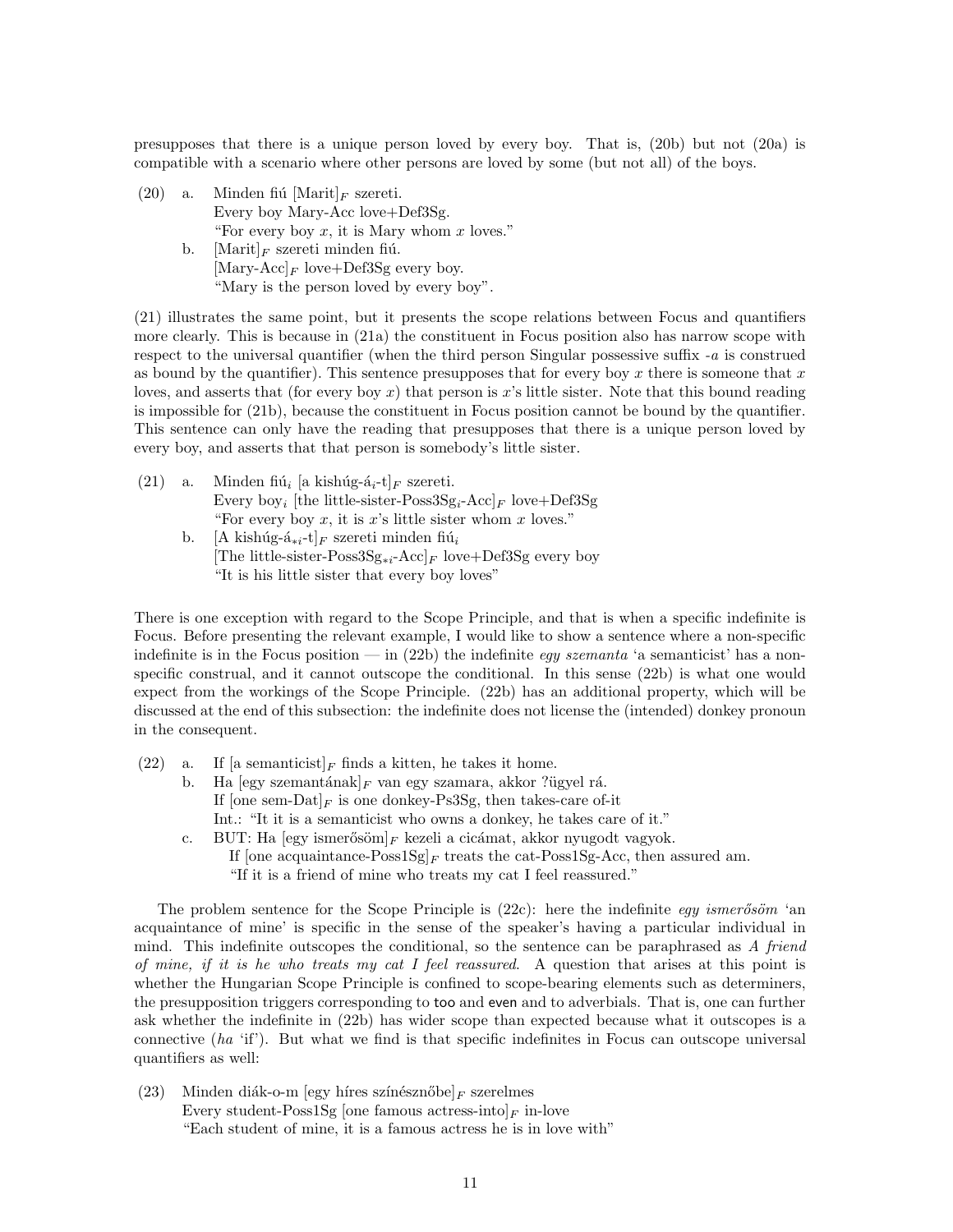(23) is ambiguous, like (any one of) its English counterpart(s). It certainly has the reading where every student in question is in love with the same actress. One can therefore conclude from (23) that it is the property of Focused indefinites that they can disobey the Scope Principle, and that they can outscope connectives and determiners alike. (Examples similar to (23) can be constructed to show that indefinites in the Focus position can outscope adverbials and presupposition triggers on their left.)

A methodological conclusion from examples like (22b) and (23) is that they provide independent evidence for an in situ analysis of wide scope indefinites, $14$  as an in situ analysis can be seen as a built-in requirement of semantic composition for Hungarian sentences with Focus.<sup>15</sup>

Binding by the Focus Variable: Hungarian Focus has been shown to participate in scope interactions — the next question is whether variables in the 'scope' of Focus can or must have bound readings. 'Bound' here is taken to mean that a variable is linked in some manner to the Focus constituent in the 'skeletal' representation of the Focus frame, or in the question that the sentence answers. For instance, the pronoun he counts as 'bound' by *John* in the sentence  $John_{Fi}$  was betrayed by the woman he<sub>i</sub> loved, as an answer to the question Who<sub>i</sub> was betrayed by the woman he<sub>i</sub> loved?<sup>16</sup> The pronominal elements in the Hungarian examples below (the possessive suffix  $-e$  in (24a) and the Dative pronoun neki 'to him' in  $(24b)$ ) can have bound readings in this sense, but this is by no means obligatory. 17

 $(24)$  a.  $[\text{Jánost}_i]_F$  árulta el a szerelm-e<sub>i</sub> [John-Acc<sub>i</sub>]<sub>F</sub> betray-Past+Def3Sg Pfx the love-Poss3Sg<sub>i</sub> "It was  $John_i$  who was betrayed by the woman he<sub>i</sub> loved" b. [János<sub>i</sub>]<sub>F</sub> értette a kérdést, amit feltettek neki<sub>i</sub> [John<sub>i</sub>]<sub>F</sub> understand-Past+Def3Sg the question-Acc, that-Acc pose-Past-3Pl to-him<sub>i</sub> "It was John<sub>i</sub> who understood the question he<sub>i</sub> was asked"

Negative Polarity items: English only has been routinely subjected to NPI tests, to check whether it indeed involves a MON  $\downarrow$  function, and, if it does, what kind of function that is. The likely candidates are negation outscoping an existential quantifier (Geach (1962), Geurts and Sandt (2004)), or the inverse of all (Horn, most recently in Horn  $(2003)$ ), as schematised in  $(25)$  below.  $(25a-b)$ , although logically equivalent, make different predictions concerning NPI licensing. If only corresponds to negation outscoping an existential quantifier, it is expected to license NPIs both in the Background and in the Focus; if it corresponds to a universal quantifier, then NPIs are expected only in the Background part.

(25)  $\mathcal{O}\varphi \cong$ a.  $(\varphi \wedge \neg \exists \psi. [\psi \wedge \psi \neq \varphi]$  Geach, Geurts and van der Sandt b.  $(\varphi \wedge \forall \psi . [\psi \rightarrow \psi = \varphi]$  Horn

There is little dispute about the fact that only licenses NPIs in the Background or Focus–Frame (here shown in (26)).

- (26) a. Only  $[Fred]_F$  has any money.
	- b. Only  $[\text{Fred}]_F$  budged an inch
	- c. Only  $[Fred]_F$  has (as much as) a red cent to her name

<sup>14</sup>This can be a Choice Function or a Skolem Function analysis, cf. Reinhart (1997), Winter (1997) or Kratzer (1998b). See also Bende-Farkas and Kamp (forthcoming).

<sup>&</sup>lt;sup>15</sup>An in situ analysis for wide scope Focussed elements is a requirement in that (in preteoretical terms) it would be odd to treat the trace or other place holder of a moved element as Focussed (cf. Rooth (1995)). That is to say, it would be inedequate to analyse (22b) as interchangeable with the (representation of the) informal paraphrase given earlier, viz with A friend of mine, if it is he who treats my cat I feel reassured.

<sup>&</sup>lt;sup>16</sup>The question of such bound readings goes back to Chomsky (1976), cf. Rooth (1996). Recently this issue has been revived in the work of Irene Heim, Angelika Kratzer, Arnim von Stechow and others, cf. Heim (2005), Kratzer (1998a) or von Stechow (2005).

 $17$ Actually, the bound reading seems to be preferred for (24a), but this is for stylistic reasons. This sentence, with this word order, is a stylistically awkward answer to the question without a bound reading, viz to  $Who_i$  was betrayed by the woman John<sub>i</sub> loved?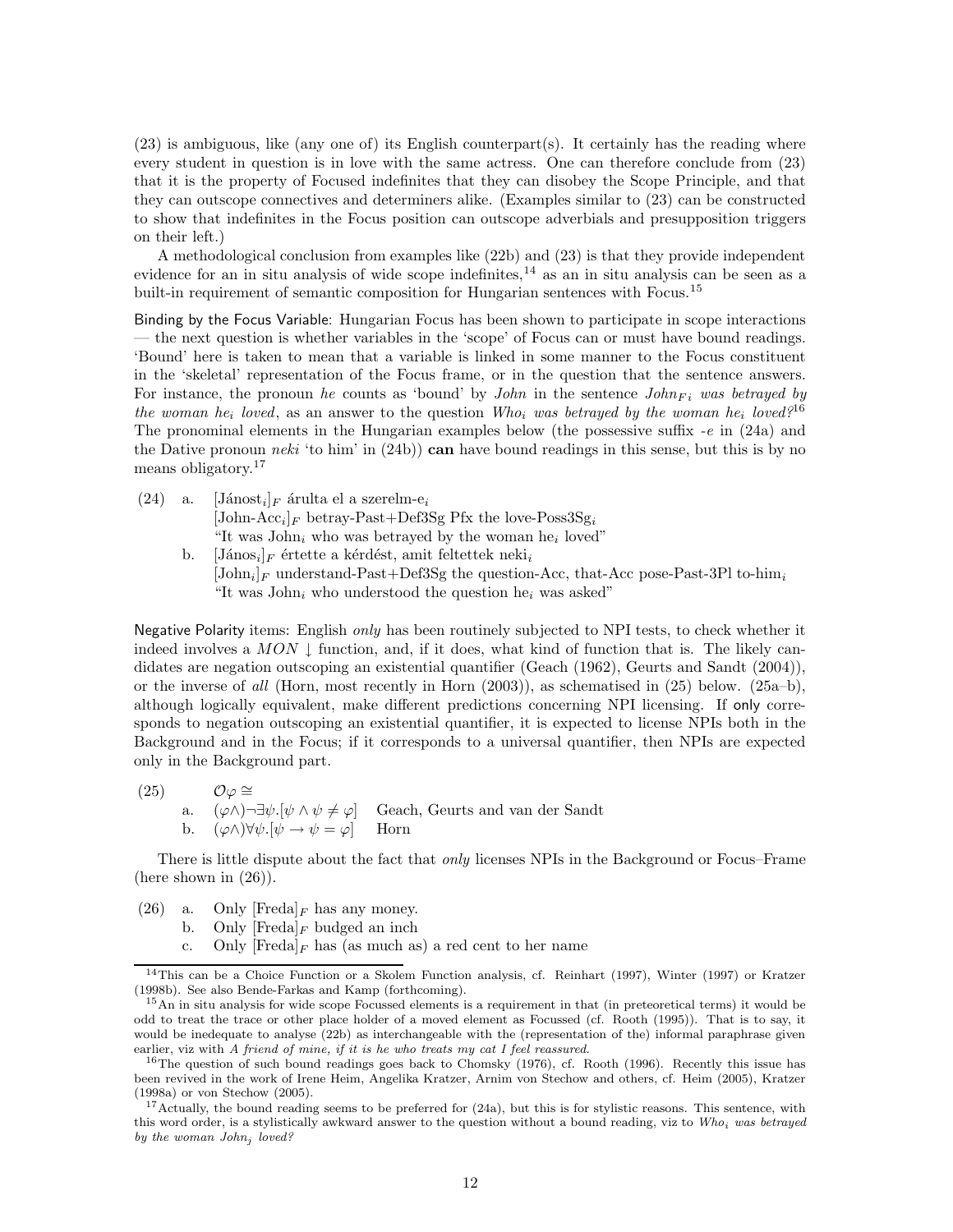According to Geurts and Sandt (2004), however, only (occasionally) licenses NPIs in the Focusmarked constituent as well, which is unexpected if only is taken to be the converse of all. In the examples they cite (these are actually due to Horn himself (from Horn (1996)), who admits they are counterexamples to his claim). In these examples only modifies definite NPs, and the NPIs are embedded in relative clauses within these  $NPs$ <sup>18</sup>

(27) Only the students who had ever read anything about polarity passed.

For the purposes of this paper it is, I think, sufficient to categorise English *only* as a robust NPI licenser in the Background part and as an occasional NPI licenser in the Focus part.

If Hungarian Focus does indeed involve a covert operator comparable to only, it would be expected to resemble only as regards NPI licensing. But the finding is that Hungarian Focus on its own is not an NPI licenser.

The sentences in (28) show that NPIs in the Background are not licensed:

(28) ??? [János]<sub>F</sub> volt valaha (is) Párizsban/tud egy kicsit is teniszezni  $[John]_F$  was ever (even) Paris/can play a little-Acc even tennis-Sfx-Inf "It is John who has ever been to Paris/who can play even a little tennis"

Examples with negative polarity items in the Focussed constituent are harder but not impossible to generate (regardless of their grammaticality status). In the following sentences the Focus constituent contains a kataphoric pronoun that is linked to the relative clause, and that relative clause will contain the negative polarity item whose licensing is at issue:

- (29) a. ∗János  $\left[\text{azzal}\right]_F$  táncolt, aki valamit is értett a menüetthez John  $[\text{that-with}]_F$  danced, who rel. anything too understood the minuet-to "It was with the person who knew the tiniest bit about the minuet that John danced"
	- b.  $\ast$ János [azt]<sub>F</sub> választotta, amelyik egy fabatkát is ér John  $[that-Acc]_F$  choose-Past+Def3Sg, which [rel] one wooden-cent-Acc too is-worth "It is the one worth a red cent that John chose"

Another syntactic configuration to test NPI licensing within the Focus constituent is with so-called participial phrases:

(30) ???János [az angolul valamit is tudó titkárnőt]F választotta John [the English-md something-Acc too know-Pres.Part. secretary-Acc] $_F$  choose-Past+Def3Sg "It is the secretary who spoke the tiniest bit of English that John chose"

I know of one kind of case when an NPI in the Focus constituent is licensed in Hungarian. This is when it might be called self-licensing, in that it contains the negative particle  $sem.$ <sup>19</sup> Obviously, sem licenses the NPI it associates with. Expressions with sem (of which NPIs in the direct scope of negation are a proper subset) are Focussed 'by default' (cf. Surányi (2002)), so it is not surprising to see an NPI $+sem$  expression in the Focus position, as in (31). It is obvious, however, that such cases are not revealing with regard to the licensing possibilities of Focus itself. (So it is mainly for the sake of a more complete check-list that they have been mentioned.)

(31) Ez a megoldás [fabatkát sem] $_F$  ér. This the solution [wooden-cent-Acc  $\text{SEM}|_F$  is-worth "This solution is not worth even a red cent"

Unlike Focus on its own, Hungarian csak 'only' does license negative polarity items, both in the Background and in the Focus constituent:

 $18$ There is a lively dispute on NPI licensing and *only* in the dedicated issue of Theoretical Linguistics; it is between Geurts and Sandt (2004) and Beaver (2004).

 $19$ sem is a merge of is 'too', 'even' and nem 'not', and in these contexts has the meaning 'not even'.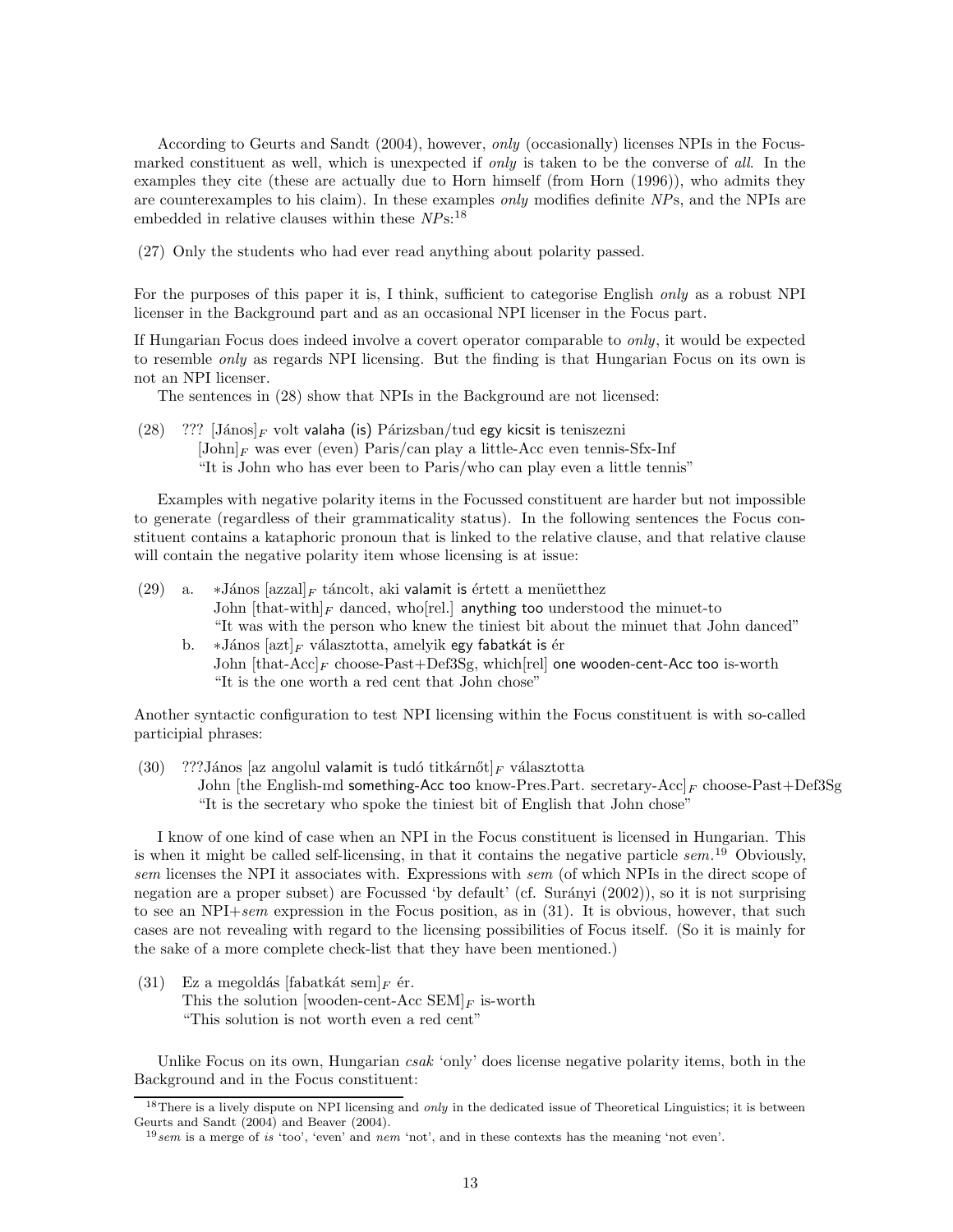- (32) a.  $[\text{Csak János}]_F$  volt valaha (is) Párizsban  $[Only John]_F$  was ever (even) Paris-in "It is only John who has ever been to Paris"
	- b.  $[\text{Csak János}]_F$  ért egy kicsit is az asztrofizikához  $[Only John]_F$  understand-3Sg a little-Acc even the astrophysics-to "It is only John who knows the tiniest bit about astrophysics"
- (33) a.  $[Csak az a diák]_F$  ment át, akinek a legkisebb fogalma is volt a polaritásról Only that the student went through (pfx), who-Dat the tiniest notion-Poss3Sg IS was the polarity-about "Only those students passed who knew the tiniest bit/anything about polarity"
	- b.  $[Csak azt]<sub>F</sub> válaszd, ami bár hajítófányit is ér$ Only that-Acc choose-Imp+Def2Sg, which[rel] at-least red-cent-Acc even worth "Choose only that which is worth (even) a red cent"

The findings do not support the presence of a covert function with Hungarian Focus that is  $MON \perp$ in any of its arguments: to repeat, Hungarian Focus without csak 'only' is not a good licenser of negative polarity items.<sup>20</sup>

#### Weak Crossover:

Hungarian Focus shows Weak Crossover effects, shown in (36), just like English Focus in (34) (cf. Rooth (1996) on English and Horvath (2002) on Hungarian). Weak Crossover is one of the standard tests for (covert) operators and quantifiers, yet I take (36) and (37) to be inconclusive.

- $(34)$  a. If he<sub>i</sub> loses his<sub>i</sub> keys John<sub>i</sub> gets  $[\text{upset}]_F$ 
	- b. ??If he<sub>i</sub> loses his<sub>i</sub> keys  $[\text{John}_i]_F$  gets upset
	- c. ???If he<sub>i</sub> loses his<sub>i</sub> keys it is John<sub>i</sub> who gets upset
- (35) ???Her father told John that he has [a niece]<sub>F</sub>

| (36) | a. | Ha elveszíti a kulcs-á <sub>i</sub> -t, | János <sub>i</sub> dihös.            |
|------|----|-----------------------------------------|--------------------------------------|
|      |    | If lose+Def3Sg the key-Poss3Sg-Acc,     | John angry.                          |
|      |    | "If he <sub>i</sub> loses his key,      | John is <sub>i</sub> angry."         |
|      | b. |                                         | ???[János <sub>i</sub> ] $_F$ dühös. |
|      |    |                                         | $[John_i]_F$ angry.                  |
|      |    |                                         | it is $John_i$ who is angry."        |

(37) ???A témavezető-je<sub>i</sub> azt mondta, hogy  $[\text{Mari}_i]_F$  kapott jelest The supervisor- $Poss3Sg_i$  that-Acc said+Def3Sg, that  $[Mary_i]_F$  received A+-Acc "Her<sub>i</sub> supervisor said that it was  $[\text{Mary}_i]_F$  who received an A+"

The heuristic value of (36) is diminished, because English Focus also shows Weak Crossover effects (as in (34) and (35) above), and the operator status of English Focus has not been satisfactorily established.<sup>21</sup> The conjecture is that there is some kind of variable binding involved, with Hungarian Focus at least, but it is different from the standard binding mechanisms seen with quantifiers.

#### Pronominal anaphora:

In Hungarian a constituent in Focus position does not readily license cross-sentential pronominal anaphora, modulo certain discourse relations. English seems to have no such prohibition, but it is

 $^{20}$ Sentences like (28) are acceptable as what might be termed as echo-answers to questions that themselves contain NPIs. In English this would involve question–answer pairs like the following: Who has ever been to Paris?  $[John]_F$ (has ever been to Paris.)

<sup>&</sup>lt;sup>21</sup> According to Hans Kamp (p.c.) there is a variation in the acceptability of (34b). If it answers the question  $Who_i$ gets upset if John<sub>j</sub> loses his<sub>j</sub> keys? it is felt to be better than when it answers Who<sub>i</sub> gets upset if he loses his<sub>i</sub> keys?. That is to say, the 'bound' status of the pronoun (in the sense of Chomsky (1976)) is, of course, relevant here.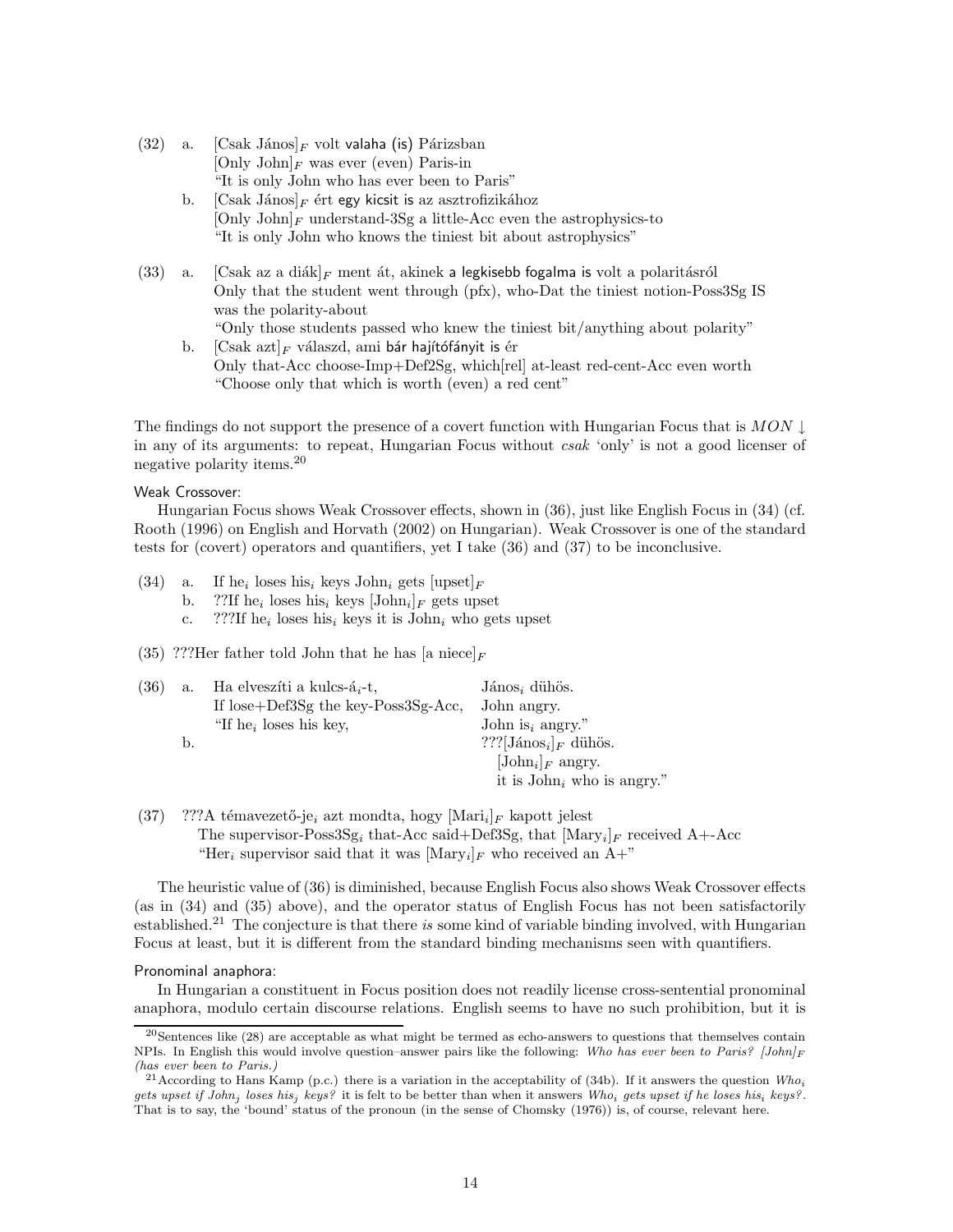interesting to note that English it-clefts resemble Hungarian Focus in this respect — this is seen from the contrast between (38b) and (38c).<sup>22</sup>

- (38) a. János  $[egy \text{ énekesnőbe}]$  szerelmes. #Kedvenc szerepe a Donna Elvira. John [one singer-into] $_F$  is-in-love-with. Favourite role-Ps3Sg the D. E. "It is a singer whom John loves. Her favourite role is Donna Elvira."
	- b. John is in love with [a singer] $_F$ . Her favourite role is Donna Elvira.
	- c. It is a singer whom John loves. ?Her favourite role is Donna Elvira.

Pronominal links to Hungarian Focus are possible if the continuation stands in a certain discourse relation to the Focussed antecedent:

- (39) a. János  $[egy \text{ énekesnőbe}]_F$  szerelmes. John [one singer-into]<sub>F</sub> is-in-love-with. "It is a singer John is in love with"
	- b.  $[Tőle]_F$  kapja az operajegyeket (Szabolcsi p.c.)  $[From-3Sg]_F$  receive+Def3Sg the opera-ticket-Pl-Acc "It is from her that he rececives his opera tickets"
	- c. Tegnap  $[moziba]_F$  vitte, ma meg  $[színházba]_F$ Yesterday [cinema-to]<sub>F</sub> take-Past+Def3Sg, today and [theatre-to]<sub>F</sub> "It is to the cinema that he took her yesterday; today it was the theatre"

The sentences in (39b–c) contain pronominal elements (the 3rd Person Singular suffix on the particle  $-t\delta l$  'from' and on the verb  $visz/vitte$  'take/(he) took (her)') that have the Focus of sentence (39a) as antecedent. Sentence (39b) serves as an evidential link to (39a): John's getting his opera tickets from the singer in question serves as evidence of their relationship. (39c) on the other hand stands in an Elaboration relation to (39a): going to the theatre and to the cinema elaborate on John's courtship. That is, both sentences are about the issue of John's relationship. By contrast, the infelicitous continuation in (38a) is not about John's relationship It involves a shift in Topic from the relationship to the person involved, so it cannot be said to elaborate on the initial issue. Instead, it can be seen as a change in issue (however minor and subtle).

These sentences have been discussed in such detail to help clarify what the contrast between (38a) and (39) is indicative of. In isolation, (38a) might be explained by the presence of a covert quantifier — but this leaves the acceptable anaphoric links in (39) unexplained. It is possible therefore that the ±licensing of pronominal anaphora by Hungarian Focus has to do with discourse structure: it is as if pronominal links are licensed in sentences that stand in a subordinating discourse relation to the sentence containing the antecedent.<sup>23</sup> Or, in terms of the theory of discourse structure in Roberts (1996), these sentences have to be related in some way to the question under discussion that the antecedent sentence is an answer to. That is to say, the sentences in (39) can be seen to answer questions that are subordinate to the question that (39a) answers.

On this view the intended anaphoric connection in (38a) is not possible because the continuation in that sentence is not subordinated to the first clause.

In sum, Hungarian Focus has not shown clear operator-like behaviour. Its scope interactions indicate that it is a scope-bearing element. Hungarian Focus has tested positive for Crossover and 'Focusbound' reading of pronouns, just like English Intonational Focus: this calls for a new notion of binding that encompasses 'binding' by Focus.

The failure of Hungarian Focus to properly license negative polarity items indicates that its representation should involve neither universal quantification nor negation. As the following subsection

 $22$ The English and Hungarian indefinites in  $(38)$  are to be understood as non-specific. If speakers intend to refer to particular individuals by means of these indefinites, and this is recognised by hearers, pronominal anaphora does indeed become possible. For instance, the sequence in (38c) is fully acceptable if the identity of the person loved by John is an established fact, and the new information contributed by the first sentence is that this person is a singer.

 $^{23}$ This is the realm of Rhetorical Structure Theory (Mann and Thompson (1987)) or Segmented DRT (Asher and Lascarides (2003)); that is to say, a proper analysis of these phenomena is way beyond the scope of this paper. Yet these puzzles are sufficiently intriguing, I think, to warrant mention.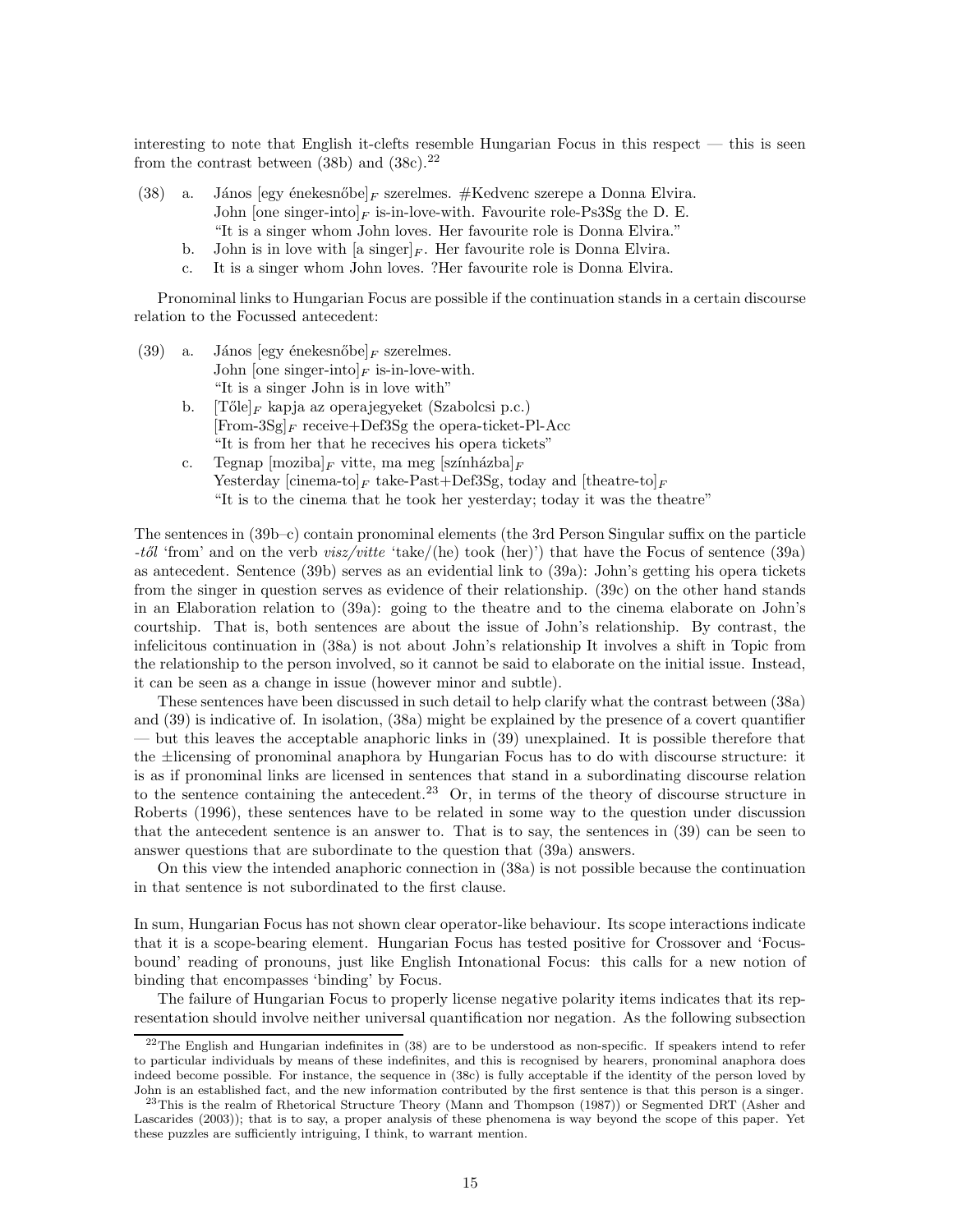will show, what a Hungarian sentence containing Focus resembles is a specificational sentence: the main discourse referent in the Background is identified with the discourse referent contributed by Focus, and the Background itself resembles a definite description. (This will be made formally precise in Section 3.) If a quantifier is a relation between semantic objects then Hungarian Focus can be seen as a quantifier in this very abstract sense, as can be said to express a relation between parts of a structured semantic representation, the Background and the Focus. On this view all Focus–sensitive particles, including too or even, can be conceived of as quantifiers, and cleft constructions too can be said to correspond to a tripartite structure similar to that induced by Focus. The observation that the data are suggestive of so far is that, with the exception of *only* and adverbs of quantification, perhaps Hungarian Focus is the one that comes closest to a quantifier in the usual sense. The remaining question is, of course, what factors are responsible for the enhanced quantifier-like properties of Hungarian Focus.

### 2.4 Hungarian Focus and Association with Only

Hungarian Focus has often been said to incorporate some covert version of only. (Only and too in a sans serif font stand for an operator in the semantic representation corresponding to the English words *only* and *too*, respectively.) This subsection takes a step back (temporarily setting aside the findings of the preceding subsection), and examines the relationship between Hungarian Focus and the particle *csak* 'only'. The main issue is whether overt *csak* is superfluous, a mere audible spell-out of the Focus 'operator'. A subsidiary issue is the locality of the relation between csak and Focus. As in the preceding subsection, the starting-point will be the behaviour of English Focus. First the syntactic issue of ±local association with only will be examined, and this will be followed by a discussion of whether an overt expression expressing only is redundant.

Before the main data can be discussed, the notion of Focus Phrases as associates of Focus-sensitive operators needs to be introduced. It has been argued in Drubig (1994) and Krifka (1996), Krifka (t.a.) that only in fact associates with expressions, so-called Focus Phrases, that may properly contain the Focus-marked expression (and that this is independent from the phenomenon of Focus projection). One of the main arguments comes from examples like (40) (MIT class notes by Irene Heim and Kai von Fintel, cited in Krifka (1996)):

- (40) a. Only  $[my]_F$  mother sends cookies.
	- b. Only  $\left[\text{my}\right]_F$  mother $\left|_F P$  sends cookies.

(40) says that the only person who sends cookies is the speaker's mother, not that the speaker is the only person whose mother sends cookies. The difference between the two readings becomes apparent when we consider alternative sets that contain the speaker's siblings. In such a situation the speaker's mother may be the only person with the relevant property, but it will be true of all the speaker's siblings that only their mother sends cookies.

On the Focus Phrase view Focus serves to establish a primary alternative set, and through this to restrict the domain of only. In the case of (40), Focus is seen to provide a set of people and only to quantify over these people's mothers.

It can be argued that Hungarian csak associates with Focus Phrases as well, since (40) can be duplicated in Hungarian:<sup>24</sup>

 $(41)$  [Csak az ÉN mamám] küld csomagot [Only the I mummy-Poss1Sg] send package-Acc "Only  $\lbrack \lbrack \text{my} \rbrack_F$  mother  $\rbrack_F$  sends care packages"

<sup>&</sup>lt;sup>24</sup>The exact bracketing and labelling in (41) is quite complex: The constituent moved to the preverbal Focus position is az ÉN´ mamám 'my mother', so it could be labelled as F or  $F<sub>O</sub>$  (Operator Focus). The intonationally most prominent part of this constituent is  $\epsilon n$  'I' — it has Information Focus status, so it could be labelled with  $F_I$ . Csak 'only' can be assumed to be adjoined to the  $DP$  'my mother'. According to most current theories of Hungarian syntax the DP csak az ÉN mamám 'only MY mother' occupies the Specifier position of FocP, headed by a  $F^0$  head. It is therefore tempting to attach the label  $F_0$  to the DP containing csak as well. Things become simpler if the intonationally prominent element is marked as  $F$  and the  $DP$  (without csak) is labelled  $FP$ .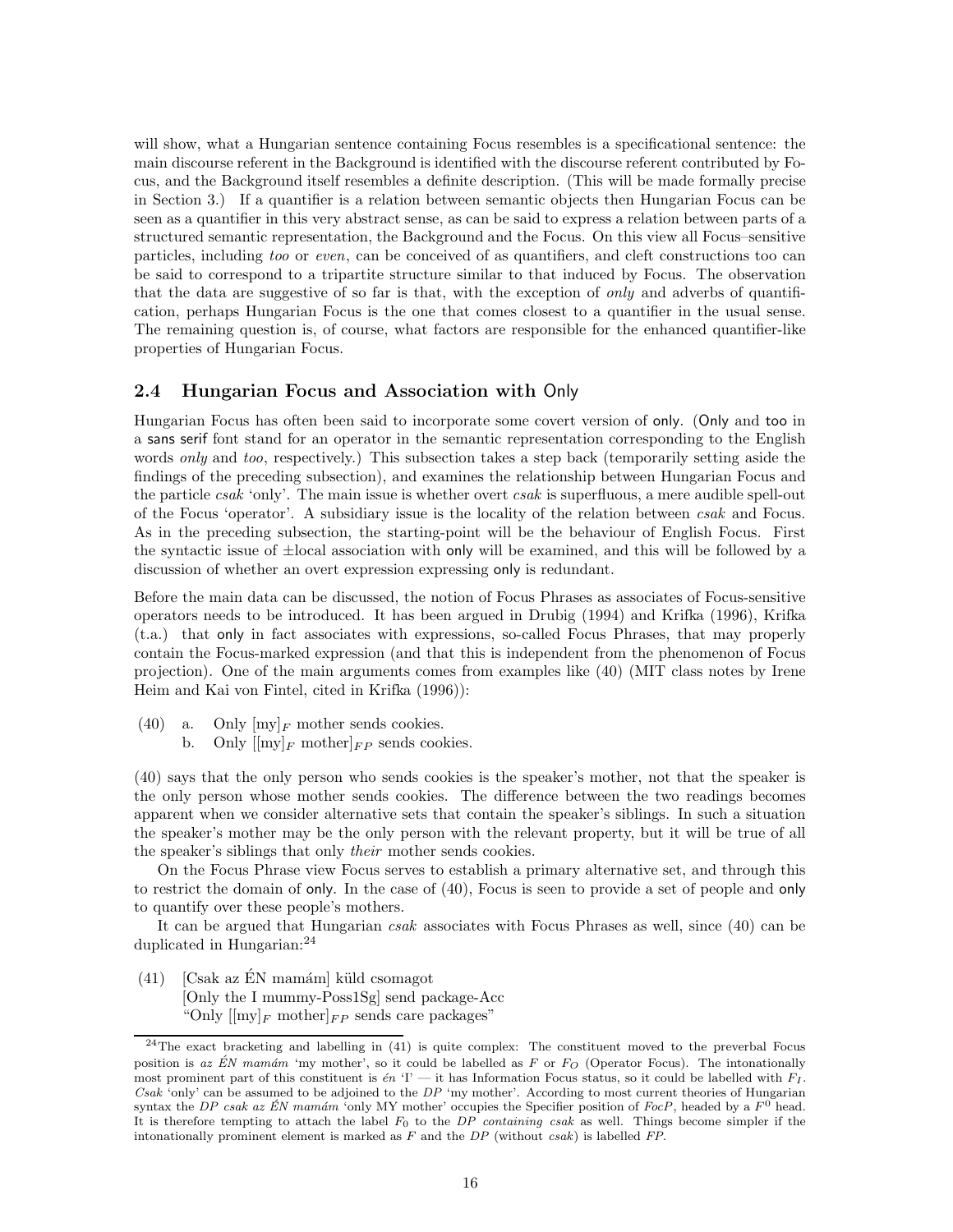What we see in (41) is in fact a case of pied piping: what would correspond to the Focus Phrase (the entire  $NP$ ) has been moved to Focus, but the intonationally marked element is the pronoun  $én$ . As in the English case, quantification is over mothers.

Given that Hungarian Pied Piping examples like (41) were among the original motivating factors for the syntactic proposal in (Drubig (1994)) this example does not come as a surprise. The Dr. Svenson example (43a) below will be more interesting: On my understanding of one version of this sentence the role of syntactic Focus in the subordinate clause is to provide an indirect restriction of csak in the matrix clause.

It is well-known that the 'association' of English Focus with only need not be local, in that only can associate with a Focus-marked constituent across syntactic islands. ('Association with Focus' will be a descriptive term here, without any theoretical assumptions about the role of Focus in the interpretation of only.) That is, (42a) can mean that Bill is the only person such that Dr. Svenson will complain if he doesn't finish his job.

- (42) a. Dr. Svenson will only complain if  $[\text{Bill}]_F$  doesn't finish his job
	- b. Dr. Svenson will only complain when  $[\text{Bill}]_F$  leaves the lights on.

(Rooth (1996))

In Hungarian however csak 'only' has to combine with Focus locally. That is to say, csak in (43a) cannot associate with the proper name Bill in the subordinate clause. It can only associate with akkor 'then', which is a kataphoric pointer to the conditional clause. That is to say, the 'real' Focus and the associate of *csak* in the matrix clause of this example is the entire conditional clause:<sup>25</sup>

The sentence means that the only situation when Dr. Svenson gets angry is when Bill is lazy. The conditional itself may optionally contain a Focussed element, as marked with  $F_2$  in parentheses, but the associate of *csak* in the matrix clause will invariably be the entire subordinate clause.<sup>26</sup>

(43) a. Dr. Svenson [csak akkor] $F_1$  dühös, [ha [Bill] $(F_2)$  lusta] $F_1$ Dr. Svenson  $[\text{only then}]_{F_1}$  angry,  $[\text{if }[\text{Bill}]_{(F_2)}$  lazy $]_{F_1}$ "Dr. Svenson is angry only if  $[[Bill]_{(F_2)}$  lazes about  $]_{F_1}$ " b. \*#Dr. Svenson [csak dühös] $F_1$ , ha  $[\text{Bill}]_{(F_2)}$  lusta Dr. Svenson [only angry] $_{F_1}$ , if  $[\text{Bill}]_{(F_2)}$  lazy Out: "Dr. Svenson is angry only if Bill lazes about" OK: "Dr. Svenson is  $[\text{only}\; \text{angry}]_{F_1}$  if  $\text{Bill}_{(F_2)}$  lazes about"

(v) [Den Hans $|_{FT}$ , [den] $_T$  mag jeder

[The Hans] $_{FT}$ , [that-Acc] $_T$  like-3Sg everyone "Hans everyone likes"

<sup>(</sup>e.g. he does not write a letter of complaint to the dean)

<sup>&</sup>lt;sup>25</sup>The 'official' Focus in the matrix clause of (43a) is of course the pronoun akkor, the local associate of csak. The impression that the entire subordinate clause serves as Focus can be accounted for with the help of the right mechanism for forward reference, by resolving the link between the pronoun and the subordinate clause. It is my conjecture that such a mechanism is necessary for a proper analysis of (43a), i.e. the content of the subordinate clause needs to be copied into the Focus slot of the representation.

Whether the associate of a resumptive pronoun inherits the discourse function of the pronoun is an interesting problem of its own. In the Hungarian case at hand the presence of the pronoun is a rescue strategy, as finite clauses can hardly ever occupy the Focus position. It is clear therefore that in this case the pronoun and its associate have the same discourse function. A somewhat different case has been discussed in Frey (2002), where it is shown that the resumptive pronoun in German Left Dislocation (Linksversetzung) constructions has a Topic discourse function. Frey argues further that the dislocated constituent 'inherits' this function, even when it can serve another function, i.e. when it is the Focus of a sentence. An example of this kind is  $(v)$  below, when it answers the question Wen mag jeder? 'Whom does everyone like?'.

 $^{26}$ Example (43b) is included in order to show that *csak* has to have something adjacent to it with which it can associate. In a sentence that lacks the kataphoric pronoun in Focus position, such as (43b), csak associates with the adjective duhös 'angry', and the sentence says that Dr Svenson's only reaction to Bill's laziness is getting angry. One of the points concerning (43b) is that in Hungarian it is simply not possible to have csak adjoined to an empty Focus position that forms a chain with a (Focus) constituent elsewhere, so that csak can be seen to associate with that constituent via the chain. This is why the Hungarian counterparts of English sentences like (42a-b) are strings that are 'reanalysed' with csak associating with whatever constituent there is to its right.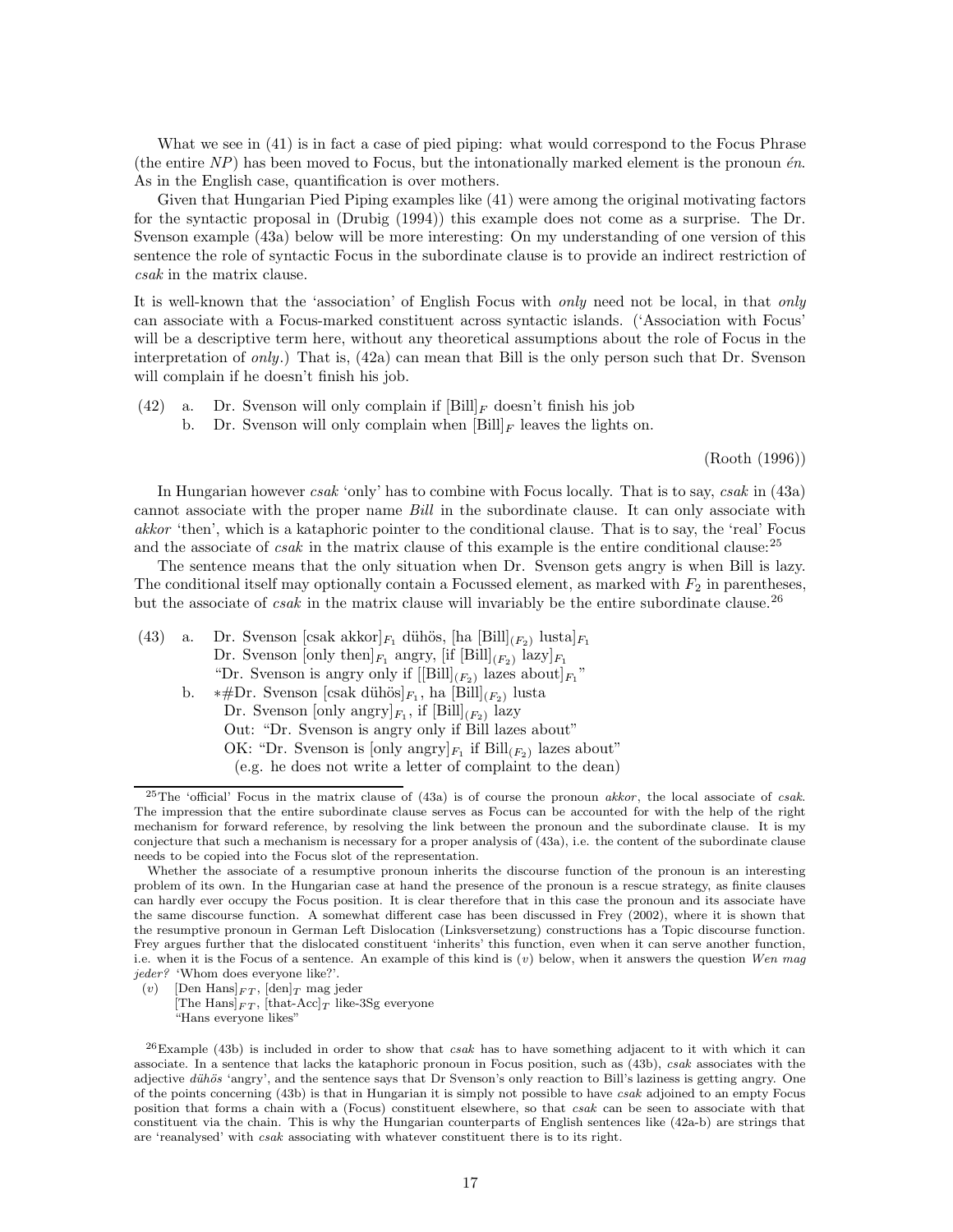If the proper name  $Bill$  in the subordinate clause of  $(43a)$  is Focussed, the sentence can mean that Bill is the only person whose laziness makes Dr. Svenson angry. But this is not because csak associates with Bill, as in the English case. Rather, this is because the Focus in the subordinate clause serves the same purpose as Focus in Focus Phrases: it constrains, indirectly, the domain of only. $^{27}$ 

On my view csak in (43a) invariably associates with the entire conditional clause, which serves as a Focus Phrase (the brackets should be re-labelled accordingly), irrespective of whether the subordinate clause contains Focus or not. Accordingly, the sentence invariably answers the question When is Dr. Svenson angry?. On the Focus-less variant of the conditional clause the set of alternatives is not restricted (explicitly), so one might find such alternative propositions as When his assistant leaves the lights on, and so on. In the variant where Bill is in the Focus position of the subordinate clause the set of alternatives gets restricted by the condition if x is lazy, where x ranges over alternatives to Bill. This is supported by the observation that the Focus in the subordinate clause no longer has the exhaustive listing property: the sentence does not say that the only occasion when Dr. Svenson is angry is when Bill is the person who is lazy.<sup>28</sup> Rather, the role of Focus on *Bill* is to introduce alternatives (to Bill) and to thereby restrict the domain of alternative propositions that only ranges over. The loss of the exhaustive reading for the Focus in the subordinate clause is a problem for any bottom-up method of semantic composition that takes information structure into account; in this paper, too, it will be set aside as a matter for further research.

Semantics: whether csak 'only' is superfluous.

The presence of csak 'only' in Hungarian is something of a puzzle: if Hungarian Focus expresses exhaustive listing on its own, an operator like only seems to be superfluous. Only either should not be present with Focus at all, or it should be merely the audible spell-out of (some component of) Focus.

That is to say, the following are expected to be equivalent (pace implicatures and other discourserelated issues):

- (44) a. János  $[\text{Marit}]_F$  szereti. "It is Mary whom John loves."
	- b. János [csak Marit] $_F$  szereti. "It is only Mary whom John loves."

There are at least four pieces of evidence, however, that csak is not redundant, not counting the difference in negative polarity licensing that was discussed in part 2.3. One piece of evidence comes from identificational or specificational sentences of the form  $|XP|_F$  is  $YP$ , where  $YP$  carries a uniqueness presupposition. In such Hungarian sentences  $csak$   $XP_F$  is not interchangeable with  $XP_F$ :<sup>29</sup>

(45) a.  $[Moszkva]_F$  Oroszország fővárosa  $[Moscow]_F$  Russia capital-Poss3Sg  $[Moscow]_F$  is the capital of Russia b. ??[Csak Moszkva] $_F$  Oroszország fővárosa ??[Only Moscow] $_F$  Russia capital-Poss3Sg ??[Only Moscow] $_F$  is the capital of Russia

The contrast between (45a,b) clearly shows that *csak* 'only' is not merely a semantically void phonological addition to Hungarian Focus. What is also remarkable about this example is that Hungarian Focus behaves like English Focus here — which also suggests that, although Hungarian Focus ex-

 $^{27}$ To be fully precise, in (43a) the subordinate clause is the Focus Phrase. In case the subordinate clause contains no Focus, the clause will also serve as the Focus. In case the clause does contain Focus, the role of this embedded Focus will be comparable to narrow Focus on the (possessive) pronoun in (40) and (41).

<sup>28</sup>That is, Dr. Svenson can get angry if Bill and Peter both happen to be lazy.

 $29(45b)$  is acceptable on a scalar reading, e.g. when there is a scale of prestige associated with Russian cities.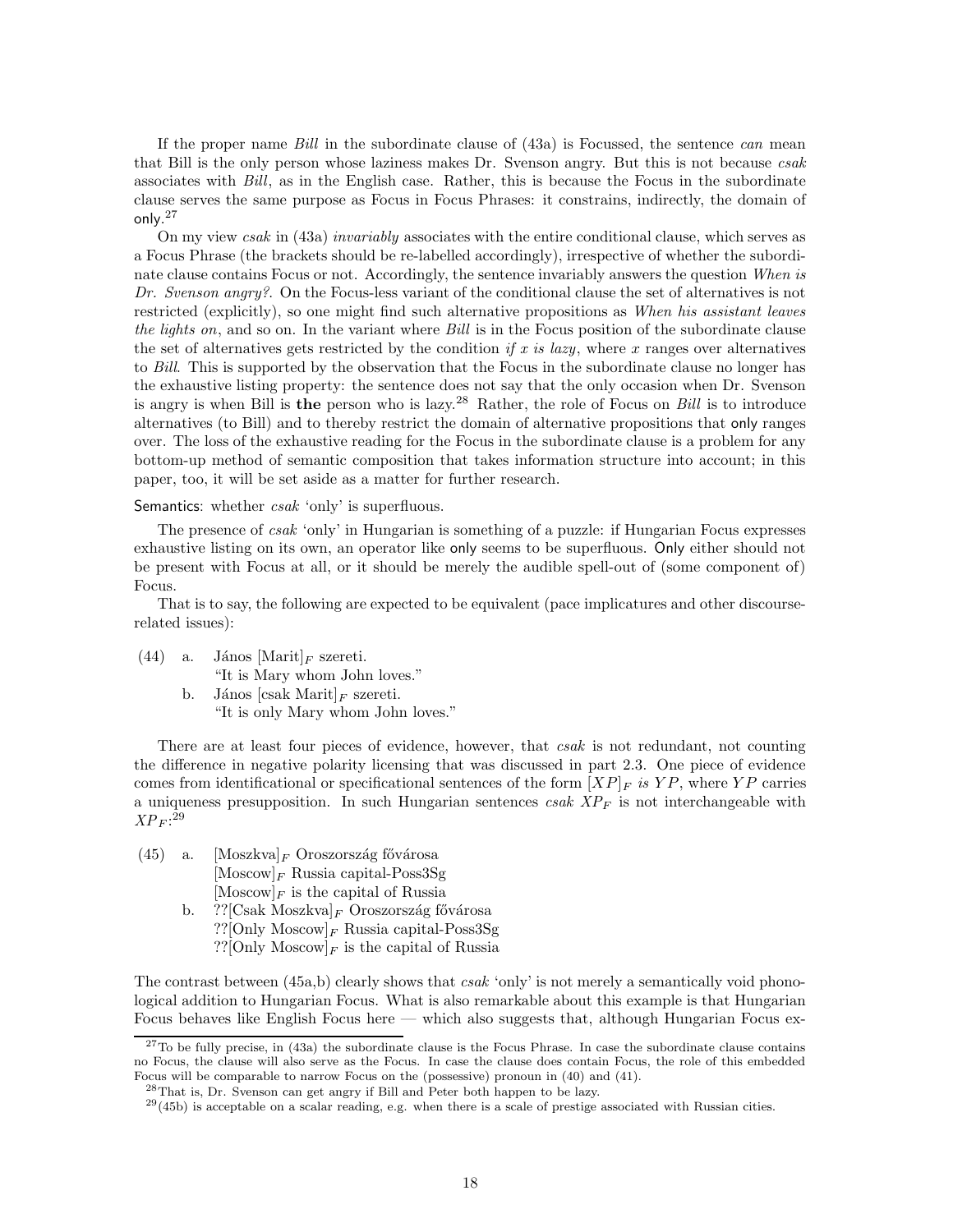presses exhaustive listing, its representation should not be based on the representations of only from the literature.<sup>30</sup>

The second piece of evidence has to do with contradicting expectations (in dialogue), and is discussed in Balogh (2005):

 $(46)$  a. Ki-k-et hívtál meg? Who-Pl-Acc invite-Past-2Sg pfx? "Whom have you invited?" (Speaker's expectation: several people invited) b. [Csak János-t] $_F$  hívtam meg [Only John-Acc]<sub>F</sub> invite-Past+Def1Sg pfx "It is only John (and not more people that) I've invited"

In the exchange in (46), the questioner assumes or expects that at least two persons have been invited, as indicated by the plural suffix  $-k$  on the wh-word ki 'who'. (In Hungarian the unmarked number is the Singular. The presence of the Plural suffix  $-k$  is marked, and the suffix is (almost) never redundant.) The presence of csak in the answer serves to contradict the expectation of the question, csak effectively meaning 'not more than'. That this is so is supported by the case when csak is not felicitous: this is when the question lacks any implication of the expectation that more people satisfy the property queried. In simple terms, if the wh-phrase ki 'who' lacks any number marking, the question offers no clues concerning the speaker's expectations, and an answer with *csak* is therefore inappropriate (disregarding certain kinds of scalar readings, as with (45b)):

|    | $(47)$ a. Ki- $\emptyset$ -t hívtál meg?                    |
|----|-------------------------------------------------------------|
|    | Who-Acc invite-Past- $2Sg$ pfx?                             |
|    | "Whom have you invited?" (No expectation expressed)         |
| b. | $\#$ [Csak Jánost] <sub>F</sub> hívtam meg                  |
|    | [Only John-Acc] <sub>F</sub> invite-Past+Def1Sg pfx         |
|    | "It is only John (and not more people that) I have invited" |

The third piece of evidence is provided by sentences with multiple Foci:

| (48) | $Q$ : | Ki mit olvasott?                                                              |
|------|-------|-------------------------------------------------------------------------------|
|      |       | Who what-Acc read? / "Who read what?"                                         |
|      | a.    | $[\text{János}]_F$ olvasta [a Ulyssest] $_F$                                  |
|      |       | $[John]_F$ read-Past-+Def3Sg [the Ulysses-Acc] <sub>F</sub>                   |
|      |       | "JOHN read ULYSSES" (No-one read anything else)                               |
|      | b.    | $[\text{Csak János}]_F$ olvasta [a Ulyssest] <sub>F</sub>                     |
|      |       | [Only John] <sub>F</sub> read-Past-+Def3Sg [the Ulysses-Acc] <sub>F</sub>     |
|      |       | "Only $[\text{John}]_F$ read $[\text{Ulysses}]_F$ "                           |
|      |       | (John is the only person such that it was Ulysses he read.)                   |
|      |       | The others may have read different books.)                                    |
|      | c.    | $[\text{Csak János}]_F$ olvasta $[\text{csak a Ulyssest}]_F$                  |
|      |       | [Only John] <sub>F</sub> read-Past+Def3Sg [only the Ulysses-Acc] <sub>F</sub> |
|      |       | "Only John read only Ulysses"                                                 |
|      |       |                                                                               |

If csak were merely the audible spell-out of Hungarian Focus, the answers in (48) should be all be equivalent, but they are not. (48a) alone is an exhaustive answer to the question under discussion. (48b) says that John is the only person such that it is Ulysses that he read. The sentence leaves it open whether Ulysses was read by others as well (and what the others read). (48c) on the other hand implies that the others in the alternative set have all read Ulysses and something else. (I take this sentence to mean that John is the only person who read only Ulysses and nothing else.)

 $30$ Examples like (45) are discussed in É.Kiss (2001). Bende-Farkas (2005b) is a first study of the scenarios and contexts when (45b) is acceptable, even without a scalar (prestige) reading. Work on this issue will be resumed after the present paper has been finished.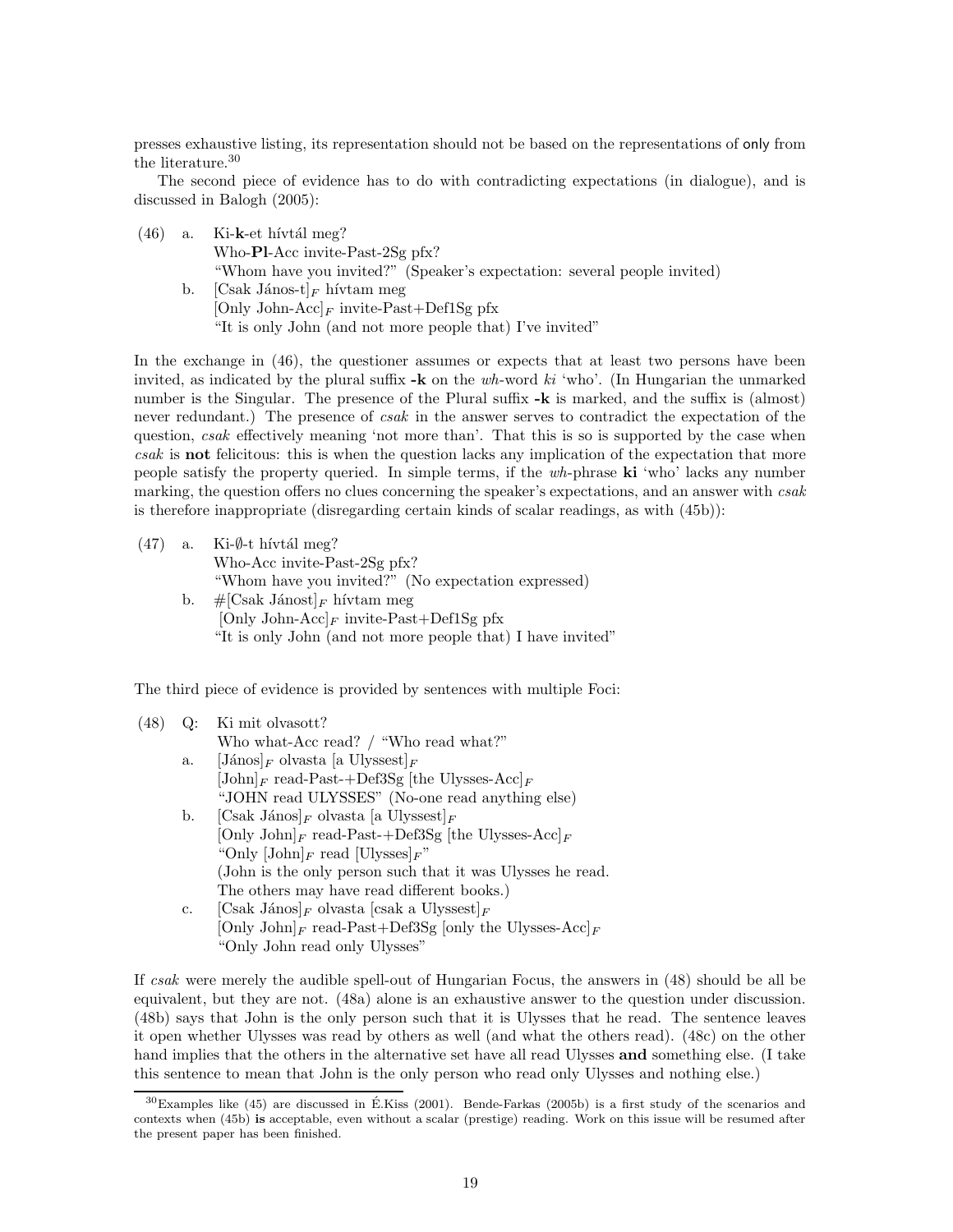The fourth piece of evidence for the non-redundance of csak comes from negation. In Hungarian negated Focus is not interchangeable with the combination negation  $+ \ csak +$  Focus. This is like English it-clefts: it is not Mary cannot be subsituted for it is not only Mary.

- (49) a. János  $\left[\text{nem Marit}\right]_F$  szereti (hanem  $\left[\text{Kaitt}\right]_F$ /hanem  $\left[\text{Kaitt és Marit}\right]_F$ ). John [not Mary-Acc]<sub>F</sub> love+Def3Sg (but  $[\text{Cathy-Acc}]_F$ /but  $[\text{Cathy-Acc}$  and Mary-Acc]<sub>F</sub>) "It is not Mary whom John loves (it is Cathy/it is Cathy AND Mary)." (John loves someone else and may or may not love Mary as well.)
	- b. János [nem csak Marit]<sub>F</sub> szereti (#hanem [Katit]<sub>F</sub>/hanem [Katit és Marit]<sub>F</sub>). "It is not only Mary whom John loves (#it is Cathy/it is Cathy AND Mary)." (I.e., John loves Mary and someone else.)

What (49a) negates is that Mary is the unique greatest entity loved by John — this is compatible with Mary being *included* in this possibly non-atomic individual, e.g. if John loves, say, Mary and Cathy. But (49a) is compatible with John not loving Mary as well. (49b) on the other hand is true only if John loves Mary and someone else besides her. That is to say, Hungarian *csak* seems to behave the way that English *only* has been claimed to behave, i.e. it seems to presuppose the truth of its complement — or, at least, that John loves Mary. But then sentences that contain both Focus and csak present a pragmatic puzzle: on one reading they assert what they presuppose, which is supposed to be an anomaly.

## 3 The Analysis

### 3.1 Why English and Hungarian Focus

As stated in the Introduction, one of the aims of this paper is to present a semantic analysis of Hungarian (Operator) Focus that builds on a DRT-based analysis of English (Information) Focus (Kamp (2004)). So far this has been motivated by semantic and pragmatic considerations. Before one last motivating factor is introduced, the syntactic proposal of Horvath (2002), a brief summary of the arguments that have been discussed so far is in order.

Syntactic (Operator) Focus in Hungarian differs from intonational Focus in English in that  $(i)$  it is optional (cf. example (2)); (ii) when a sentence lacks a Focus constituent, question–answer congruence is marked by constituents in other positions (cf. (4)); that is to say, material in other syntactic positions can also have an Information Focus discourse function;  $(iii)$  the Focus constituent does not always match what has been queried: with Pied Piping it can contain the queried element (as in (5)) or it can be properly contained in the queried expression (as in the Focus Projection example (6)). These facts have been evoked in arguments for positing a discourse function for Hungarian Focus that is independent from that of Information Focus (such as Kontrast in Vallduvi and Vilkuna (1998)).

There are arguments however that maintain that Hungarian 'Operator' Focus is a more restricted subspecies of Information Focus. These arguments concern  $(i)$  the introduction of contextually salient alternatives,  $(ii)$  the similarity in the syntactic regularities of Focus projection and  $(iii)$  the marking of question–answer congruence. Upon this view Hungarian Focus marks one subclass of answers, viz exhaustive answers. A decisive example in this regard is (8), reproduced here as (50).

- $(50)$  a. Kit hívtál meg? Who-Acc invite-Past-2Sg pfx "Whom have you invited?"
	- b. [Marit] $\Gamma$  [telefonon] $_F$  hívtam meg, [másokat] $_F$  pedig [levélben] $_F$  $[\text{Mary-Acc}]_T$  [tel.-on]<sub>F</sub> invite-Past+Def1Sg pfx, [other-Pl-Acc]<sub>T</sub> and [letter-in]<sub>F</sub> "I've invited Mary [on the phone]<sub>F</sub>, and others [in letters]<sub>F</sub>"

As an answer to (50a) (50b) is a test, or experiment: Foci are there to mark contrast only, and it is material in the Topic positions that corresponds to the  $wh$ -word in the question. What (50b) tests is whether other constituents can have an Information Focus function if and when the Focus position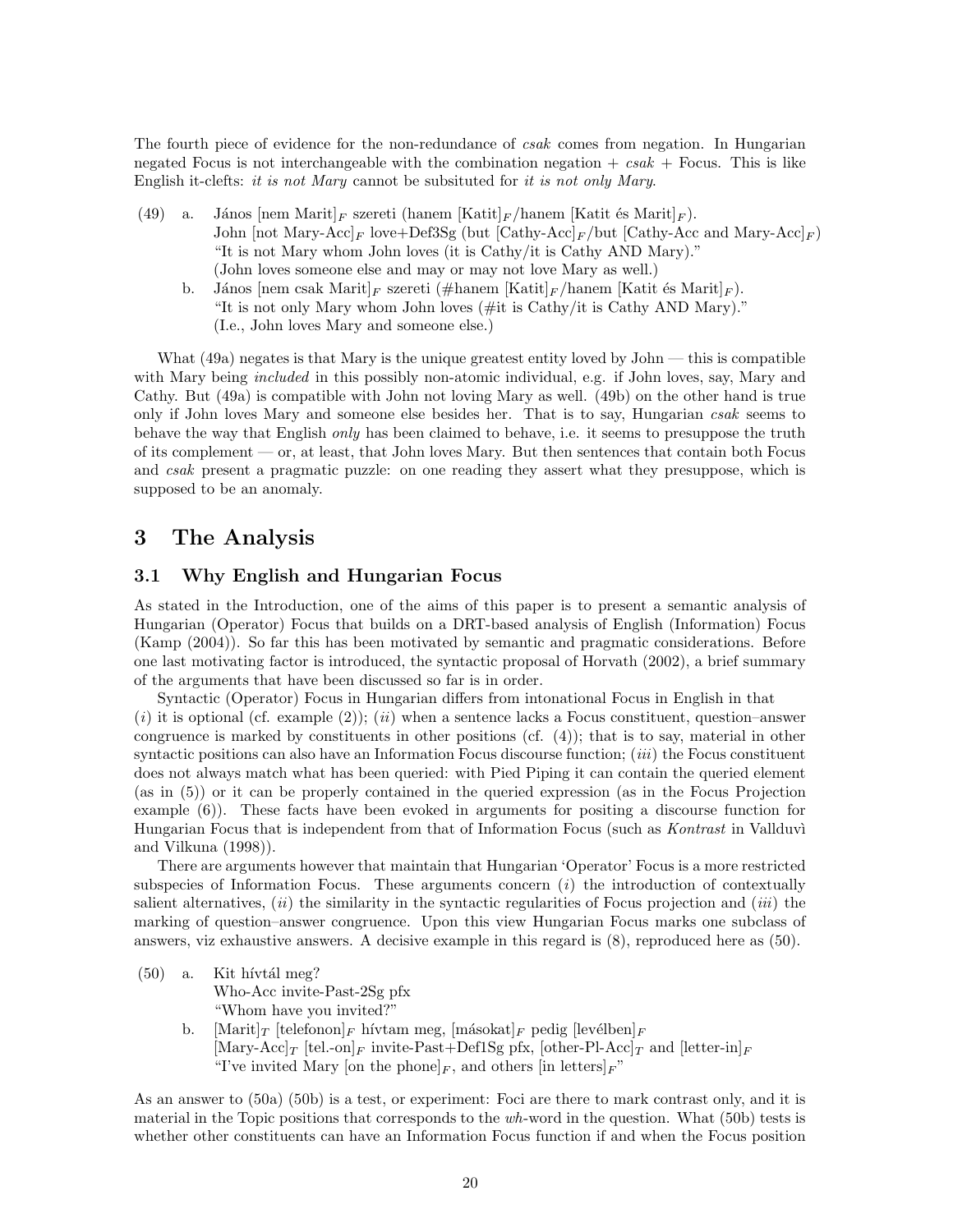is filled. The judgement is that this is not possible: (50b) is not a congruent answer to (50a). The conclusion is that *when present*, Hungarian Focus has to mark question–answer congruence.<sup>31</sup>

Accepting that Hungarian Operator Focus is a more restricted subspecies of Information Focus one question is what distinctive properties it has and how these are to be represented. The differences between the two kinds of Focus relevant for a bottom-up semantic representation will have to be derived from  $(i)$  exhaustivity and  $(ii)$  the presuppositional status of the Background.

The proposal that the analysis of Hungarian Focus is a compositional combination of the analysis of English Focus and some independently motivated ingredients receives support from a syntactic argument, the proposal in Horvath (2002). According to Horvath, Hungarian Focus does not correspond to a single, unanalysed bundle of features. Some of these are assigned in situ, others are acquired, or added, along the way, so to speak. In particular, the feature corresponding to (English-type) Information Focus is assigned in situ, and can be marked solely with intonation:

 $(51)$  Meghívtam (például) "Jánost" Pfx-call-Past+Def1Sg (for-instance) John-Acc "I've invited  $[\text{John}]_F$  for instance"

#### (Horvath (2002))

 $(51)$  (a repetition of  $(7c)$ ) is a partial answer to a question like Whom have you invited? The proper name *János* is left in situ, and intonationally it is slightly more prominent than the rest of the sentence (it would be less prominent if it had a different role in discourse). According to Horvath sentences with Focus in Hungarian originate in structures like (the syntactic representation of) (51). At the stage corresponding to (51) the information conveyed is on a par with what is conveyed by an English sentence with Focus on the direct object. The exhaustive listing property of 'Hungarian' Focus is 'acquired' as a result of merging with a covert exahustivity operator and the movement of this merged constituent to a designated preverbal position. Only, that position is not said to host a covert Focus head that attracts the relevant constituent and checks its Focus feature (contra Brody (1990) or Brody (1995) among many others, including Horvath's own (earlier) work — Horvath (1986)). Rather, according to Horvath, the head whose relevant feature drives the entire process serves to attract the maximality operator. The constituent with the Operator Focus function moves along with the operator, since it is a (possibly independent) property of this covert operator that it is sensitive to prosodic Focus, i.e. it is claimed by Horvath to require a Focus-marked element in its c-command domain.

According to Horvath movement occurs because the exhaustivity operator needs to check its operator feature. This is because on Horvath's view what is grammaticalized in Hungarian is not Operator Focus but exhaustivity (possibly divorced from Intonational Focus): "Hungarian appears to have 'grammaticalized' the notion of exhaustive identification (in a way that results in overt movement). Furthermore, the use of this 'grammaticalized', i.e. syntactically encoded, strategy apparently takes precedence over leaving the choice of exhaustive versus non-exhaustive interpretation open for pragmatics." (Horvath (2002):201.) That is, it is no accident that (51), with Information Focus in situ, can only serve as a partial answer. The other side of this coin: a constituent with exhaustive interpretation has to be preverbal (if it is the only such constituent): $3^2$ 

 $31$ Whether it is the *sole* marker of question–answer congruence is another issue, mentioned briefly in the footnote on the page containing example  $(iv)$ , but this does not affect the main point.

 $32$ The distinguished Hungarian preverbal position will still be labelled F in the examples.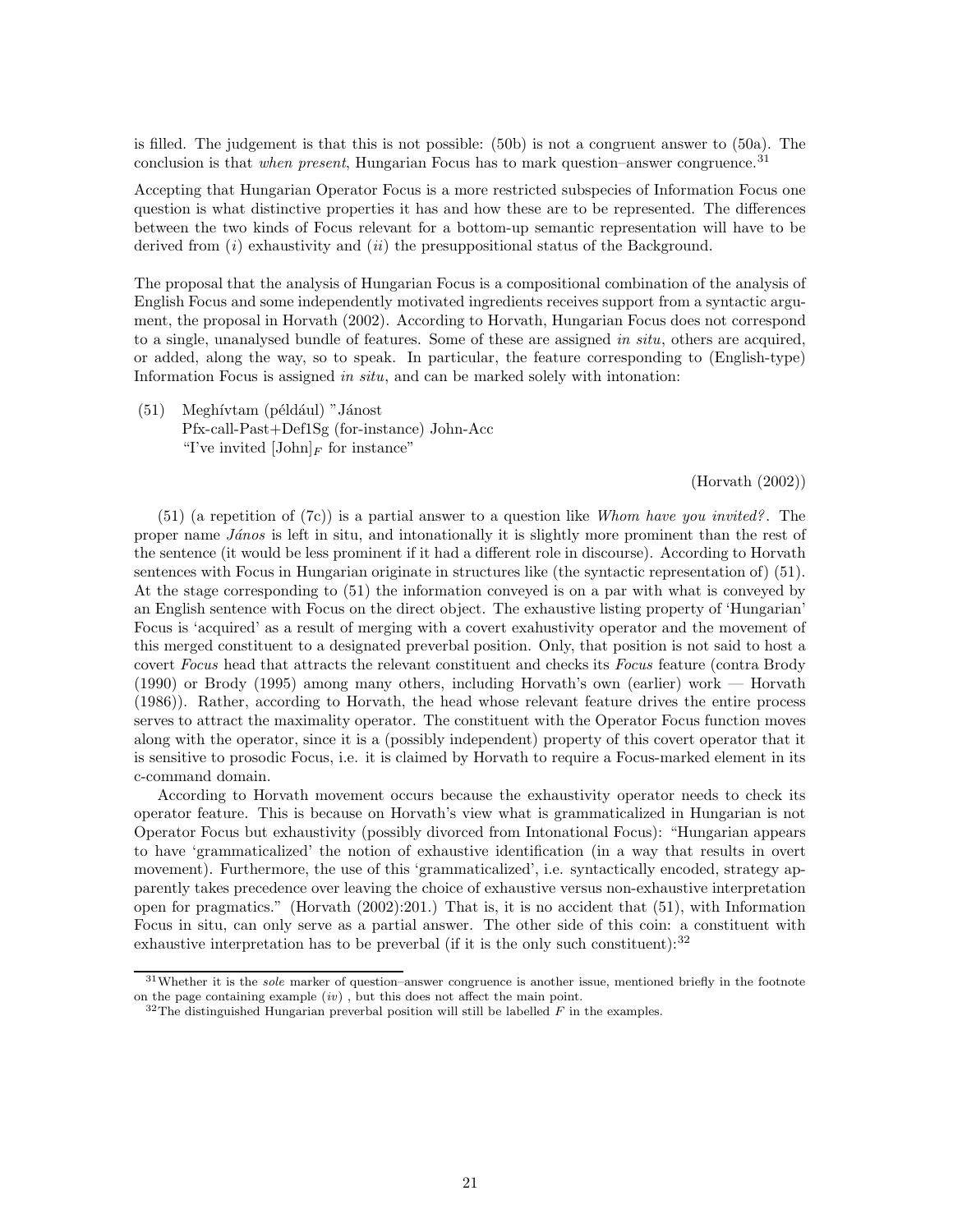| $(52)$ a. | $\lceil \text{Csak Jánost} \rceil_F \text{hívták meg}$ |
|-----------|--------------------------------------------------------|
|           | [Only John-Acc] <sub>F</sub> invite-Past+Def3Pl pfx    |
|           | "It was only John who was invited"                     |

- b. ∗Meghívták/hívták meg csak Jánost Pfx-invite-Past+Def3Pl/invite-Past+Def3Pl pfx only John-Acc Intended: same as above.
- c. ∗Csak meghívták/hívták meg Jánost Only pfx-invite-Past+Def3Pl/invite-Past+Def3Pl pfx John-Acc Intended: same.

According to this proposal there is one kind of Focus, viz. prosodically marked Information Focus. What has become known as 'Hungarian' or Operator Focus is the result of the interaction of Information Focus with a grammaticalized (covert) exhaustivity operator (which happens to be Focus-sensitive). The 'canonical' word order in (52a) (disregarding csak 'only') is the result of the following mechanisms, according to Horvath (2002): First, the DP János(t) is merged with the covert operator  $EI$  — it is hypothesised that EI is affixal, and  $EI + János$  are merged into one DP (EI acting as a new specifier for the  $DP$ ). Second, this complex  $DP$  is attracted to a designated preverbal position by a covert head  $EI^0$ . This is schematised in (53b) (where the verb too is assumed to have moved and merged with the covert head  $EI^0$ ).

(53) a.  $[\text{Jánost}]_F$  hívták meg  $[John-Acc]_F$  invite-Past+Def3Sg pfx "It is John who was invited" b.  $[[EI\ John_i]_{Spec}\ [[EI^0\ V_j]\ [\ldots t_j\ldots t_i\ldots]_{IP}]_{EI'}]_{EIP}$ 

An attractive corollary of Horvath's proposal is that the locality of association with csak 'only' follows from the preverbal placement of material with exhaustive interpretation: The ungrammaticality of (52c), where csak is preverbal and the Operator Focus postverbal, is due to the postverbal placement of Operator Focus. In other words, the ungrammaticality of such sentences is not related to any (stipulated, idiosyncratic) properties of csak 'only'.

This paper does not offer a detailed translation procedure from a syntactic representation of Hungarian sentences. But here is a hint of what may be going on when a DP is combined with the operator EI:

In  $(54)$  as a first attempt EI is translated as a function from Generalised Quantifiers to Generalised Quantifiers  $(Q$  is a variable of type  $e$ th. P is a placeholder for the 'Focus predicate' viz the property 'constructed' from the verb and material to the right of the verb. EI is divided into a presupposition and an assertion part. The assertion part simply says that the P can be predicated of  $\bf{Q}$  (or, equivalently in an extensional context, the set that is the denotation of  $P$  is in the set of sets denoted by Q). The presupposition part, the argument of the presupposition operator  $\partial$ (Beaver (1992) or van der Sandt (1992)) is like a definite description: EI presupposes that there is a unique  $x$  in alternative set  $C'$  that has property  $P$ .

(54) a. 
$$
János'
$$
  $\lambda P.[P(j)]$   
b. EI  $\lambda \mathbf{Q}.\lambda P.[\partial(\exists !x.[P(x) \wedge C'(x)]) \wedge \mathbf{Q}(P)]$   
c. EI( $János'$ )  $\lambda P.[\partial(\exists C'.\exists !x.[P(x) \wedge C'(x)]) \wedge P(j)]$ 

What (54) says is that there is a unique individual in  $C'$  with property  $P$ , and that  $P$  can also be predicated of Q.

There are two problems with (54). One problem is that in principle it allows any generalised quantifier to combine with  $EI$ . This is illustrated in (55), where the argument of  $EI$  is the universal quantifier *minden fiu* 'every boy'.

(55) a. (*Minden fiú*)' 
$$
\lambda P.\forall y.[boy'(y) \rightarrow P(y)]
$$
  
b. EI  $\lambda \mathbf{Q}.\lambda P.[\partial(\exists!x.[P(x) \land C'(x)]) \land \mathbf{Q}(P)]$   
c. EI((*minden fiú*)')  $\lambda P.[\partial(\exists!x.[P(x) \land C'(x)]) \land \forall y.[boy(y) \rightarrow P(y)]$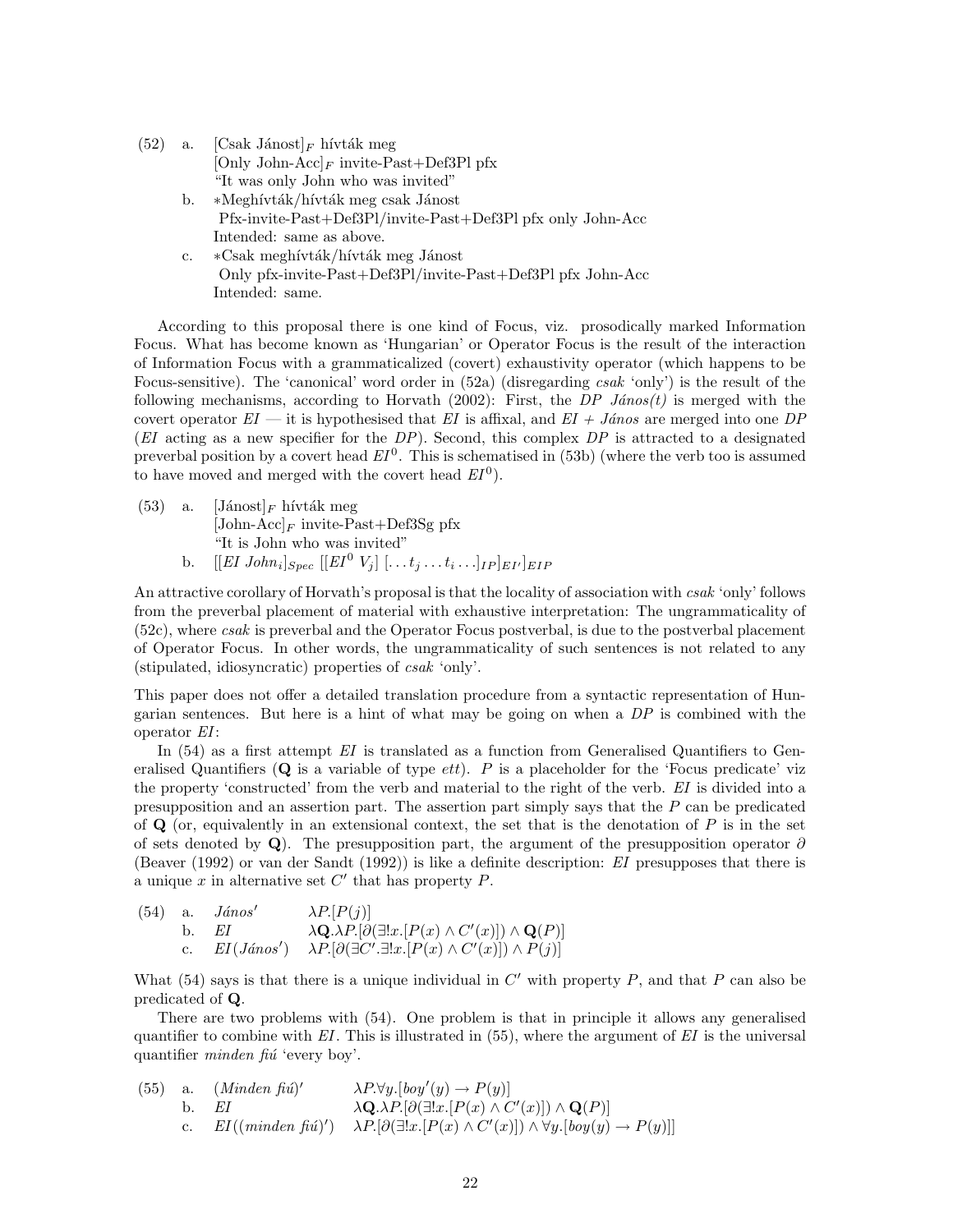(55) should be inadmissible, because universal quantifiers cannot (normally) occupy the Hungarian Focus position. When they do, it is for correction or contrast (see also the Appendix). (55c) could be ruled out because it cannot relate the variable in the presupposition part to the term contributed by the Focused expression: the variable bound by the universal quantifier is not accessible for identification with the variable introduced in the presupposition part. The observation is that only those DPs are acceptable in the Focus position that provide an 'accessible' term (see also Szabolcsi (1997a)). This in turn entails that cases where Focus marks question–answer congruence will have a different analysis from cases where it marks corrections. (As shown in the Appendix, universal quantifiers are acceptable in the Hungarian Focus position in corrections.)

Another problem with (54) is that the translation of Focus is not restricted by the alternative set  $C'$ . (54c) says, in consequence, that there is a unique entity in  $C'$  with property P, and that John (too) has P. If C' is chosen in such a way that John is not a member of  $C'$  this is plain wrong.

 $(56)$  below presents an improvement, where EI takes individual level (type e) arguments, and where the Focus variable is also restricted to  $C'$ . In (56b) EI presupposes the existence of alternative set  $C'$  and the existence of a unique member of  $C'$  with property P. The Focus variable, y, is also restricted to  $C'$ . The assertion part simply identifies the term contributed by Focus with the unique individual (in  $C'$ ) that has  $P$ .

 $(56)$  a. János' j b. EI  $\lambda y.\lambda P.[\partial(\exists C'.\exists ! x.[P(x) \wedge C'(x) \wedge C'(y)]) \wedge x=y]$ c.  $EI(János') \quad \lambda P[\partial(\exists !x.[P(x) \wedge C'(x) \wedge C'(y)]) \wedge x = j]$ 

(56) could be further improved in two ways (but this is not pursued here). First, the underlying logic should be a dynamic logic for plurals, for obvious reasons: to account for plurals in Focus and for the resolution of the alternative set. Second, (56) should be made fully compositional. By this I mean the following: in (56) the alternative set  $C'$  is introduced by the operator EI, and this is not a correct move, as alternatives are to be introduced by the Focus-marked expression itself. Thus the Focus-marked constituent ought to have a Focus translation, which would presuppose the existence of an alternative set (with the Focus-marked expression denoting a member of this set). The operator EI would then pick up this set. These amendments will be left for future work, since this paper has not aimed to provide a fully worked out fragment for Hungarian. What needs to be retained is  $(i)$  the observation that the Focus-marked expression needs to provide a term that is 'accessible' for identification with the variable introduced in the presupposition part, and,  $(ii)$  that it is possible to decompose the contribution of operator Focus so that one of the components will rely on the contribution of Information Focus.

### 3.2 Presupposition and Focus in DRT

The choice for a DRT-based analysis of Hungarian Focus (apart from the over-all advantages of a dynamic framework, such as the possibility to represent anaphoric and presuppositional connections) is motivated by the fact that such an analysis integrates the representation of alternative values into the 'ordinary' representation of the sentence, in a manner similar to the integration of presuppositions with assertional information. This is consonant with the Hungarian facts, where a Focus construction with a special meaning is to be composed with other elements of the sentence that retain their 'ordinary' meaning. This was already implicit in the brief formal exercise from the preceding subsection.

In the first principled formal semantic analysis (Szabolcsi (1981)) of Hungarian Focus Anna Szabolcsi devised a strategy that is orthogonal to the strategy developed for English Focus in Rooth (1985). In Rooth's Alternative Semantics every expression is assigned an ordinary and a Focus semantic value, while it receives only one translation at the level of semantic representation. The ordinary semantic value of a sentence is the usual one, and its Focus semantic value is a set of alternative propositions (this is built up compositionally from the Focus semantic values of the constituents in the sentence). This captures the intuition that in English the main contribution of Focus is to introduce (contextually salient) alternatives. In Alternative Semantics, a sentence like  $\lceil Mary \rceil_F$  saw Peter receives a standard translation into Intensional Logic (which will differ from that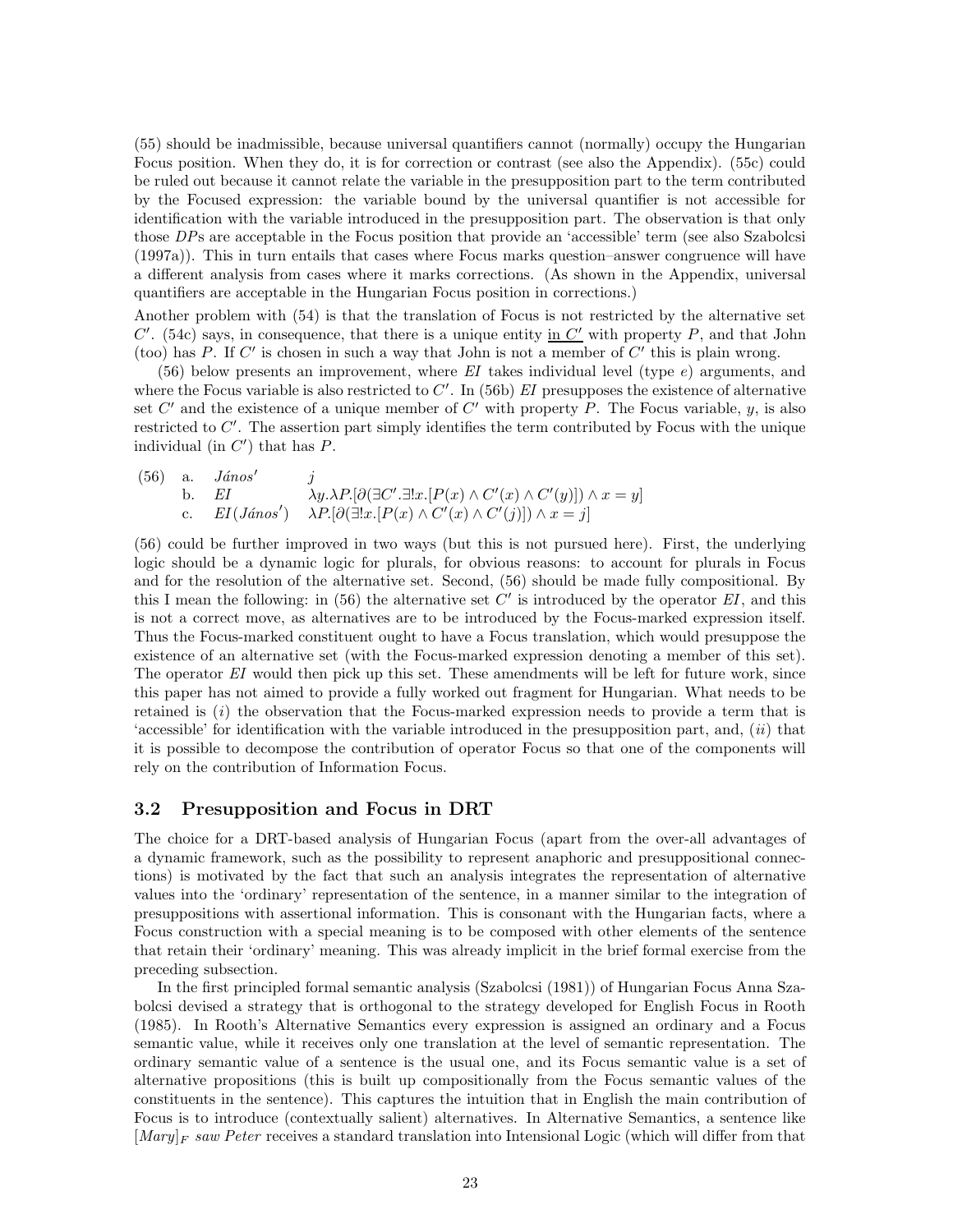of Mary saw  $[Peter]_F$  only in the placement of the label  $_F$  and some meta-variables). The ordinary semantic value of the translation of this sentence is a proposition, and its Focus semantic value is the set of propositions  $\{see(p)(a)|a \in C_M\}$ , i.e. the set of propositions of the form a saw Peter, where a is an alternative to Mary.

In Szabolcsi's analysis of Hungarian it is only the Background (or Focus predicate) that is assigned a special translation, and that is integrated into the (standard) translation of the rest of the sentence. (The semantic value of a sentence is invariably a proposition; there are no Focus semantic values in this analysis.) For instance, the Verb Phrase from sentence (57) can be translated as in (58b). (The translation rule, couched in a Montague fragment for Hungarian, is actually much more complex, but it amounts to saying that a sentence like  $(57)$  is translated as For all x who saw Peter, x is identical to Mary.)

- (57)  $[\text{Mária}]_F$  látta Pétert  $[Mary]_F$  see-Past+Def3Sg Peter-Acc "It was Mary who saw John"
- (58) a.  $(saw Peter)' \qquad \lambda x. [see(p)(x)]$ b.  $([saw \space Peter]_B)' \quad \lambda x. [see (p)(x) \land \forall z. [see (p)(z) \rightarrow z = x]]$

Szabolcsi motivated her choice of assigning a special translation to the Background by not wanting Noun Phrases like *Mária* to vary in meaning depending on whether they are Focus or not. But she did choose to assign a special meaning to one element of what is now termed as the Background– Focus structure. — Szabolcsi could have chosen to assign a special translation to the constituent in Focus position, as in (59b) (and leave the Background intact):

(59) a. *Mária'*  $\lambda P. [P(m)]$ b.  $([M\acute{a}ria]_F)'$  $\lambda P. [P(m) \wedge \forall x . [P(x) \rightarrow x = m]]$ 

The assignment of a special Focus translation to one member of the Focus–Background structure and its integration with the ordinary translation of the rest of the sentence is motivated by the truthconditional import of Hungarian Focus. An additional motivating factor is its participation in scope interactions. The DRT-based framework for the analysis of English Focus that this paper builds upon is also representational — not only because DRT in general is represenational, but for two additional reasons as well:  $(i)$  The explicit representation and contextual resolution of alternatives in pieces of discourse like "Which of his professors did John invite?" "He invited Himmel and Erde". (ii) The so-called Tanglewood example in Kratzer (1991), which shows that for copying (or whatever mechanism one considers for ellipsis) one needs to mark or access Focus already in the representation language.<sup>33</sup>

The DRT-based analysis of Focus that this paper builds upon (Kamp (2004)) is representational, in that the Focus-Background division is encoded in the DR structure assigned to the sentence. Originally this framework was intended as a translation of Alternative Semantics into DRT, but some differences have emerged, and the resulting framework can be regarded as a hybrid between Alternative Semantics and a Structured Meaning approach to Focus. The central property of this analysis is that Focus–Background structures are represented directly as ordered triples of DRSs, and are embedded into the DRS representing the (shell of the) sentence. This facilitates operations on the DRS-es that make up the Focus–Background structure, as well as operations involving discourse referents. The interpretation of such structured DRSs yields semantic objects that are for all practical purposes equivalent to those yielded by Alternative Semantics, but the availability of a level of discourse representation allows for greater transparency and for a tighter integration with context which, given the context-sensitivity of Focus, is an added benefit.

<sup>&</sup>lt;sup>33</sup>Kratzer's original example is the following: I only went to  $[Tanglewood]_F$  because you did. Here only has to range over properties of the form x went to a because you went to a, where a ranges over alternatives to Tanglewood. That is, the domain of only cannot contain properties of the form x went to a because you went to b, and Alternative Semantics cannot exclude these.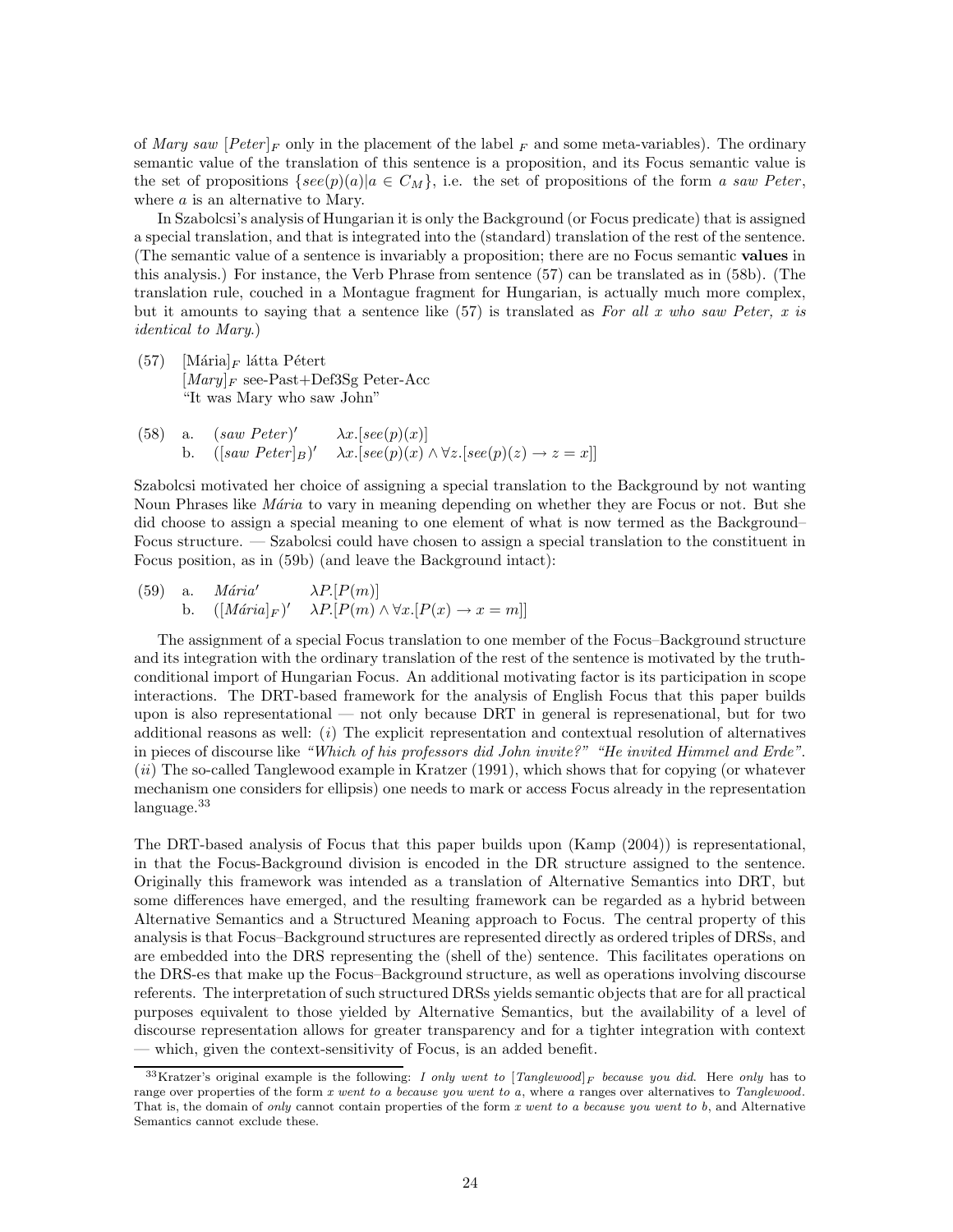The representation of Focus in this framework resembles that of presuppositions (van der Sandt (1992), Kamp (2001) or Genabith et al. (t.a.)), in that it involves a so-called preliminary representation that requires further processing. Typically, such processing is triggered by Focus-sensitive operators (or a covert illocutionary operator ASSERT in the case of free Focus, cf. Jacobs (1984), Krifka (1992)). Focus is assumed to introduce an alternative set (this is presupposed information), and additional processing can lead to contextual resolution of this piece of information. To illustrate with an example, a sentence like (60a) is represented as (60b).

(60) a. John is in love with  $[\text{Mary}]_F$ .

b. 
$$
\left\langle \left\{ P_{John}, P_{Mary} \right\}, \left\langle \left\{ \begin{array}{c} C' \alpha \\ C'(m) \\ C'(\alpha) \\ m \# \alpha \end{array} \right\}, \left\langle \left\{ \begin{array}{c} s \beta \\ n \subseteq s \\ s: love(j, \beta) \\ C'(\beta) \end{array} \right\}, \boxed{\beta = m} \right\} \right\rangle \right\rangle
$$

The sentence at this stage is represented as a so-called preliminary DRS (Genabith et al. (t.a.)), i.e. an ordered pair  $\langle K_1, K_2 \rangle$ , where  $K_1$  is a set of presuppositions (here it consists of the presuppositions triggered by the proper names *John* and *Mary*). The second member of the pair is the assertional part; in this case it contains the Focus-Background division. This division corresponds to a triple  $\langle \mathcal{R}, \langle \mathcal{B}, \mathcal{F} \rangle \rangle$ . R, the 'restrictor', introduces the alternative set C', and serves as a restriction on the other two members of the triple.  $C'$  is said to contain the referent(s) of the Focus-marked expression and at least one other member. (# is mereological distinctness, subsuming  $\in$  and  $\subseteq$ .)<sup>34</sup>

 $\beta$  is the Background, or Focus-frame, and corresponds to a set of propositions of the form *John* loves  $\beta$ , where  $\beta$ , a discourse referent unspecified for plurality or atomicity, is chosen from C' F corresponds to Focus. It can be seen as another set of propositions of the form John loves  $\beta$ , with the additional requirement that  $\beta$  equal m, the discourse referent contributed by the Focus-marked constituent.<sup>35</sup> Focus-sensitive operators take the triple  $\langle \mathcal{R}, \langle \mathcal{B}, \mathcal{F} \rangle$  as arguments.

It can be seen that this is a hybrid representation between Rooth's Alternative Semantics and a Structured Meanings approach (Krifka (1993), Krifka (1996), von Stechow (1991), among others). It resembles the Structured Meanings approach in that alternatives are of the same type as the Focus-marked constituent and the Focus–Background division is represented in the DRS-language. But (60b) preserves one of the core properties of Alternative Semantics in that the arguments of Focus-sensitive operators are uniformly sets of propositions.

A more complex example follows in (61), involving interactions with anaphora resolution and presuppositions triggered by the Focus-sensitive operator too. Assuming that (61a) is a continuation of (60a), we want the Focus-marked expressions Mary and Cathy to evoke the same set of alternatives. Also, the presupposition triggered by too will be resolved to (60a) (there is a person distinct from Cathy whom John loves, and it is Mary).

(61) And (he is in love) with  $[{\rm Cathy}]_F$  too.

Assuming that too, like only, is Focus-sensitive, it can be taken to express a relation between the Focus semantic value and the ordinary semantic value of its complement. Or, in terms of the

 $34A$  fully accurate version of (60b) would have involved a covert illocutionary operator ASSERT, taking the Focusframe–Focus structure as its argument, in a manner analogous to the Focus-sensitive operator  $\mathcal T$  contributed by too in (62) and (63) below. Since the ASSERT operator is mostly vacuous, it has been omitted from (60b).

In (60b) the representation of the restrictor is simplified. In a fully accurate representation it too would be split into a presupposition and an assertion part, with the alternative set discourse referent  $C'$  and the 'other' discourse referent  $\alpha$  introduced in the presupposition. The assertion part would contain the information that the discourse referent contributed by the Focus-marked expression also has property  $C'$ .

 $35$ In this case F corresponds to a singleton set of propositions, so it is not quite clear why it should be taken to correspond to a set of propositions. The need for this comes from cases when the Focus-marked constituent is a plural (on a distributive reading).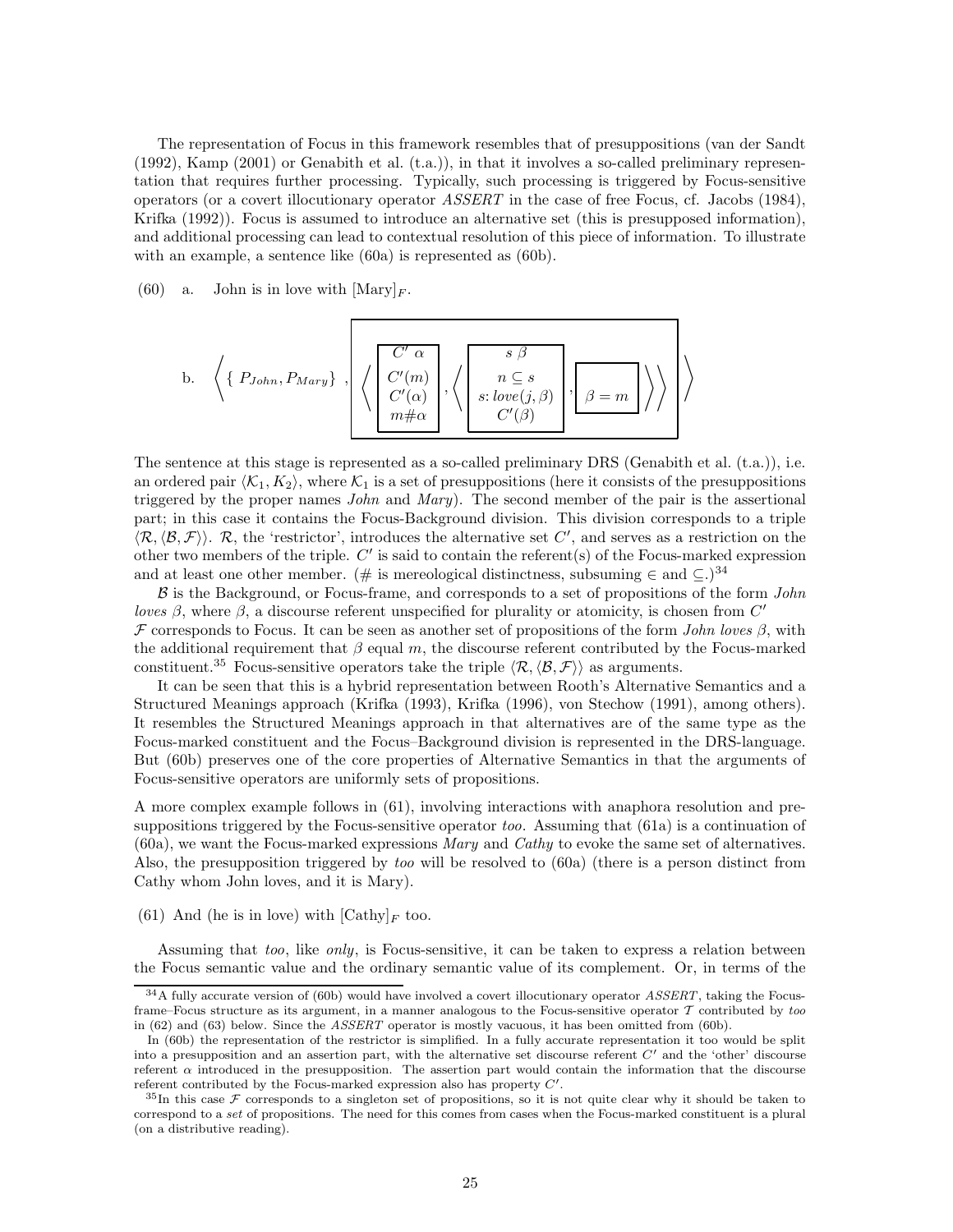DRT-based analysis of Focus presented here, this relation holds between the Focus-DRS and the Focus frame (the set of propositions  $P(\beta)$ , where P is obtained by  $\lambda$ -abstraction over the Focus term (say,  $\alpha$ ), and  $\beta$  is in the alternative set of  $\alpha$ ). In this setting, too asserts that  $P(\alpha)$  is true, and presupposes that there is a  $\beta$  distinct from  $\alpha$  in the set of alternatives that makes P true.

Assuming that sentence (61) follows (60a) in discourse, a DRT-representation of these two sentences allows not only the resolution of the presupposition triggered by too, but also the identification of the alternative sets evoked by the two Foci.

At this point it is important to recall a relevant property of presupposition resolution in DRT: it involves a series of operations on discourse representations, starting from a so-called preliminary representation that typically contains unresolved material, and optimally terminating in a final representation that contains no free discourse referents. Ultimately, a representation containing a Focus-frame–Focus structure can also be reduced to an 'ordinary' representation, by justifying the alternative set presupposition and by eliminating the Focus-frame DRS, or by embedding it in the structure contributed by a non-vacuous Focus-sensitive operator.<sup>36</sup>

In the case of (61), assuming that it is uttered in the context of (60a), the initial stage is shown in (62), and the pre-final stage in (63). (A full representation of these two sentences involves in fact the merge of (62) with the representation (60b) of the first sentence. The reader is trusted to envisage this complex DRS.)

(62) 
$$
\left\langle \left\{ P_{Cathy}, P_{he} \right\}, \left\{ T \left( \left\langle \begin{array}{c} C'' \alpha' \\ C''(\alpha') \\ C''(c) \\ c \# \alpha' \end{array} \right\rangle \left\langle \left\langle \begin{array}{c} \beta' s' \\ n \subseteq s' \\ C''(\beta') \\ s': \text{love}(j, \beta') \end{array} \right\rangle, \left\{ \beta' = c \right\} \right\rangle \right\rangle \right\}
$$

(62) is a preliminary DRS whose presupposition set contains the presupposition for the proper name Cathy and that for the pronoun he. The assertion slot contains the Focus–Focus Frame division that now serves as the argument of the Focus-sensitive operator  $\mathcal T$  contributed by too. This operator has not been 'unpacked', so at this stage there is no information about the presupposition it triggers.

(63) 
$$
\left\langle \left\{ \left\langle \left\{ \begin{bmatrix} C'' & \alpha' \\ C''(c) \\ C''(c) \\ c \# \alpha' \end{bmatrix} \right\} , \begin{bmatrix} \beta' & s' \\ C''(\beta) & n \subseteq s' \\ s' : \operatorname{love}(j, \beta') \\ \beta' \neq c \end{bmatrix} \right\} \right\rangle \right\} , \begin{bmatrix} c & u & s'' \\ \operatorname{Cathy}(c) \\ u = j \\ n \subseteq s'' \\ s'' : \operatorname{love}(j, c) \end{bmatrix} \right\rangle
$$

(63) shows the stage where the proper name and pronominal presuppositions have been resolved, and the operator  $\mathcal T$  has been 'unpacked'. (63) follows conventional wisdom about the contribution of too (in other words it is not intended to take a stand as to the proper analysis of this particle): Too is taken to contribute a presupposition to the effect that John loves someone who is not Cathy. The additional ingredient here is that this someone has to be from the alternative set triggered by Focus. (63) does not represent the final DRS stage: The alternative set  $C''$  can be identified with  $C'$ , the alternative set introduced by Focus in the preceding sentence, and  $\beta'$  can be identified with Mary (this identification is possible in virtue of their membership in the same set  $C' (= C'')$ ). The point of showing both (62) and (63) was to stress that DRS-es that correspond to presupposed content or those that represent the Focus-frame are routinely merged with other DRS-es, resulting in a reduced representation. In particular, such reductions are possible even if these DRS-es are the arguments of Focus-sensitive operators.

<sup>36</sup>It is an open question whether the Focus-frame is 'consumed' and thus rendered inactive by Focus-sensitive operators, or whether it needs to remain accessible for further operators. There is a significant amount of evidence that the same Focus-frame–Focus structure can be accessed by several operators (cf. Krifka (1992) or Riester (2003)). An instance of such multiply-accessed Focus would be In St. Petersburg officers always escorted only [ballerinas] $_F$ . At this point however it is not clear  $(i)$  when this has to be so and  $(ii)$  what the relevant constraints and regularities are. In this paper I will just assume that a Focus-frame–Focus structure can be reduced to an ordinary representation, much in the same way that presupposition justification leads to simpler and simpler structures.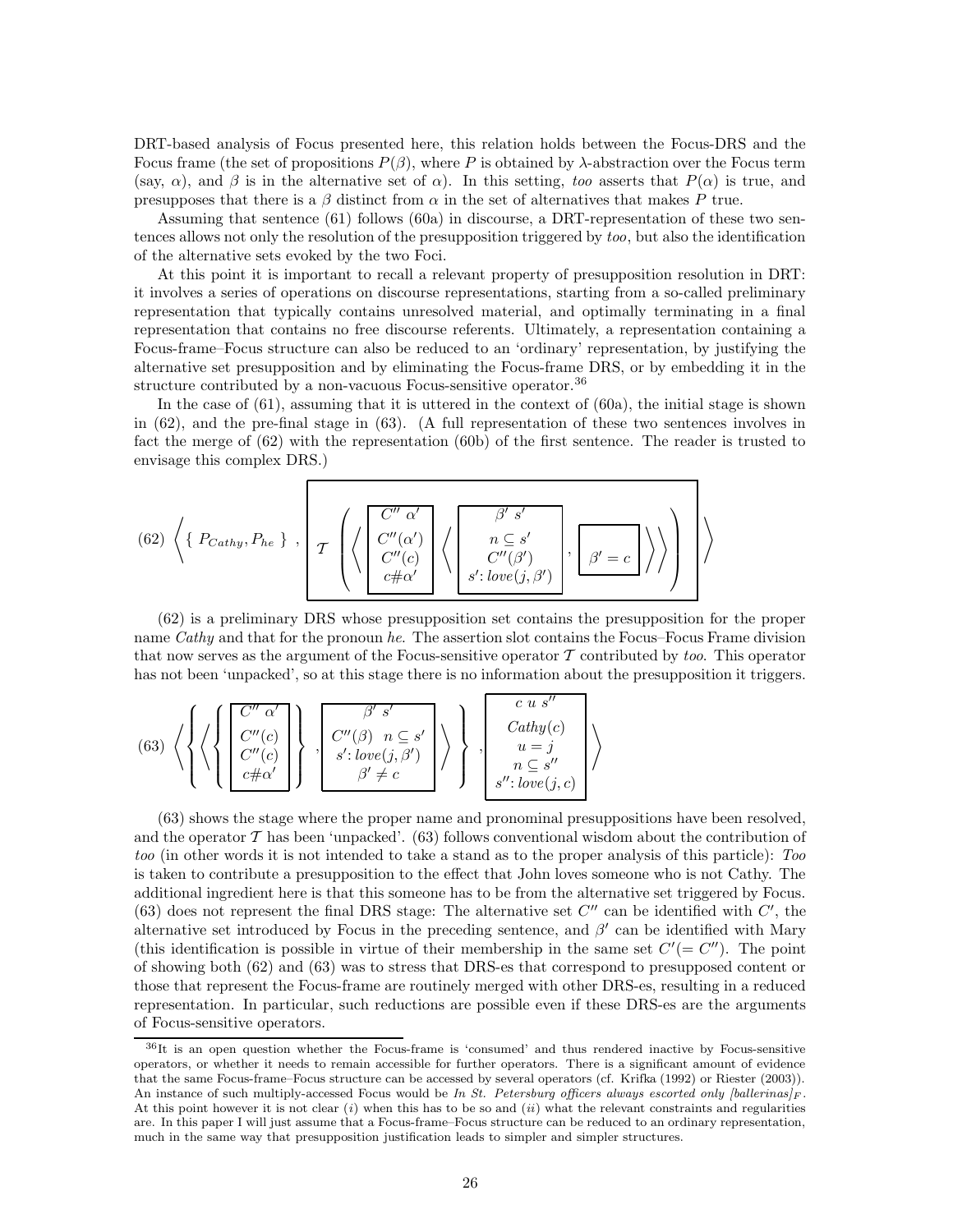### 3.3 Hungarian Focus in DRT

The DRT-based analysis of Hungarian Focus proposed in this paper builds on the representation of English Focus presented in the preceding subsection. That is, the representation of the sentence will contain a preliminary structure partitioned into Restrictor, Background and Focus. Only, the Background representation will be said to have the status of an existence presupposition. In addition, abstraction will be used to convey exhaustivity.

Focus-Background structures for Hungarian can be embedded within complex DRS conditions. This will be the case when such structures are within the scope of a quantifier, as in (20), repeated here with a slight variation as  $(64a)$ :

- (64) a. Minden fiú  $[\text{Mariba}]_F$  szerelmes. Every boy  $[\text{Mary-into}]_F$  in-love "For every boy x, there is a unique maximal entity  $\alpha_x$  that x is in love with, and  $\alpha_x$  is identical to Mary"
	- b. [Mariba] $_F$  szerelmes minden fiú  $[\text{Mary-intol}_F]$  in-love every boy "It is Mary whom every boy loves"

In (64a–b) the presupposition triggered by Focus is involved in a scope interaction with the quantifier minden 'every'. In (64a) minden has scope over the presupposition, so part of the sentence's meaning is that for every boy there is a unique greatest entity that boy is in love with. Focus then identifies that entity with Mary. In (64b) the presupposition scopes over minden, so part of the meaning of this sentence is that there is a unique greatest entity loved by every boy. Thus (64b) can be true if there is someone else who is loved by some, but not all, of the boys; (64a) is false on this scenario.<sup>37</sup> In English it is less clear whether such ambiguities are systematic and whether they should be explicitly represented:<sup>38</sup>

- (65) a. Every student is in love with  $[\text{Mary}]_F$ 
	- b. Every student loves  $[\text{Mary}]_F$  too.

Returning to the basic issue of representing Hungarian Focus in DRT the first thing to note that there are a variety of options. The simplest option, which is noted here merely for the sake of providing a convenient point of departure, is to lump together the presupposition(s) triggered by Focus with the other presuppositions of the sentence. Thus the representation of the simple sentence (66) would be according to the following schema:  $\langle {P_j, P_m, P_{C'}}, P_{\exists} \rangle, \alpha = m \rangle$ . This corresponds to a DRS with a single set of presuppositions; this set contains the proper name presuppositions, the alternative set presupposition  $(P_{C})$  and the presupposition that there is a unique greatest entity that is loved by John  $(P_{\exists l})$ . The assertional part merely identifies the Focus variable  $\alpha$  with Mary. It is easy to see, however, that things are not this simple: this way of representing things does not do justice to the fact that Focus is a special presupposition trigger; moreover, there is no clue in this schema that we have to do with a Focus frame–Focus structure here, not to mention the fact that the scope-bearing nature of Focus has been totally ignored (as the presupposition of Focus has been placed on a par with triggers from syntactic positions that could in principle outscope the

<sup>&</sup>lt;sup>37</sup>To be fully accurate: the presuppositions of both sentences are compatible with the boys being in love with several people. In that case a group will satisfy the existence and maximality presupposition. So, on the scenario that every boy is in love with a group of people, (64b) will be false if (i) Mary is not in each of these groups or (ii) Mary is not the only person who is in each of these groups. (i) corresponds to, say, every boy being in love with two (different) Hollywood actresses, and most, but not all of the boys being in love with Mary as well.  $(ii)$  holds when, for instance, every boy is in love with his high school flame, with Mary and with Sue.

<sup>&</sup>lt;sup>38</sup>The English Passive sentence  $[Mary]_F$  is loved by every boy has a scopal structure comparable to that in (64b): here the universal quantifier is made part of the Focus–Background structure. So English surface syntax can help disambiguate scope relations that involve Focus–Background structures, beside disambiguating better-studied quantificational or presuppositional structures. But the fact remains that in an English sentence with unmarked word order such as (65a) these relations are not marked explicitly.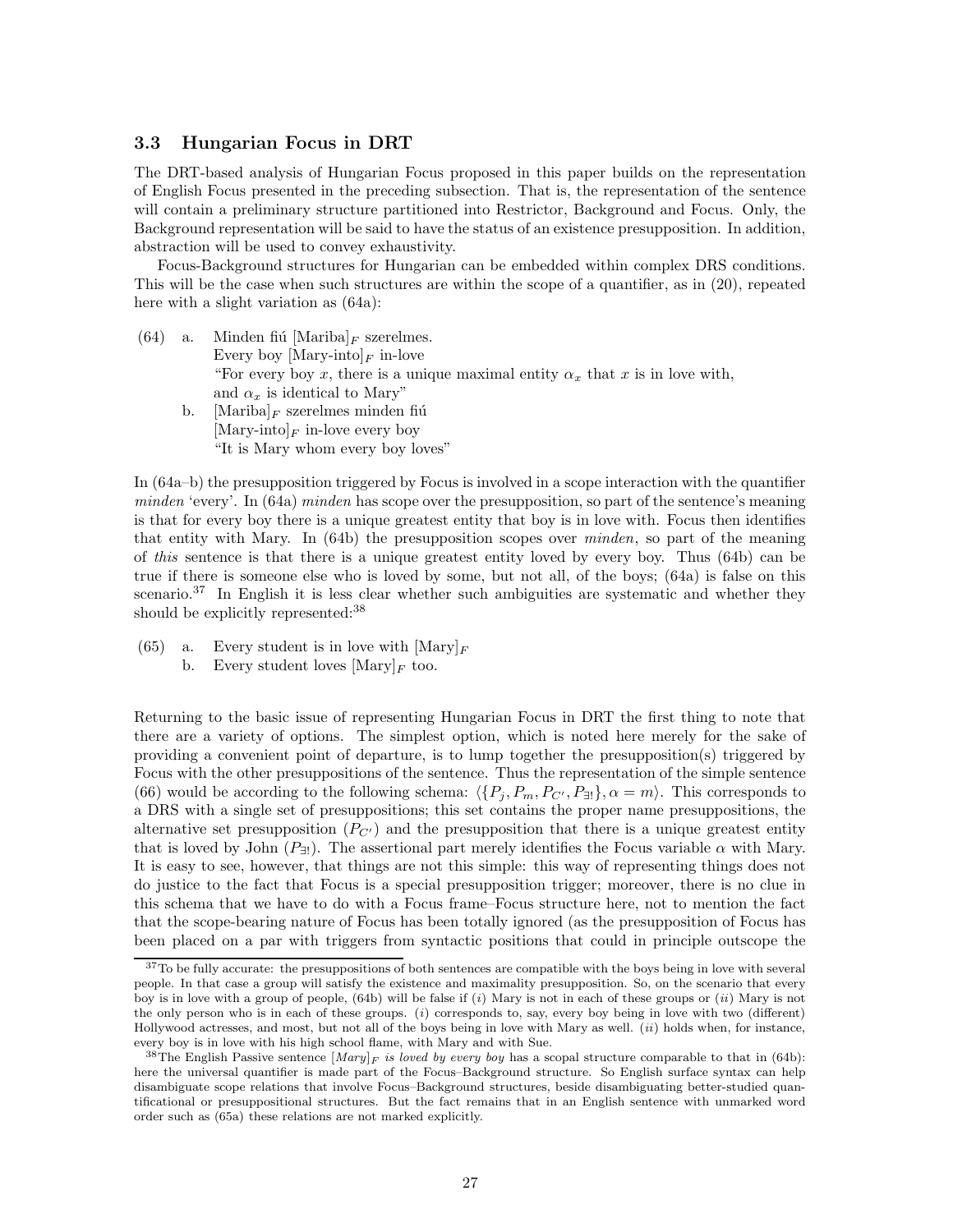presupposition of Focus.)<sup>39</sup> So, clearly, the presupposition(s) of Focus may need to be embedded deeper in a nested structure. This nested structure would be quite simple to build, as the Scope Principle makes things rather transparent at the syntax–semantics interface for Hungarian.

(66) János [Mariba]<sub>F</sub> szerelmes. John  $[\text{Mary-intol}_F \text{ in-love}]$ "It is Mary John is in love with."

A structure that provides several levels of embedding is (67) as a representation of (66). Its complexity is motivated by the need to provide sufficient depth for more complex scope relations.

(67)



(67) is a nested structure, where preliminary DRS-es are embedded in a DRS. First of all, the proper name presupposition  $P_m$  for Focus is introduced one level deeper than that for the Topic John. For proper names it is irrelevant at what level their presupposition is introduced. If, however, Focus contained a bound variable, nesting becomes relevant (two examples are shown in the footnote example  $(vi)$ ). Another feature of (67) is that it contains an ordered triple very similar to a Focusframe–Focus structure used in representing English intonational Focus. The representation in (66) differs from the 'English' case in that the Background has the status of a presupposition: it is presupposed that there is a unique greatest entity  $\beta$  that satisfies the Focus predicate. Following standard practice in DRT (Kamp and Reyle (1993)) the choice of the Greek letter indicates that this referent can be either an atom or a plural discourse referent. This does not contradict the uniqueness/maximality requirement imposed by Focus. This requirement can be satisfied by atoms as well as individual sums (which may in turn have non-atomic parts). In this respect this component of the meaning of Focus is like the definite article (which is free to combine with singular or plural  $N'$ s) or the relative pronoun what in free relatives (what I read was Hamlet and the Sonnets).

- b. A lányok is [a nagymamájukra] $_F$  emlékeznek szívesen
	- The girl-Pl too [the granny-Poss3Pl] $_F$  recall-3Pl fondly
	- "The girls too, it is their granny they remember fondly"

<sup>&</sup>lt;sup>39</sup>Here is an example where the presupposition of Focus clearly needs to be nested in the presupposition triggered by a constituent on its left:

<sup>(</sup>*vi*) *a*. János is  $[\text{Marit}]_F$  szereti.

John too  $[\mbox{Mary-Acc}]_F$  love+Def3Sg

Paraphrase: There is a unique greatest entity John loves, namely, Mary. It is presupposed that there is someone else s.t. there is a unique greatest entity this person loves and that this entity is identical to Mary.

In (via) the presuppositions triggered by Focus are to be embedded into that triggered by is 'too'. In (vib) we need multiple embeddings, since the assertion part of Focus (x's granny) needs to be in the scope of the distributed plural a lányok 'the girls'. So, this is a sentence that presupposes first that for every girl in a given collection of girls, there is a unique individual whom that girl remembers fondly (assertion: it is the girl's granny); another presupposition is that there is a distinct group with the same property. As with (via), the presupposition of is 'too' takes scope over the presuppositions triggered by Focus.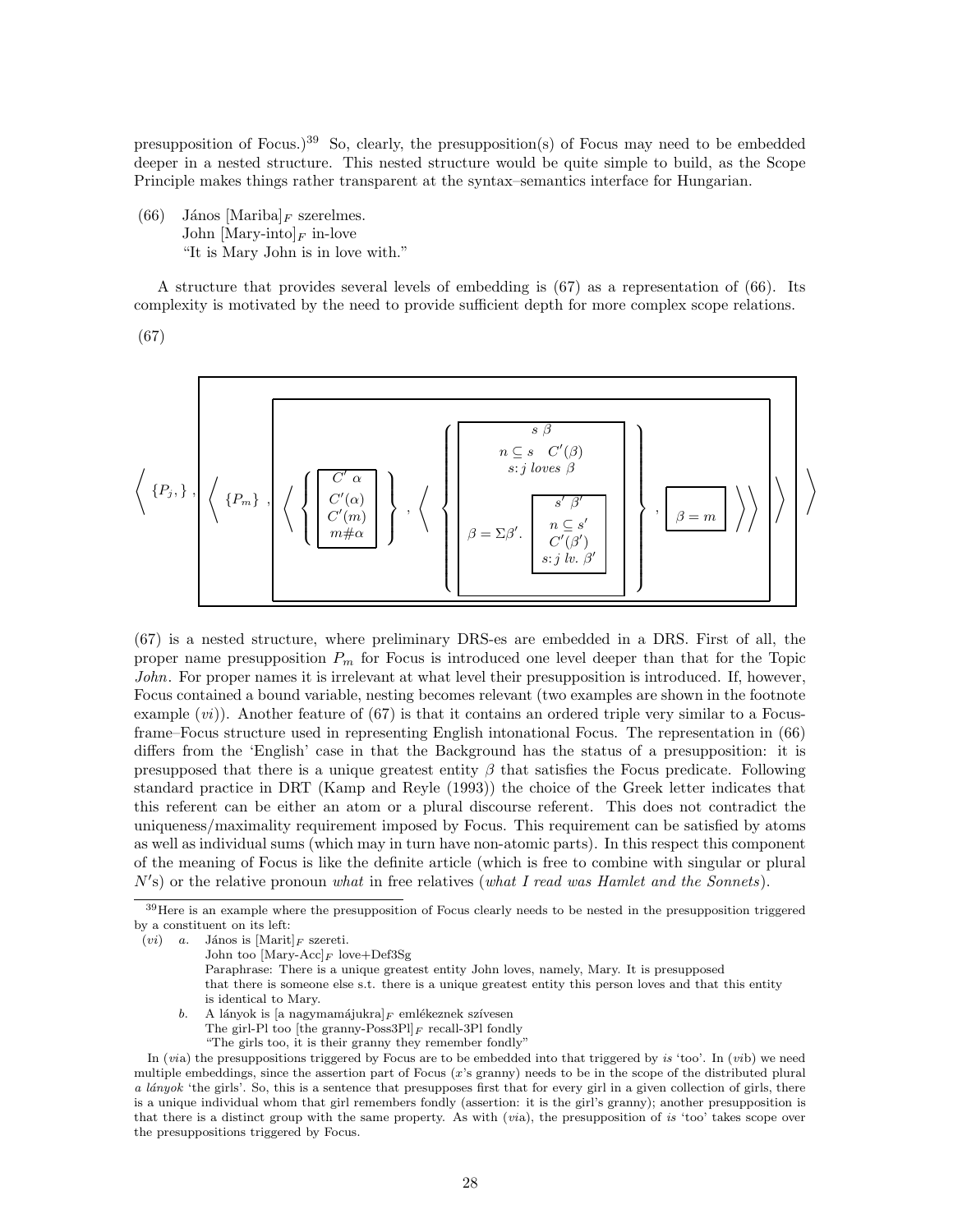From the point of view of coverage, (67) is quite adequate, as the following sub-subsection will show. What remains to be elucidated is a methodological point concerning its status in a series of DR-structures beginning with the initial preliminary representation and ending in a much reduced structure where (most) presuppositions have been justified. So, the next sub-subsection will discuss some empirical issues concerning the predictions based on (67), and the sub-subsection after that will return to the issue of what nested structures there can be in the representation of information structure and whether the procedures available for Hungarian may be different for those that are available for English.

#### 3.3.1 Matters of Coverage

Hungarian Focus has been shown in Section 1 to be incompatible with is 'too' and  $(m\acute{e}g$ ...) is 'even'. It is easy to see why (67) precludes combination with too: the abstraction operator  $\Sigma$ and the presupposition triggered by too are simply incompatible, a representation containing both (involving the same disocurse referent(s)) would involve a contradiction.

Another property of (67) is that it correctly excludes quantifying NPs from occupying the Focus position, since such the DRS-conditions contributed by such NPs do not provide a suitable discourse referent for abstraction.<sup>40</sup>

(67) is also suitable for modelling the interactions of Hungarian Focus with negation. In Hungarian the negative particle nem can precede or follow Focus (cf. Szabolcsi (1996) or Szabolcsi (2005)):

- (68) a. János  $[\text{Marit}]_F$  nem hívta meg John  $[\text{Mary-Acc}]_F$  not invite-Past+Def3Sg pfx "It is Mary whom John hasn't invited"
	- b. János nem  $[\text{Marit}]_F$  hívta meg John not  $[\text{Mary-Acc}]_F$  invite-Past+Def3Sg pfx "It is not Mary whom John has invited" c. János nem  $[\text{Marit}]_F$  nem hívta meg
		- John not  $[\text{Mary-Acc}]_F$  not invite-Past+Def3Sg pfx "It is not Mary whom John hasn't invited/failed to invite"

(68), by the way, supports the Focus-triggered presupposition–assertion division of sentence material that I have been operating with, viz. that the verb and post-verbal material (in most of the cases) are presuppositional, and material preceding Focus is assertional. (This can be checked by looking at what information survives negation.)

In (68a) nem 'not' is part of the presupposition: it is asserted that there is a unique greatest entity whom John hasn't invited. In (68b) nem is part of the assertion: it is presupposed that there is a unique greatest entity John has invited, and it is asserted that this entity is not Mary. In (68c) preverbal nem is part of the assertion, and postverbal nem is part of the presupposition. So, what one has here is one syntactic unit with two negative particles that do not interfere with each other. (68c) is neither a double negation sentence nor a negative concord or negative spread sentence. My conclusion is that the two negations are independent because they occur in separate, proposition-level units within the representation of the sentence.<sup>41</sup>

A representation of (68a) is simple to construct: the only novel feature of such a representation (as compared to (67)) is that the Focus-frame contains a negated event: it is presupposed that there is someone whom John did not invite. What merits some discussion in this paper is (68b). The question is what exactly is negated by such a sentence. (Where (68c) is concerned, a first, sketchy discussion is found in Bende-Farkas (2005a); further work is to be done after this paper is completed.)

 $^{40}$ In Hungarian there are several, rather marked, cases when a quantifying NP can in fact occur in Focus position. These are listed in the Appendix.

<sup>&</sup>lt;sup>41</sup>In fact, English not in it-clefts behaves in the same manner, as seen from the English paraphrases of (68). The observation is that negation in the presupposition does not interact with negation in the assertion part. See also Bende-Farkas (2005a).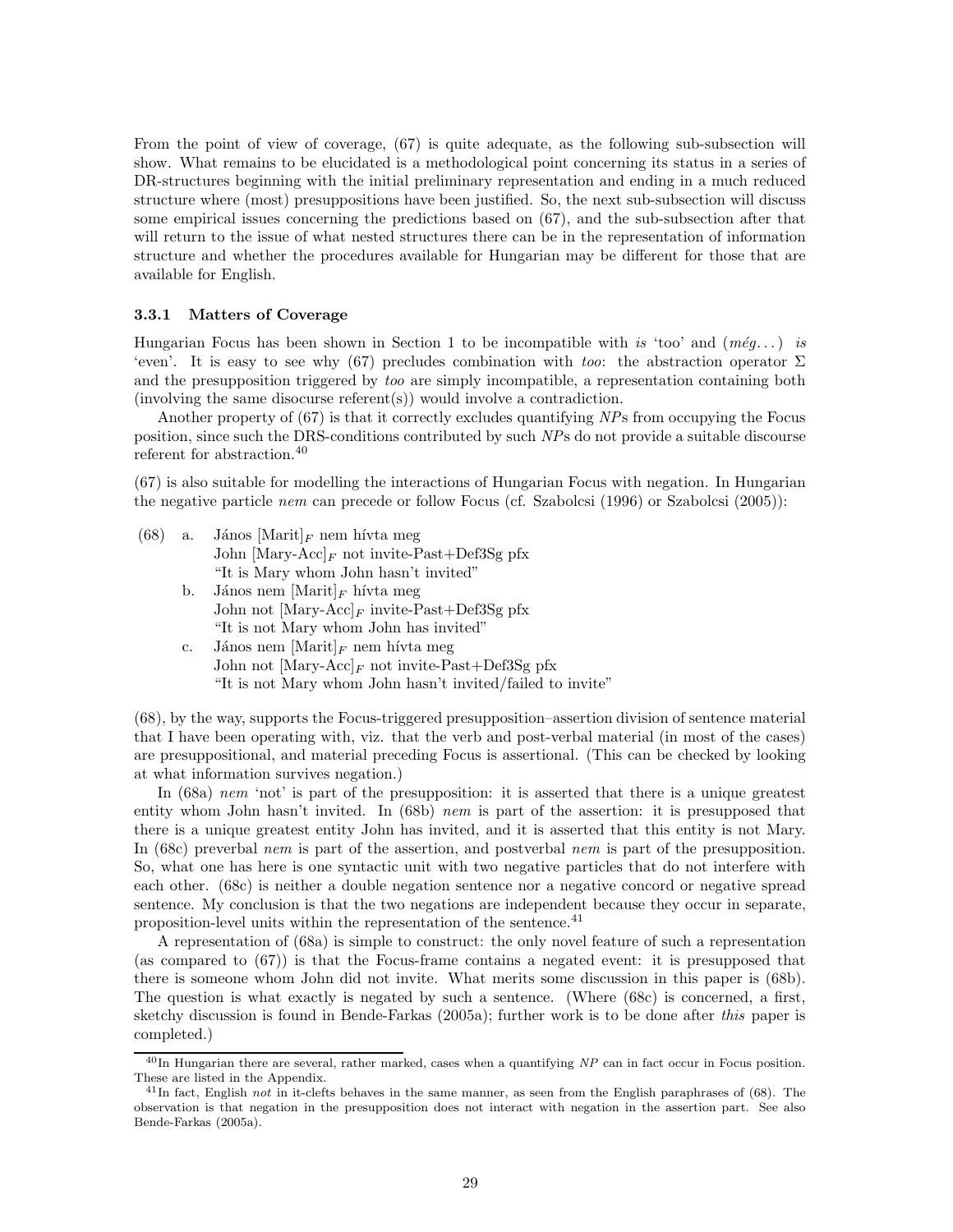(69) (68b): ... 
$$
\langle P_m \rangle
$$
,  $\langle P_{C'} \rangle$ ,  $\langle P_{C'} \rangle$ ,  $\langle P_{C'} \rangle$ ,  $\langle P_{C'} \rangle$ ,  $\langle P_{C'} \rangle$ ,  $\langle P_{C'} \rangle$ ,  $\langle P_{C'} \rangle$ ,  $\langle P_{C'} \rangle$ ,  $\langle P_{C'} \rangle$ ,  $\langle P_{C'} \rangle$ ,  $\langle P_{C'} \rangle$ ,  $\langle P_{C'} \rangle$ ,  $\langle P_{C'} \rangle$ ,  $\langle P_{C'} \rangle$ ,  $\langle P_{C'} \rangle$ ,  $\langle P_{C'} \rangle$ ,  $\langle P_{C'} \rangle$ ,  $\langle P_{C'} \rangle$ ,  $\langle P_{C'} \rangle$ ,  $\langle P_{C'} \rangle$ ,  $\langle P_{C'} \rangle$ ,  $\langle P_{C'} \rangle$ ,  $\langle P_{C'} \rangle$ ,  $\langle P_{C'} \rangle$ ,  $\langle P_{C'} \rangle$ ,  $\langle P_{C'} \rangle$ ,  $\langle P_{C'} \rangle$ ,  $\langle P_{C'} \rangle$ ,  $\langle P_{C'} \rangle$ ,  $\langle P_{C'} \rangle$ ,  $\langle P_{C'} \rangle$ ,  $\langle P_{C'} \rangle$ ,  $\langle P_{C'} \rangle$ ,  $\langle P_{C'} \rangle$ ,  $\langle P_{C'} \rangle$ ,  $\langle P_{C'} \rangle$ ,  $\langle P_{C'} \rangle$ ,  $\langle P_{C'} \rangle$ ,  $\langle P_{C'} \rangle$ ,  $\langle P_{C'} \rangle$ ,  $\langle P_{C'} \rangle$ ,  $\langle P_{C'} \rangle$ ,  $\langle P_{C'} \rangle$ ,  $\langle P_{C'} \rangle$ ,  $\langle P_{C'} \rangle$ ,  $\langle P_{C'} \rangle$ ,  $\langle P_{C'} \rangle$ ,  $\langle P_{C'} \rangle$ ,  $\langle P_{C'} \rangle$ ,  $\langle P_{C'} \rangle$ ,  $\langle P_{C'} \rangle$ ,  $\langle P_{C'} \rangle$ ,  $\langle P_{C'} \rangle$ ,  $\langle P_{C'} \rangle$ ,  $\langle P_{C'} \rangle$ ,  $\langle P_{C'} \rangle$ ,  $\langle P_{C'} \rangle$ ,  $\$ 

The point with (68b) is that it can be true if John has invited Mary, but she is not the only one with this property. So what is in effect negated is that Mary is identical to the greatest entity that John has invited. Indeed, (68b) can be continued with either sentence from (70a,b) (a repetition of (49a)):

(70) (János nem  $[\text{Marit}]_F$  hívta meg,) ("It is not Mary whom John invite-Past+Def3Sg pfx,) a. hanem  $[Katit]_F$ but Cathy-Acc / but Cathy" b. hanem [Katit és Marit] $_F$ but [Cathy-Acc and Mary-Acc] $_F$  / but Cathy AND Mary"

(70b) illustrates a property of Hungarian Focus that has received little mention so far: that plurals, or groups, can also satisfy the presupposition triggered by Focus. In the case of (70b), the maximal entity invited by John is identical to the sum of Cathy and Mary. This obvious fact is recorded here to emphasise how helpful the theory of plurality has been for theories of information structure. At the time when there was no adequate theory of plurality semanticists could not explain in a principled manner why the truth of It is not Mary whom John loves is compatible with the truth of John loves Mary.

At this point one can return to the puzzle presented by example (17), repeated here as (71). (17) was originally intended as a test for the presuppositional status of exhaustivity information with Hungarian Focus. As it turns out, (17) is not an appropriate test: the oddness of (71b) as a denial of (71a) has to do with the fact that the first clause does not provide a suitable antecedent for the presupposition of is 'too'. To wit,  $(71c)$  (which on this scenario is intended to express the same information as (71b)) is perfectly acceptable.

- (71) a. János  $[\text{Marit}]_F$  szereti. John  $[\text{Mary-Acc}]_F$  love+Def3Sg
	- "It is Mary whom John loves."
	- b. ???János nem  $[\text{Marit}]_F$  szereti, hanem Katit is. John not  $[\text{Mary}]_F$  love+Def3Sg, but Cathy-Acc too "It is not Mary whom John loves, it is Cathy too."
	- c. János nem  $[\text{Marit}]_F$  szereti, hanem  $[\text{Katit } \text{\'es Marit}]_F$ John not  $[\text{Mary-Acc}]_F$  love+Def3Sg, but  $[\text{Cathy-Acc}$  and Mary-Acc] $_F$ "It is not Mary John loves, it is Mary AND Cathy"

Given these observations the question to ask now is why the first sentence of (71b) does not provide a suitable antecedent for the presupposition of too. (Given the earlier remarks on plurals and Focus it is clear why (71c) is perfectly acceptable: the sentence presupposes that there is a greatest  $\alpha$ loved by John, and asserts that  $(i)$   $\alpha$  is not Mary, and  $(ii)$   $\alpha$  is identical to the sum of Mary and Cathy.) The reason for the inappropriateness of (71b) is that the condition on the discourse entity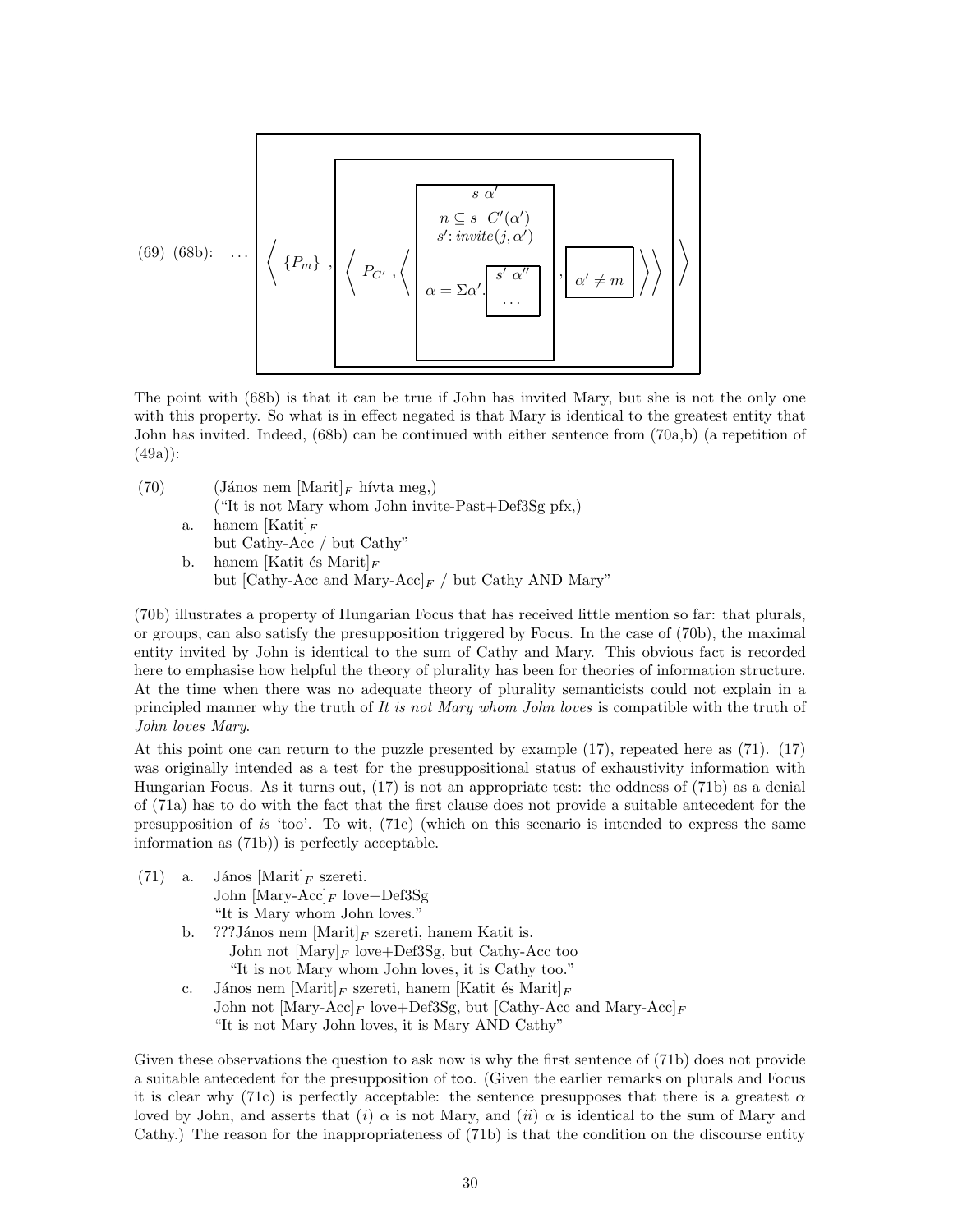presupposed in the first sentence, i.e. exhaustiveness or maximality, contradicts a condition entailed by the second sentence.

(72) a. János nem  $[Marit]_F$  szereti ('It is not Mary whom John loves'):



 $(73)$  a.  $(János)$  Katit is (szereti) ('John loves Cathy too')

b. 
$$
\left\langle \left\{ P_{pro}, P_{Cathy}, \begin{bmatrix} s' \alpha' \\ C'(\alpha') \\ n \subseteq s' \\ s': u \text{ loves } \alpha' \\ \alpha' \neq c \end{bmatrix} \right\}, \begin{bmatrix} s'' \\ s'' \\ n \subseteq s'' \\ s'': j \text{ loves } c \end{bmatrix} \right\rangle
$$

The representation of the first sentence in (71b) is (72b). This representation says that there is a greatest entity  $\alpha$  loved by John, and  $\alpha$  is not identical to Mary. The continuation is represented in (73b). Assuming that Hungarian is 'too' conforms to standard representations of too, (73b) asserts that John loves Cathy and presupposes that there is an  $\alpha'$  that is not identical to Cathy, and that John loves  $\alpha'$ . Since too triggers an anaphoric presupposition,  $\alpha'$  needs an antecedent. The intended antecedent, the discourse referent  $\alpha$  introduced in the Background slot of the Focus structure in (72b) cannot be linked to  $\alpha'$ , because this would contradict the assertion part of (73b). In (72b) the condition on  $\alpha$  is that it is the greatest entity with the relevant property, whereas (73b) entails that  $\alpha'$  is not the greatest entity with this property. It is to be noted that *Mari* is not a suitable antecedent either, because  $(72)$  doesn't say whether John loves Mary or not.<sup>42</sup>

If (71b) were acceptable, one would need a more sophisticated mechanism that could express that both Cathy and the other person loved by John (represented as  $\alpha'$  here) are part of the maximal entity  $(\alpha)$  that is loved by John. But such a mechanism is lacking, i.e. it is not part of the meaning of too, and (71b) is not acceptable.

One last empirical issue (with some methodological implications) is the use of the abstraction operator  $\Sigma$  and its possible replacement with a universal quantifier. If  $\Sigma$  were replaced with a universal quantifier, the Focus-frame presupposition of  $(67)$  would be represented as in  $(74)$ :

 $^{42}\mathrm{Two}$  side remarks:

<sup>1.</sup> If the Background slot of Hungarian Focus structures contained only an existence presupposition, this would not be a suitable antecedent for too either. It seems to me that some existence statements are too 'weak' to act as antecedents for too: John is in love with someone. ???And he loves Cathy too.

<sup>2.</sup> If Focus in (71b) were modified by csak 'only' then is 'too' would have an antecedent: Mari. But this is not surprising, and can be regarded as yet another case where Focus on its own is different from Focus modified by csak 'only'.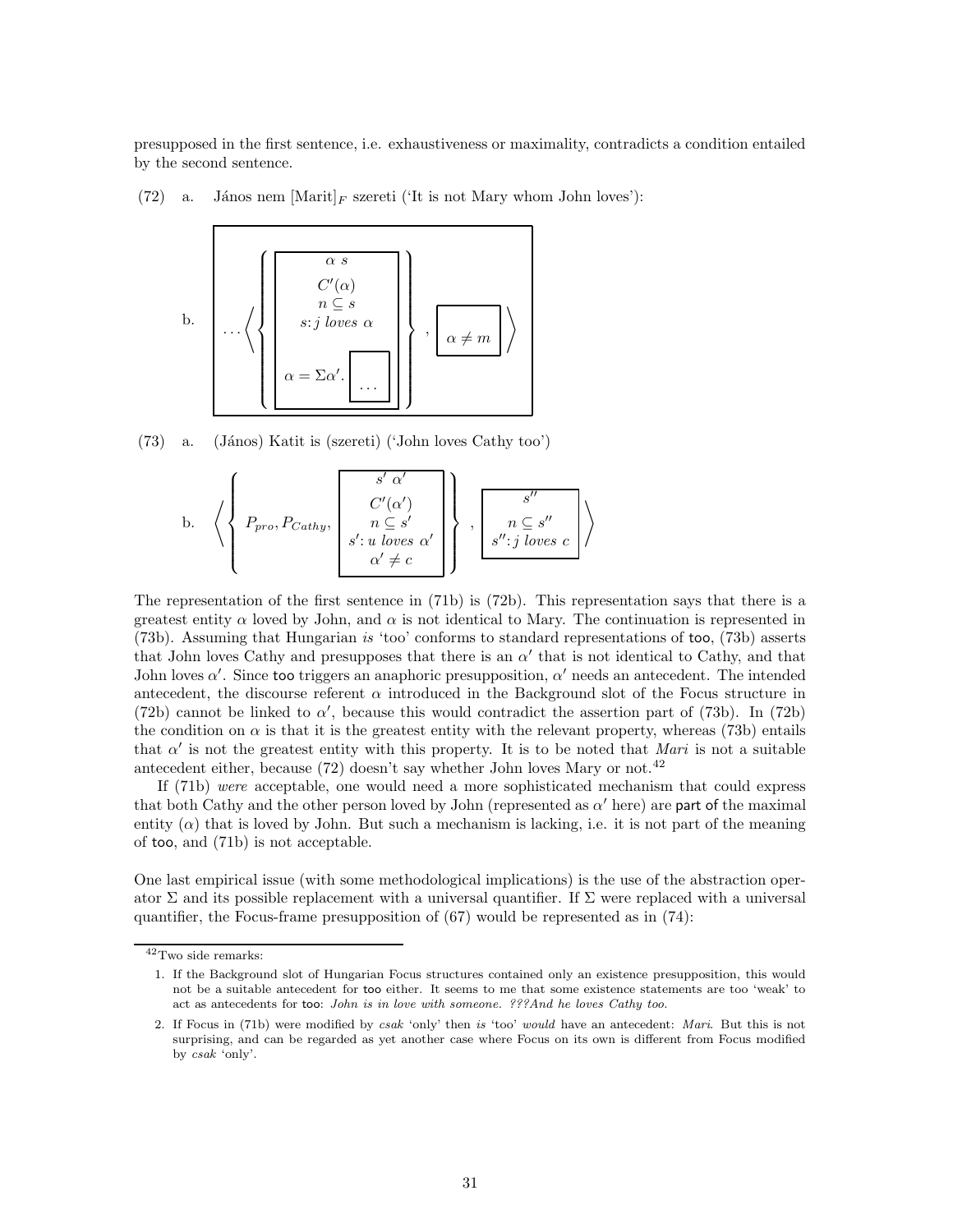

(74) says that there is some  $\beta$  John loves, and for every  $\beta'$  from the alternative set loved by John, β' is part of  $\beta$  — the relation  $\subseteq$ , viz 'part-of', is necessary for plurals or sums in Focus. It is easy to see how (this part of) (67) is equivalent to (74). (67) says that  $\beta$  is the greatest entity of which it holds that it is loved by John — the existence of such a greatest entity is guaranteed, however, if the domain of individuals is taken to be a Boolean semilattice. (One of the defining properties of such a lattice is that for any two elements  $x, y$  there is a z that is larger than  $x, y$ ; or, almost equivalently, the join operation is defined for any x, y.) (74) is then entailed by (67): if  $\beta$  is the join of all the  $\beta'$ s loved by John, then all these  $\beta'$ s will be subsumed by  $\beta$ .

The problem with (74) has to do with its form, namely, that it relies on universal quantification to express maximality, just like one of the standard versions of only. This is undesirable after all the empirical evidence presented in Section 2. The abstraction operator  $\Sigma$  is more appropriate for Hungarian Focus, because it involves no commitment to, say, negative polarity licensing.

At this point one could ask whether *any* representation of maximality or exhaustivity is necessary: If one assumes that the domain of individuals has the structure of a Boolean join semilattice (an assumption needed independently for plurals, cf. Link  $(1983)$ ) then any two individuals a, b will have a join c. Therefore, if it is presupposed that there is at least one individual a with property P (as with Hungarian Focus) there will also be a greatest individual, say,  $a_{max}$ , with property P. As the existence of such a greatest individual is guaranteed by the model, encoding maximality or exhaustivity in the semantic representation seems redundant. My answer to this is that the Background presupposition of Hungarian Focus is very much like a definite description that represents an issue or question in discourse. That is, 'the  $P$ ' is assumed to be present in the discourse in some form, and this is what the Background presupposition relates to. It is therefore to represent exhaustivity in *some* manner, and for this purpose the abstraction operator  $\Sigma$  is better suited than universal quantification.

Also, if the existence of a greatest entity with a given property were merely entailed information, it would be hard to explain why a Hungarian sentence with Focus cannot be followed or completed with a sentence containing an XP modified by too, in the manner of the exchange  $(2c)-(3)$ . Another aspect of the problem of maximality/exhaustivity is highlighted by the following example:

- $(75)$  a. Egy borospohár eltörött az este. One wine-glass pfx-break-Past the evening "A wine glass broke last night."
	- b. Mari búslakodik, mert [a nagymama pohara] $_F$  törött el. Mary sad-devb-sfx, because [the granny glass-Poss  $3Sg|_F$  break-Past pfx "Mary is sad, because it was granny's glass that broke"
- (76) A wine glass broke last night. It had been expensive.

(75) is the Hungarian variant (with Focus) of (76), a well-known example from the Dynamic Semantic literature (Heim (1990)). In the English original the indefinite in the first sentence is picked up by a pronoun in the second sentence, and what is at issue is whether the pronoun imposes a uniqueness requirement on the indefinite (this requirement can be qualified as depending on — suitably restricted — context). It has not been unanimously accepted, however, that pronominal anaphora (in English) does impose such a uniqueness or maximality requirement on the antecedent, whereas the Hungarian example (75), where the anaphoric element is Focus, does carry a strong and robust uniqueness implication.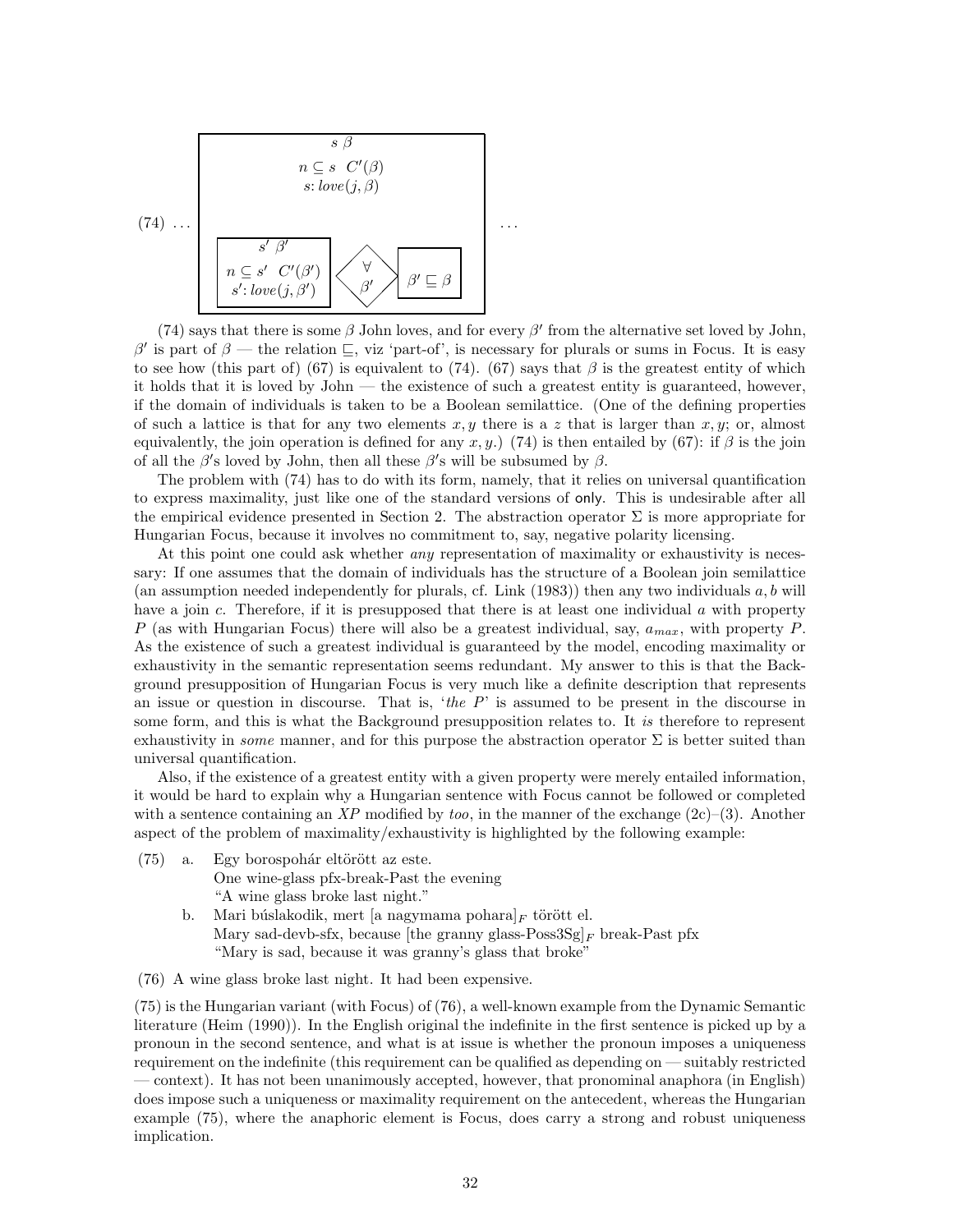#### 3.3.2 Procedures

At the beginning of this subsection the representation (67) (repeated here as (77)) was said to be adequate from a descriptive point of view, but it was said to require some methodological clarification.

(77)

$$
\left\langle \{P_j, \} \right\rangle, \left\langle \left\{P_m \} \right\rangle, \left\langle \left\{ \left\{ \begin{matrix} C' \alpha \\ C'(\alpha) \\ C'(m) \\ m \# \alpha \end{matrix} \right\} \right\rangle, \left\langle \left\{ \left\{ \begin{matrix} \begin{matrix} s & \beta \\ s \cdot j \text{ loves } \beta \\ s \cdot j \text{ loves } \beta \\ 0 \end{matrix} \right\} \\ \beta = \Sigma \beta'. \left\{ \begin{matrix} s' & \beta' \\ s' & \beta' \\ C'(\beta') \\ s \cdot j \text{ lb. } \beta' \end{matrix} \right\} \right\rangle \right\rangle \right\rangle
$$

(77) follows quite closely the representation of English Focus: it too involves a restrictor-DRS (the presupposition about the alternative set  $C'$ ), a Focus-frame DRS and a Focus-DRS. The main structural difference is that the Focus-frame DRS is a presupposition, not a set of propositions. (Clearly, it can be conceived of as the existential closure of the appropriate set of propositions.)

One point that needs clarification with (77) is where it comes from, so to speak. One way to derive (77) (following a suggestion by Hans Kamp, p.c.) is to say that it is the outcome of the interaction of (i) an 'English' style Focus-frame–Focus structure and (ii) a Focus operator  $\mathcal F$  that takes such a structure as input, just as the Focus-sensitive operators  $O, \mathcal{T}$  (only, too) take Focusframe–Focus structures as input in the case of English.  $\mathcal F$  is then seen as the semantic counterpart of the covert operator  $EI$  from Horvath (2002). (77) is therefore taken to derive from (78); it is the representation obtained after spelling out the contribution of the operator  $\mathcal{F}$ .

$$
(78)\ \left\langle \left\{\ P_j\ \right\}\right.,\ \left\{\left\{\ P_m\ \right\}\right.,\ \left\{\mathcal{F}\left(\left\{\left\{\begin{aligned} &C'\ \alpha \\ &C'(\alpha) \\ &C'(m) \\ &m\#\alpha\end{aligned}\right\}\right\},\ \left\langle \left\{\left\{\begin{aligned} &\frac{s\ t\ \beta}{c'(\beta)} \\ &C'(\beta) \\ &s: \text{love}(j,\beta)\end{aligned}\right\},\left\{\underline{\beta=m}\ \right\}\right\rangle \right\rangle\right\}\right\}
$$

So, the source of (77) is the representation in (78): the Focus operator  $\mathcal F$  takes a Focus-frame– Focus representation as input, where the Focus-frame is a set of propositions, as in the English case. The contribution of  $\mathcal F$  is to convert the original Focus-frame into an existence presupposition, and to add a maximality condition (expressed with the abstraction operator  $\Sigma$ ) stating that the Focus variable  $\beta$  is maximal with respect to the main predication expressed by the Focus-frame. This is, I believe a genuinely compositional representation of the contribution of Hungarian Focus, and one that serves to capture the intuition behind the proposal in Horvath (2002).

The structure in (77) can serve as input to one Focus-sensitive operator, viz. to only. Clearly, it cannot serve as input to too or even, on account of a clash of meanings.<sup>43</sup> But the point is that in principle another Focus-sensitive operator can operate on (77), in a manner similar to the multiple

 $43I$  wish to stay noncommittal about the Focus-sensitive status of adverbs of quantification, for the reasons discussed in Beaver and Clark (2003). I also wish to stay noncommittal where the status of negation is concerned.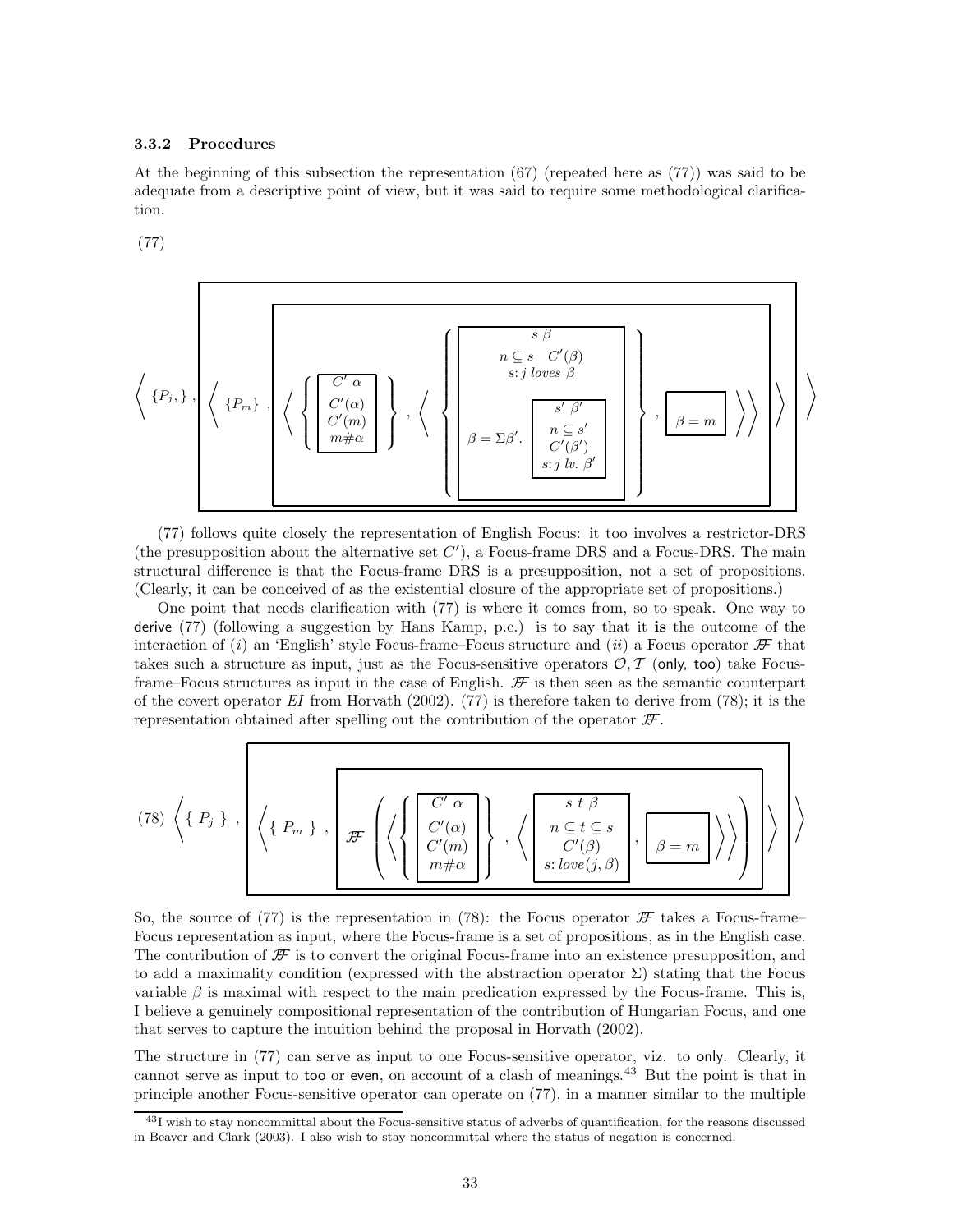operators–one Focus examples discussed in Krifka (1992) and Riester (2003). A proper analysis of Hungarian csak 'only' and its interaction with Focus will be left for further research.

I would like to conclude this paper with some speculations on the operator status of Hungarian Focus. In 2.3 (as part of the discussion on Hungarian Focus licensing pronominal anaphora) it was briefly mentioned that Hungarian Focus can be regarded as an operator or quantifier in the general sense that it expresses a particular relation between two (propositional) units of semantic representation. I would like to propose, at least as a working hypothesis for future work, that this is what prevents the Background presupposition of Hungarian Focus from being fully integrated, or 'absorbed', into context. What I mean is the following: According to DRT-based theories of presupposition justification, a presuppositional DRS can, in the ideal case, be reduced, or eliminated, by  $(i)$  anaphora resolution, by  $(ii)$  accommodation or a  $(iii)$  mixture of the two. In the case of Hungarian Focus (at least part of) the Background presupposition is retained, for structural reasons, to provide the domain of the relevant relation. Perhaps this can be made clearer with an analogy: often, the restrictor or nuclear scope of a quantifier is made up of anaphoric material, and then this material is needed (even when in a reduced form) for structural reasons. That is to say, the justification of presuppositions preserves the tripartite structure of quantifiers.

My conjecture is that something similar may be the case with Hungarian Focus, in that the ordered pair  $\langle \mathcal{B}, \mathcal{F} \rangle$  is preserved even when part of the Background presupposition is justifiable in context. A simple example to illustrate this conjecture is (79).

- (79) a. Mindig csak egy pápa van/lehet (Always only one pope is/can-be) "There is always (only) one pope" b. (Jelenleg) [Benedek]<sub>F</sub> a pápa (At-present) [Bendict]<sub>F</sub> the pope
	- "At present it is Benedict who is the pope"

(79b) has an existence and maximality presupposition (contributed by Focus and by the definite article) that there is exactly one person who is now pope. This presupposition can be bridged to (79a) (via existential instantiation); the alternative set contributed by Focus can also be resolved (say, to the set of candidates to the papacy). In this situation the representation of the Background-DRS for (79b) could be eliminated, along with the entire Focus-frame–Focus structure of this sentence. What would be left would be (80):

(80)  
\n
$$
\begin{array}{c}\n u^{-1} s b X \\
\text{candidate}^*(X) \\
\text{Benedict}(b) \quad b \in X \\
n \subseteq s \quad s:\text{pope}(u) \\
u = b\n\end{array}
$$

 $(80)$  says that there is exactly one person, u, who is currently the pope (the superscript  $^{-1}$  abbreviates uniqueness), and that u is identical to Benedict (who is a member of a set X of (former) candidates).

The conjecture relating to the preservation of the Focus-frame–Focus structure amounts to saying that we do not get the reduced representation (80), even if the Background-DRS can be fully matched to contextual material. So far the main piece of evidence comes from (81b), where the existence presupposition of the Background has an antecedent in discourse.

- (81) a. János szerelmes (valakibe), ezt mindenki tudja. John in-love (someone-into), this-Acc everyone know+Def3Sg "John is in love (with someone), as everyone knows."
	- b. Minden diákja azt hiszi, hogy [egy énekesnőbe] $_F$  szerelmes. Every student-Poss3Sg that-Acc believe+Def3Sg, that-Acc [one singer-into] $_F$  in-love "Every student of his believes that it is a singer he is in love with"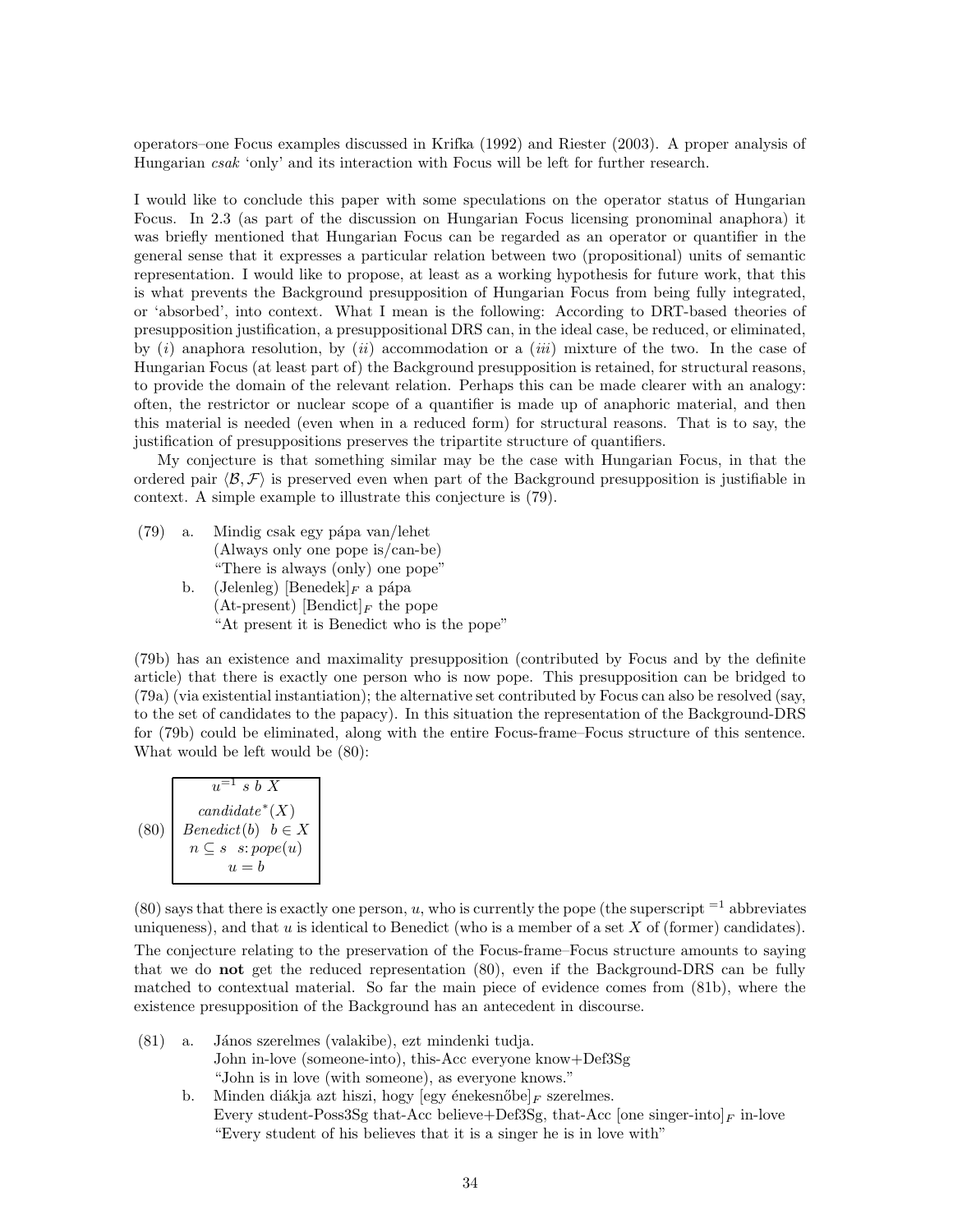In (81b), the existence presupposition of the Background (there is someone John is in love with) has an antecedent in the first sentence. Nevertheless, I think, this part of the Background presupposition cannot be reduced. This is supported by the lack of an attributive reading for the indefinite in (81b): this sentence does not say that every student attributes to, say,  $x$ , the person loved by John, the property of being a singer. This would be the case if the existence presupposition of Focus were resolved to the first sentence. I take the lack of an attributive reading to indicate that the discourse referent contributed by Focus is not identified with the (implicit) discourse referent from the the first sentence, but that it is identified with the discourse referent introduced in the Background presupposition.

# 4 A Conclusion That Is More like a Programme

What needs to be retained for further work on Hungarian Focus is, I think, the following string of observations and hypotheses:

- 1. The representation of Hungarian Focus involves preliminary DRS-es, like the representation of presuppositions and English Background–Focus structures. .
- 2. Since Hungarian Focus obeys the Scope Principle, the preliminary DR-structure for Focus can be embedded under quantificational conditions or preliminary DRS-es corresponding to presupposition–assertion structures.
- 3. The covert maximality operator that 'lives' in the Focus position of Hungarian is not the covert counterpart of only. What it resembles is a definite description.
- 4. The preliminary DR-structure of Hungarian Focus expresses a relation between the Background-DRS and the Focus-DRS. In this very general sense it *can* be viewed as a quantifier of some sort.
- 5. The entire Background–Focus structure resembles (the representation of) a specificational sentence. A first corollary: the Background or Focus predicate resembles a relative clause.
- 6. Second corollary: the Focus 'operator' is similar to the definite article or to a relative pronoun (in a free relative).
- 7. Third corollary: Hungarian sentences with Focus have a more complex internal structure at the level of (logical) syntax than sentences without Focus. Indirect evidence comes from the possibility to have two independent negative particles, one immediately preceding and one immediately following Focus, as shown in (68c), repeated here as (82).
	- (82)  $(=68c)$  János nem  $|\text{Marit}|_F$  nem hívta meg "It is not Mary whom John hasn't invited/failed to invite"

On the analysis presented here pre-Focus nem contributes to the assertion part (to the Focus-DRS), and post-Focus nem to the Background.

Such sentences indicate that a sentence with Focus contains two 'domains' for negation (and Negative Concord). It is a matter of further research to determine whether the licensing of negation in Hungarian can pertain to semantic representation or whether there is an underlying syntactic mechanism for it.

8. A conjecture: the preliminary DR-structure of Hungarian Focus is not reduced to an 'ordinary' DRS. This is a possibility inherent in the DRT formalism this paper has relied on (Kamp (2001), Genabith et al. (t.a.), Kamp (2004)), but, to my knowledge, the idea that languages vary as to whether they reduce preliminary structures is a novel one.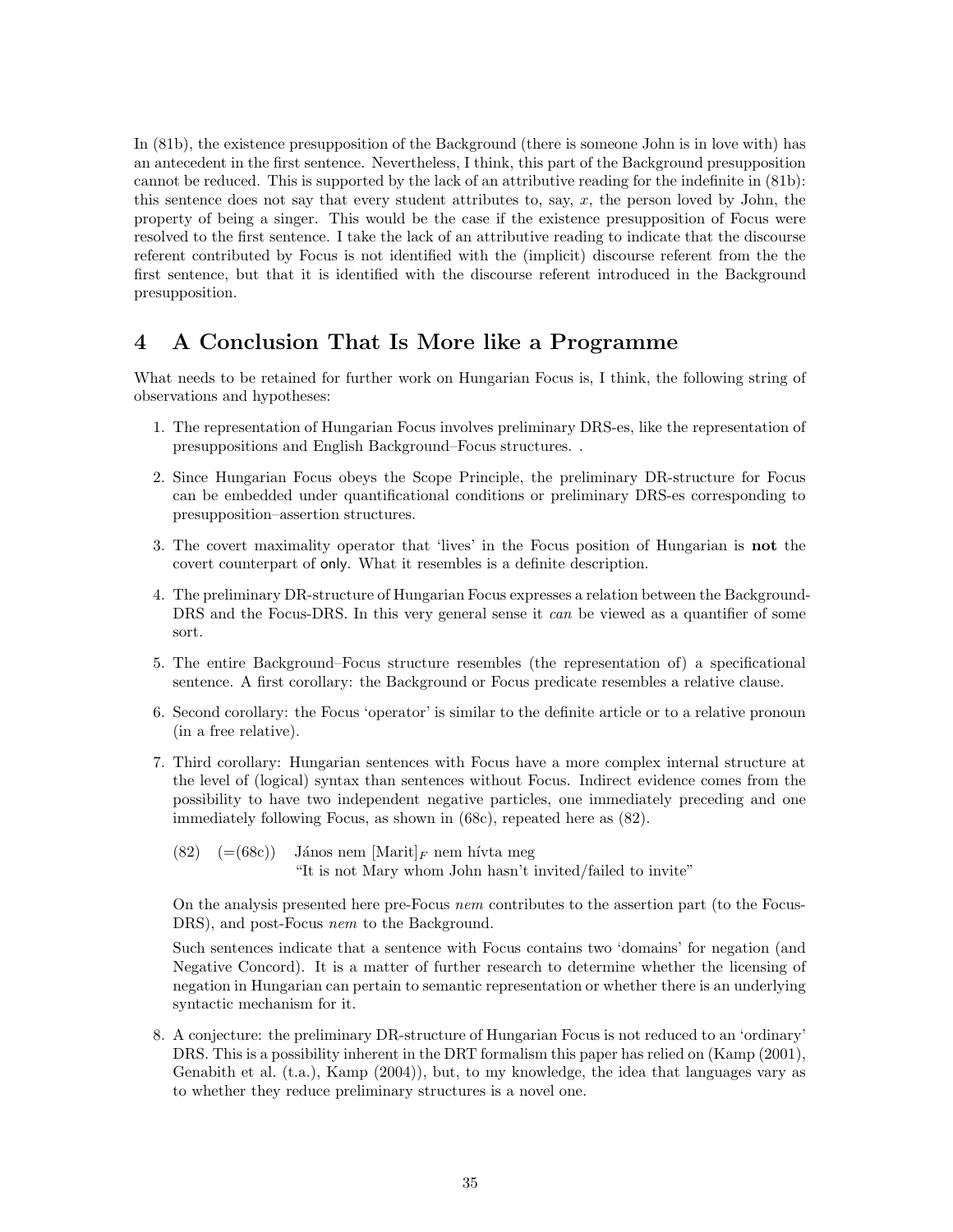9. A further conjecture, regarding the relationship between the structures employed by Hungarian Focus and the discourse relations that sentences with Focus can enter: According to the preliminary observations in part 2.3 there are some constraints on Hungarian sentences with Focus as regards their relations with oncoming sentences in discourse. On the assumption that the representation of such sentences contains the Background-DRS as a 'reminder' to the current issue or question under discussion, it can be hypothesised that this Background-DRS plays a role in constraining discourse continuations. In other words, the Background-DRS can be taken as a bridge between sentence structure and discourse structure.

# Appendix

The placement of the constituent in Focus position does not always have to do with question–answer congruence. According to my judgements, we have the following three possibilities, which correlate with NP-types:

- 1. Focus marks question–answer congruence. This is the case with proper names, definites, pronouns and indefinites (unmodified numerals or modified with a  $MON \uparrow$  or non-monotone numerical modifier), i.e. with  $NP$  types that introduce a discourse referent.<sup>44</sup>
- 2. An item is in the Focus position 'by default'. This is the case with MON  $\downarrow$  NPs like kevés N' ('few N's), indefinites with  $MON \downarrow$  numerical modifiers, certain n-words (Szabolcsi (1997a), Surányi (2002)) and certain manner adverbs (e.g. szépen 'nicely'). MON  $\downarrow$  NPs, according to my observation, are weird when they would (have to) correspond on their own to a wh-phrase in a question:

| (83) | Q:      | Kit hívtál meg?                                                    |
|------|---------|--------------------------------------------------------------------|
|      |         | Who-Acc invite-Past-2Sg pfx / "Whom have you invited?"             |
|      | $A_1$ : | ???[Kevés barátomat] $_F$                                          |
|      |         | ??? [Few friend-Poss1Sg-Acc] $_F$ / "Few friends of mine"          |
|      | $A_2$ : | Az idén [KEVÉS embert] F hívtam meg                                |
|      |         | The this-year-sfx few human-Acc invite-Past1Sg pfx                 |
|      |         | "This year I've invited few people"                                |
|      | $A_3$ : | Sajnos [csak kevés embert] $_F$ tudtam meghívni                    |
|      |         | Unfort-ly only few human-Acc can-Past-Sg pfx-invite-Inf            |
|      |         | "Unfortunately I was able to invite only a small number of people" |
|      |         |                                                                    |
|      |         |                                                                    |

3. A constituent is placed in the Focus position to mark contrast or corrections. The most conspicuous example involves quantificational  $NPs$  like universal  $NPs$ ,  $NPs$  headed by a legtöbb 'most', and complex NPs built from them. The label 'conspicuous' is intended to mean that these NPs cannot occupy the Focus position to mark question-answer congruence; they can do so when they contain narrow contrastive or corrective Focus:

|    | (84) a. Kit hívtál meg?                                                 |
|----|-------------------------------------------------------------------------|
|    | Who-Acc invite-Past-2Sg pfx $/$ "Whom have you invited?"                |
| b. | Minden diákomat meg-hívtam/*hívtam meg                                  |
|    | Every student-Poss1Sg-Acc pfx-invite-Past+Def1Sg/invite-Past+Def1Sg pfx |
|    | "I've invited EVERY student of mine"                                    |
|    | $\chi$ <sup>'</sup> It is every student of mine that I've invited"      |
|    |                                                                         |

<sup>44</sup>Ignoring cases when there is narrow focus on, say, an adjective or some other modifier.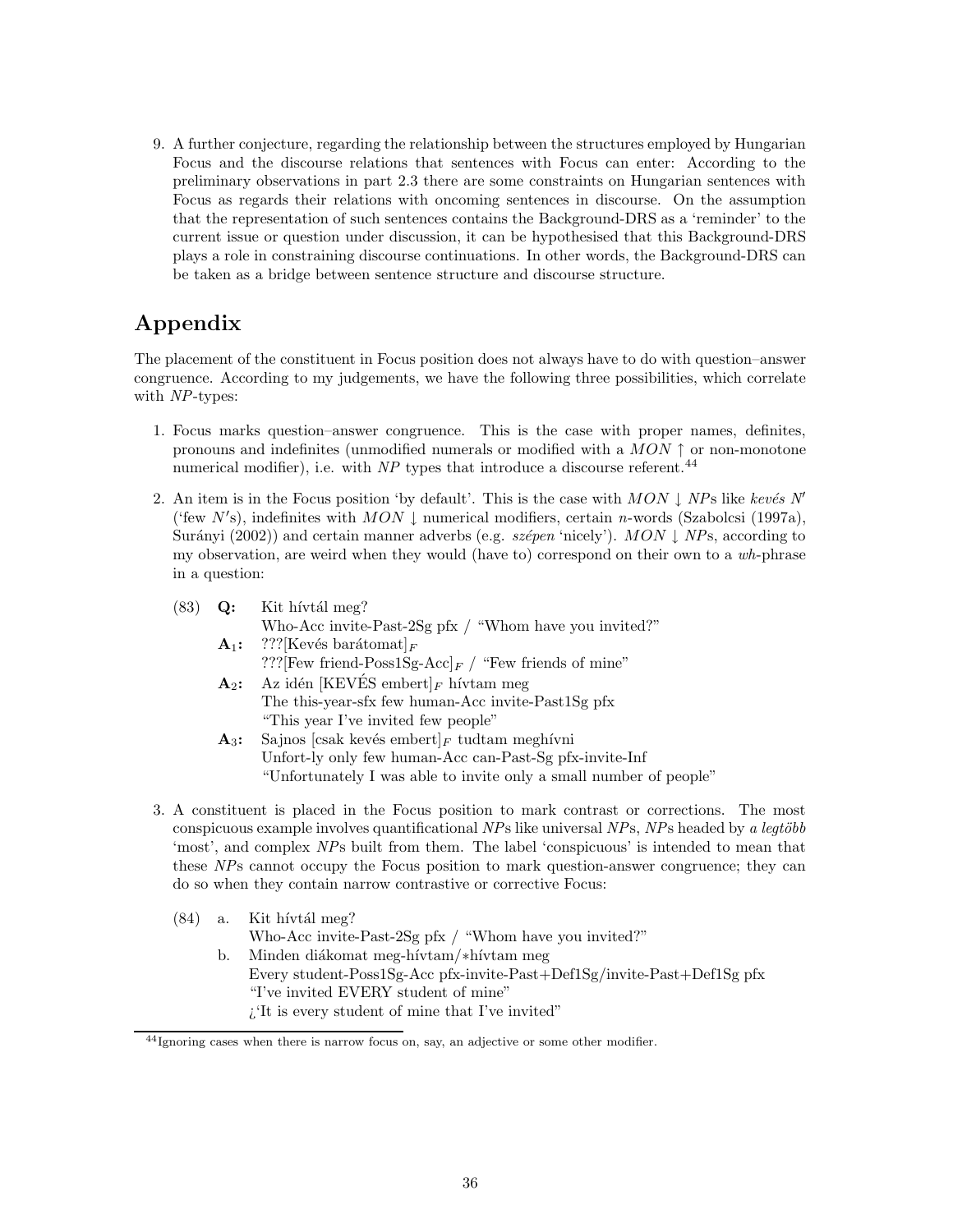- (85) a. Minden kutya meg-fogott egy egeret Every dog pfx-caught one mouse-Acc "Every dog has caught a mouse"
	- b. Nem  $\left[\text{minden KUTYA}\right]_F$ , hanem  $\left[\text{minden MACSKA}\right]_F$  fogott meg egy egeret Not every dog, but [every  $CAT|_F$  caught pfx one mouse-Acc "It wasn't every DOG, it was every CAT that caught a mouse"
	- c. Nem [MINDEN kutya] $_F$ , hanem [minden MÁSODIK kutya] $_F$  fogott meg egy egeret Not  $[{\rm EVERY}\,\log]_F$ , but [every SECOND  $\log]_F$  caught pfx one mouse-Acc "It wasn't EVERY dog, it was every SECOND dog that caught a mouse"

# References

- Abraham, W. and de Mey, S. (eds): 1986, Topic, Focus and Configurationality, John Benjamins, Amsterdam.
- Asher, N. and Lascarides, A.: 2003, Logics of Conversation, Cambridge University Press, Cambridge.
- Balogh, K.: 2005, 'Only' and Exhaustivity in Hungarian, in H. de Hoop and J. Zwarts (eds), Proceedings of the Workshop Semantics and Crosslinguistic Data, ESSLLI 2005, Edinburgh.
- Bäuerle, R., Schwarze, C. and von Stechow, A. (eds): 1983, Meaning, Use and Interpretation of Language, De Gruyter, Berlin/New York.
- Beaver, D.: 2004, Five Only Pieces, Theoretical Linguistics.
- Beaver, D. and Clark, B.: 2003, Always and Only: Why Not All Focus Sensitive Operators Are Alike, Natural Language Semantics 11(4), 323–362.
- Beaver, D. I.: 1992, The Kinematics of Presupposition, in P. Dekker and M. Stokhof (eds), Proceedings of the Eighth Amsterdam Colloquium, ILLC, Amsterdam.
- Bende-Farkas, A.: 2002, Verb–Object Dependencies in Hungarian and English. A DRT-based Account, PhD thesis, Stuttgart University.
- Bende-Farkas, Á.: 2005a, Focus and Negative Concord in Hungarian, in P. Dekker and S. Else (eds), Proceedings of the Nth Amsterdam Colloquium, ILLC, UvA.
- Bende-Farkas, A.: 2005b, Maximality: Presupposed and Asserted. Paper presented at the Szklarska Poręba Workshop on Pragmatics.
- Bende-Farkas, A. and Kamp, H.: forthcoming, *Specific Indefinites: Anchors and Functional Read*ings. MS, IMS Stuttgart.
- Bosch, P. and van der Sandt, R. (eds): 1999, Focus: Linguistic, Cognitive and Computational Perspectives, Cambridge University Press, Cambridge.
- Brody, M.: 1990, Some Remarks on the Focus Field in Hungarian, UCL Working Papers in Linguisics 2, University College, London.
- Brody, M.: 1995, Focus and Checking Theory, in Kenesei (1995), pp. 29–45.
- Chomsky, N.: 1971, Deep Structure, Surface Structure and Semantic Interpretation, in D. Steinberg and L. Jakobovits (eds), Semantics: An Interdisciplinary Reader in Philosophy, MIT Press, Cambridge MA.
- Chomsky, N.: 1976, Conditions on Rules of Grammar, Linguistic Analysis pp. 305–351.
- Culicover, P. and McNally, L. (eds): 1998, The Limits of Syntax, number 29 in Syntax and Semantics, Academic Press, New York.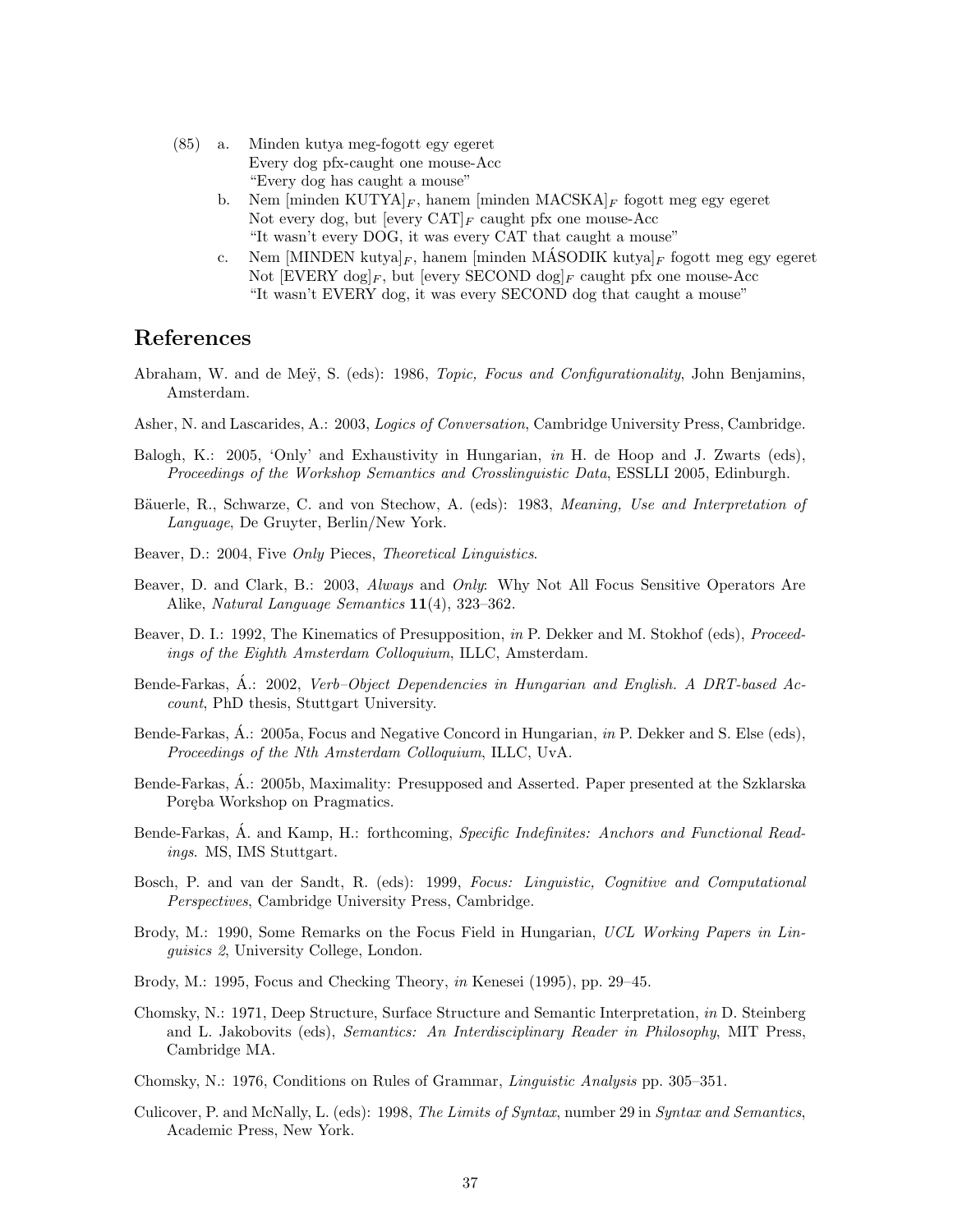Culicover, P. W. and Rochemont, M. S.: 1983, Stress and Focus in English, Language 59, 123–165.

- Drubig, H.: 1994, Island Constraints and the Syntactic Nature of Focus and Association with Focus,  $SFB 340$  Technical Report 51, SfS, Tübingen University, Tübingen.
- $E.Kiss, K.: 1987, *Configurationality in Hungarian*, Studies in Natural Language and Linguistic$ Theory, Reidel, Dordrecht.
- $\hat{E}$ .Kiss, K.: 1994, Sentence Structure and Word Order, in Kiefer and  $\hat{E}$ .Kiss (1994), pp. 1–90.
- E.Kiss, K.: 1998, Identificational Focus versus Information Focus, Language  $74(2)$ , 245–273.
- $E.Kiss, K.: 2001, Focused Number Phrases, in C. Féry and W. Sternefeld (eds), *Audiatur Vox*$ Sapientiae. A Festschrift for Arnim von Stechow, Studia Grammatica, Akademieverlag, Berlin.
- E.Kiss, K. (ed.): 1995, *Discourse Configurational Languages*, Oxford University Press, New York.
- Frey, W.: 2002, Notes on the Syntax and the Pragmatics of German Left Dislocation, in H. Lohnstein (ed.), Proceedings of the Workshop on the Syntax and Semantics of the Left Periphery, Mouton: de Gruyter, Berlin.
- Geach, P.: 1962, Reference and Generality, Cornell University Press, Ithaca.
- Genabith, J., Kamp, H. and Reyle, U.: t.a., Discourse Representation Theory, in D. Gabbay and F. Günthner (eds), *Handbook of Philosophical Logic*, 2nd edn, Vol. 13, Kluwer.
- Geurts, B. and Sandt, R.: 2004, Interpreting Focus, Theoretical Linguistics 30(1), 1–44.
- Heim, I.: 1990, E-Type Pronouns and Donkey Anaphora, Linguistics and Philosophy 13(2), 137–177.
- Heim, I.: 2005, Features on Bound Pronouns: Semantics or Syntax? Paper presented at SfS Tubingen. ¨
- Horn, L. R.: 1996, Exclusive Company: Only and the Semantics of Vertical Inference, Journal of *Semantics* **13**(1), 10–40.
- Horn, L. R.: 2003, Assertoric Inertia and NPI Licensing, *Proceedings of CLS. Volume 38, Part Two:* The Panels, University of Chicago, Chicago.
- Horvath, J.: 1986, FOCUS in the Theory of Grammar and the Syntax of Hungarian, Foris, Dordrecht.
- Horvath, J.: 2002, Interfaces vs the Computational System in the Syntax of Focus, in H. Bennis, M. Everaert and E. Reuland (eds), Interface Strategies, Holland Academic Graphics, pp. 183– 200.
- Jackendoff, R.: 1972, Semantic Interpretation in Generative Grammar, MIT Press, Cambridge, Mass.
- Jacobs, J.: 1984, Funktionale Satzperspektive und Illokutionssemantik, Linguistische Berichte 91, 25–28.
- Kálmán, L. and Kornai, A.: 1989, Hungarian Sentence Intonation, *in* H. v.d. Hulst and N. Smith (eds), Autosegmental Studies on Pitch Accent, Foris, Dordrecht, pp. 183–195.
- Kamp, H.: 2001, The Importance of Presupposition, in C. Rohrer, A. Roßdeutscher and H. Kamp (eds), Linguistic Form and Its Computation, CSLI, Stanford.
- Kamp, H.: 2004, Information Structure in a Dynamic Theory of Meaning, Proceedings of the Linguistic Society of Korea, LSK, Seoul.
- Kamp, H. and Reyle, U.: 1993, From Discourse to Logic, Kluwer, Dordrecht.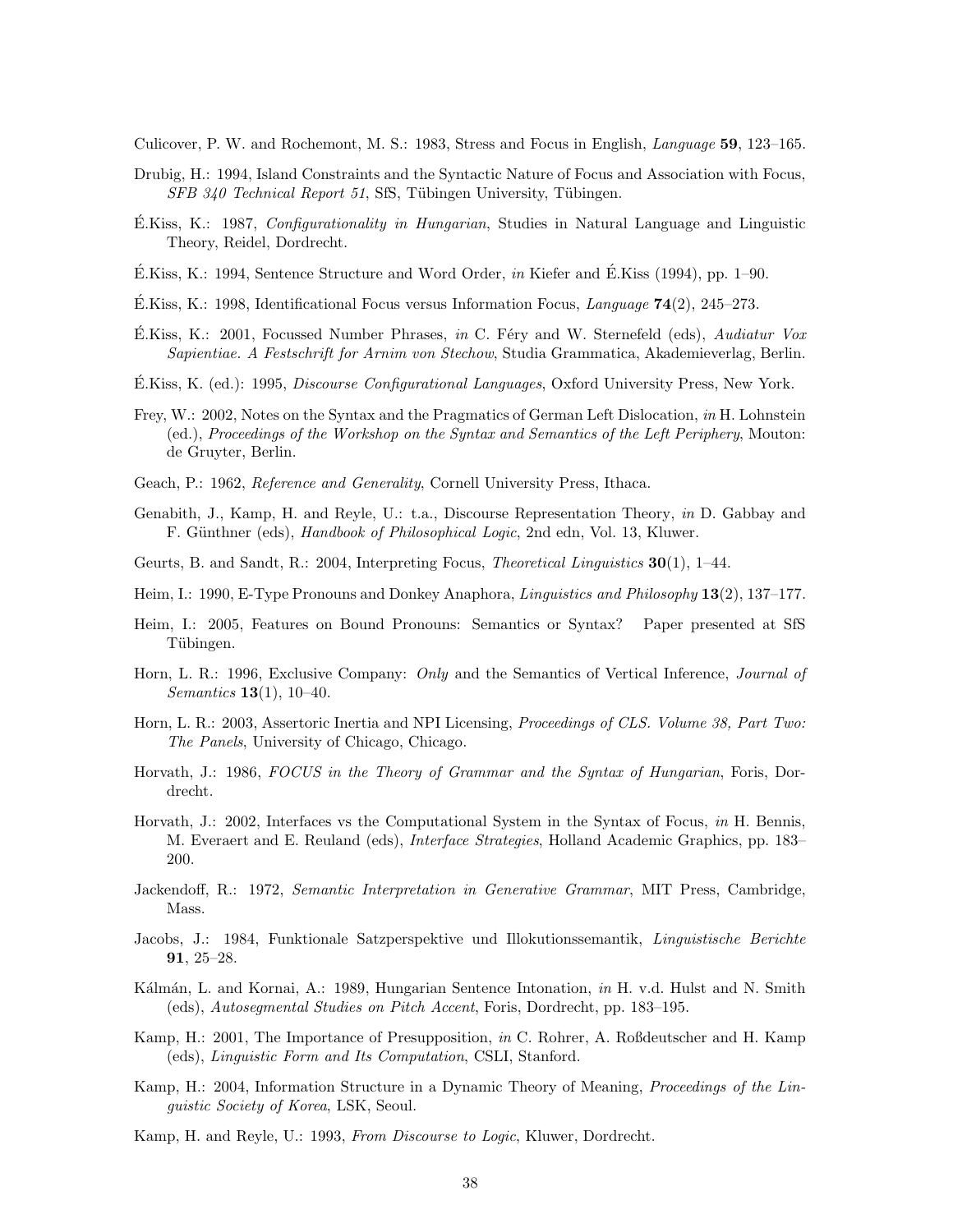- Kenesei, I.: 1998, Adjuncts and Arguments in Verb Phrase Focus in Hungarian, Acta Linguistica *Hungarica* 45(1–2), 61–88.
- Kenesei, I. (ed.): 1995, Approaches to Hungarian, Vol. 5, Attila József University, Szeged.
- Kiefer, F. and E.Kiss, K. (eds): 1994, The Syntactic Structure of Hungarian, Vol. 27 of Syntax and Semantics, Academic Press, New York.
- Koopman, H. and Szabolcsi, A.: 2000, Verbal Complexes, MIT Press, Cambridge, Mass.
- Kratzer, A.: 1991, The Representation of Focus, in A. Stechow and D. Wunderlich (eds), Seman $tik$ : Semantics; Ein internationales Handbuch der zeitgenössischen Forschung, Handbooks of Linguistics and Communication Science, Walter de Gruyter, Berlin and New York, pp. 825–834.
- Kratzer, A.: 1998a, More Structural Analogies Between Pronouns and Tenses, *Proceedings of SALT* VIII.
- Kratzer, A.: 1998b, Scope or Pseudoscope? Are there Wide-Scope Indefinites?, in Rothstein (1998), pp. 163–196.
- Krifka, M.: 1992, A Compositional Semantics for Multiple Focus Constructions, in J. Jacobs (ed.), Informationsstruktur und Grammatik, Westdeutscher Verlag, Opladen, pp. 17–53. also in: Moore, S. and A. Wyner (eds.) Proceedings of SALT 1. 1991.
- Krifka, M.: 1993, Focus and Presupposition in Dynamic Interpretation, Journal of Semantics 10, 269–300.
- Krifka, M.: 1996, Frameworks for the Representation of Focus, in R. T. Oehrle (ed.), *Proceedings of* the Conference on Formal Grammar, FOLLI, Prague.
- Krifka, M.: t.a., Association with Focus Phrases, in V. Molnar and S. Winkler (eds), Architecture of Focus, Mouton De Gruyter, Berlin.
- Link, G.: 1983, The Logical Analysis of Plurals and Mass Terms: A Lattice-Theoretical Approach, in Bäuerle, Schwarze and von Stechow  $(1983)$ , pp. 303–323.
- Mann, W. and Thompson, S.: 1987, Rhetorical Structure Theory: a Theory of Text Organization, Technical Report RS-87-190, USC/Information Sciences Institute.
- Percus, O.: 1997, Prying Open the Cleft, in K. Kusumoto (ed.), *Proceedings of NELS 27*, pp. 337– 351.
- Reinhart, T.: 1997, Quantifier Scope: How Labor is Divided between QR and Choice Functions, Linguistics and Philosophy 20, 335–397.
- Riester, A.: 2003, Focus Semantics, Structured Meanings, and Permeable Operators, ms.
- Roberts, C.: 1996, Information Structure in Discourse: Towards an Integrated Formal Theory of Pragmatics, in J. H. Yoon and A. Kathol (eds), Papers in Semantics, Vol. 49 of OSUWPL, The Ohio State University Department of Linguistics, Columbus, Ohio.
- Roberts, C.: 1998, Focus, the Flow of Information, and Universal Grammar, in Culicover and McNally (1998).
- Rooth, M.: 1985, Association with Focus, PhD thesis, UMass at Amherst.
- Rooth, M.: 1995, Indefinites, Adverbs of Quantification, and Focus Semantics, in G. Carlson and F. J. Pelletier (eds), The Generic Book, The University of Chicago Press, Chicago, pp. 265–299.
- Rooth, M.: 1996, Focus, in S. Lappin (ed.), The Handbook of Contemporary Semantic Theory, Blackwell, Oxford.